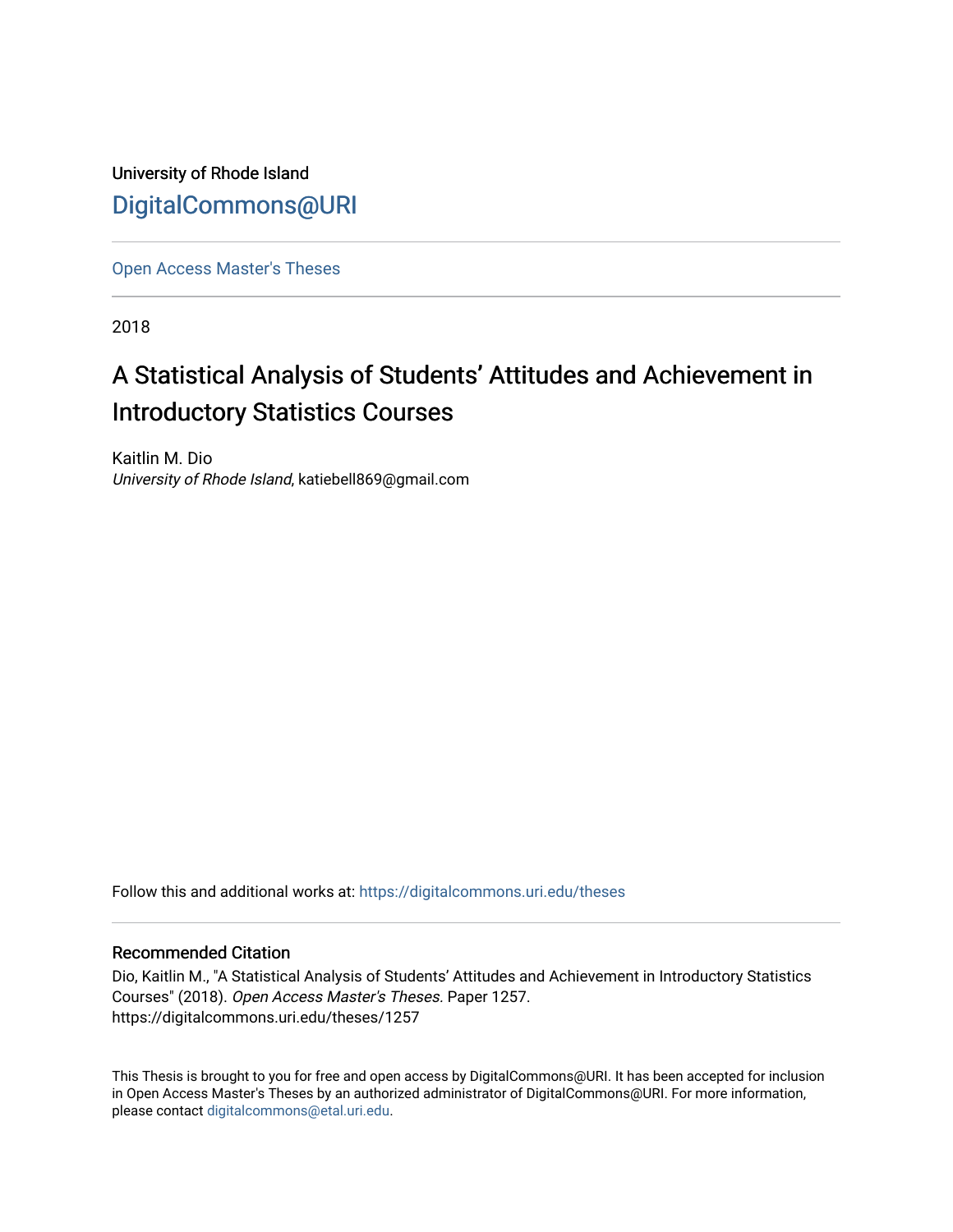# A STATISTICAL ANALYSIS OF STUDENTS' ATTITUDES AND ACHIEVEMENT IN INTRODUCTORY STATISTICS COURSES

BY

KAITLIN M. DIO

# A THESIS SUBMITTED IN PARTIAL FULFILLMENT OF THE REQUIREMENTS FOR THE DEGREE OF MASTER OF SCIENCE

IN

**STATISTICS** 

UNIVERSITY OF RHODE ISLAND

2018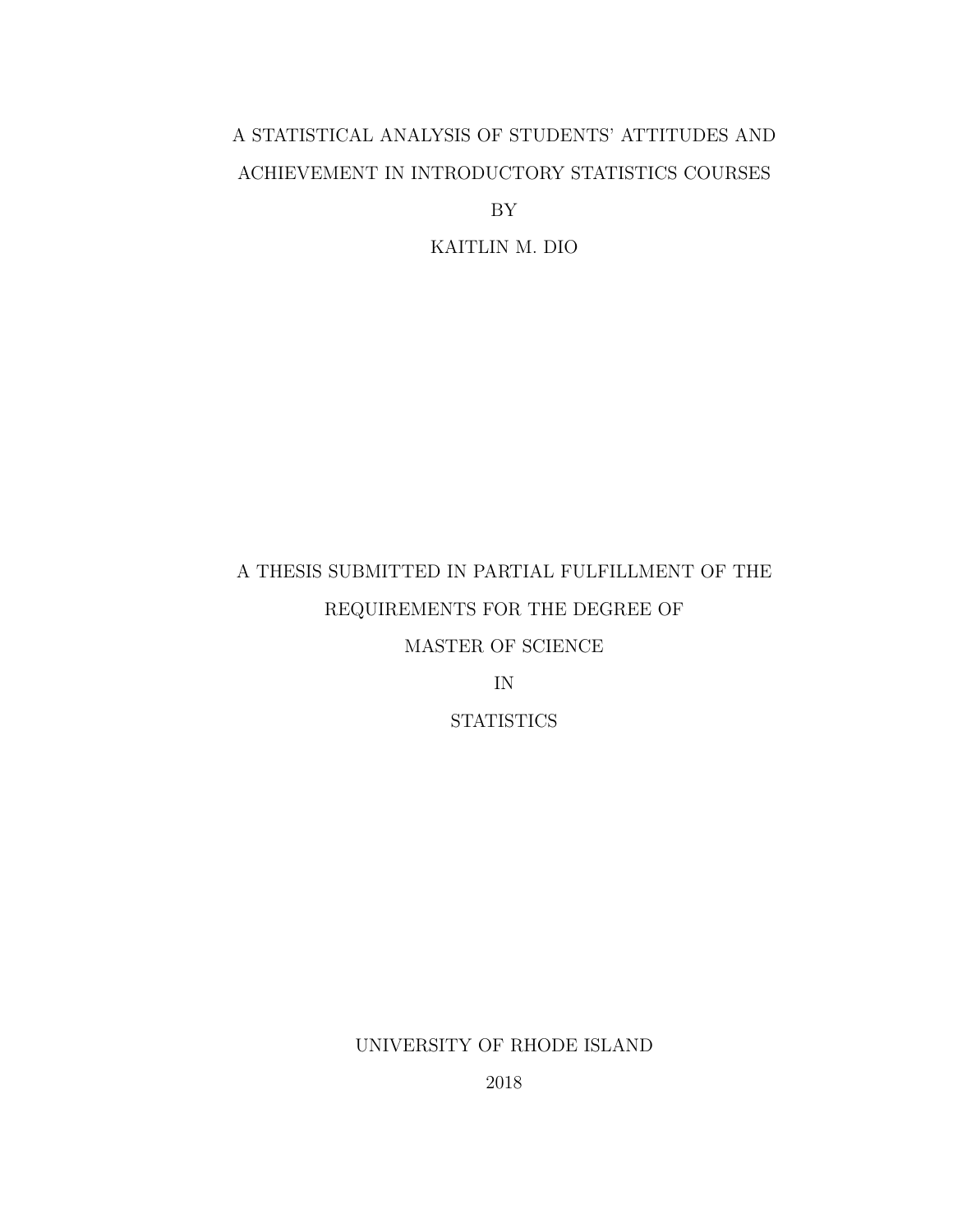# MASTER OF SCIENCE THESIS

#### OF

## KAITLIN M. DIO

#### APPROVED:

Thesis Committee:

Major Professor Natallia Katenka Steffen Ventz Ashley Buchanan Nasser H. Zawia DEAN OF THE GRADUATE SCHOOL

### UNIVERSITY OF RHODE ISLAND

2018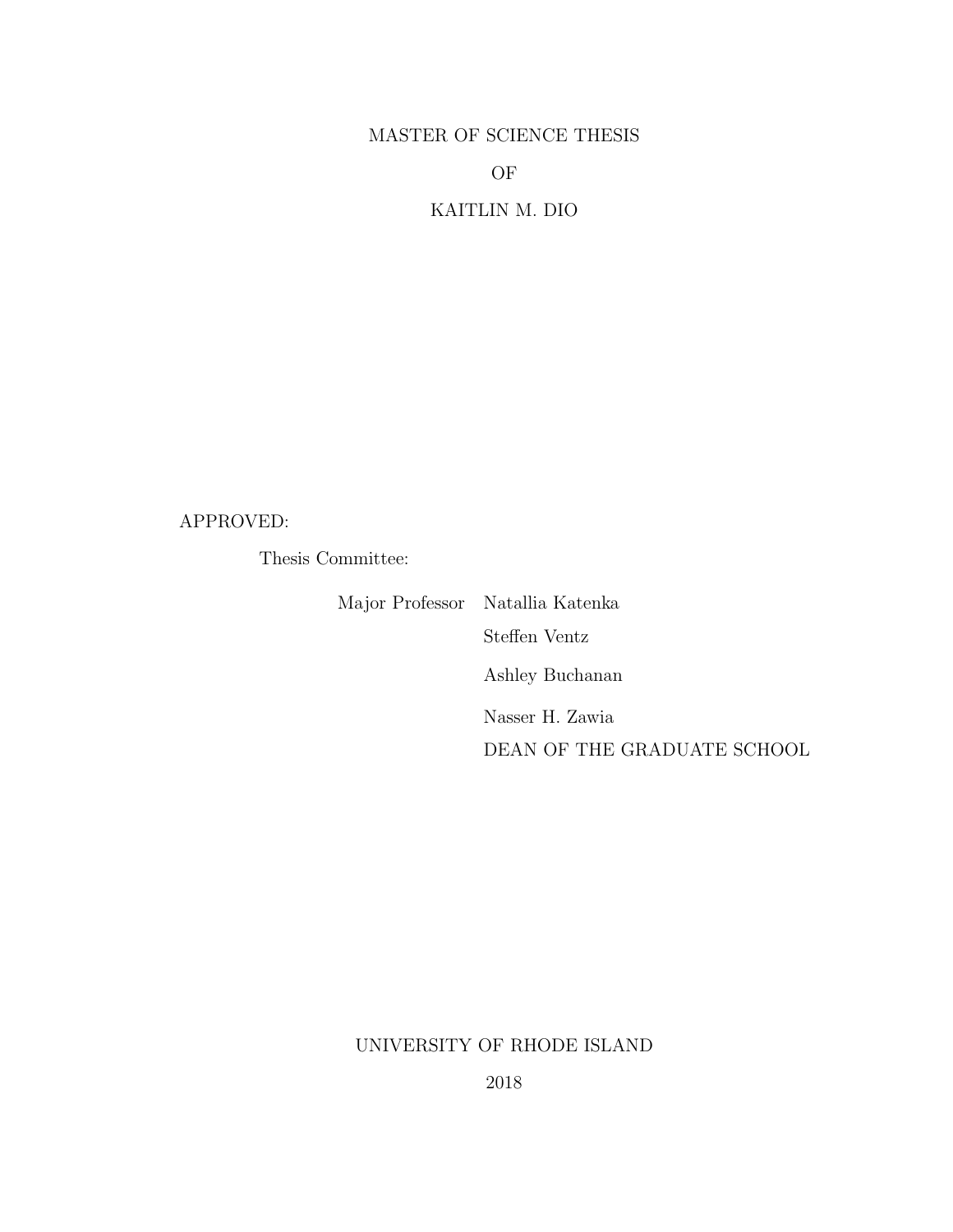#### ABSTRACT

<span id="page-3-0"></span>The Millennial Generation has been phasing out of undergraduate classrooms since 2013 and is being replaced by the technologically savvy and visual learners of Generation Z. To help to increase our understanding of the learning needs and attitudes of this new population of students, a two-fold data collection design has been implemented in undergraduate statistics classes at the University of Rhode Island. In the first round of data collection during the spring 2016 semester, survey and grade data was collected from an introductory biostatistics class pertaining to 146 students. Results from the analysis including the use of longitudinal generalized linear mixed models, hierarchical linear models and regression trees indicated a relationship between time and student performance throughout the semester, as well as a relationship between students starting attitudes and their performance and a potential group structure in the class based on their attitudes.

This first round of data collection and analysis lead to interesting results about students starting attitudes and the effect on their performance. To further explore these results and extend them to more than one course, a second round of data collection was completed during the spring 2017 semester. Principal component analysis in connection with regression analysis indicated a relationship between students starting attitudes and their course performance. Cluster analysis indicated a two group structure in starting attitudes of the students in each course, with each cluster showing different achievement and learning preferences.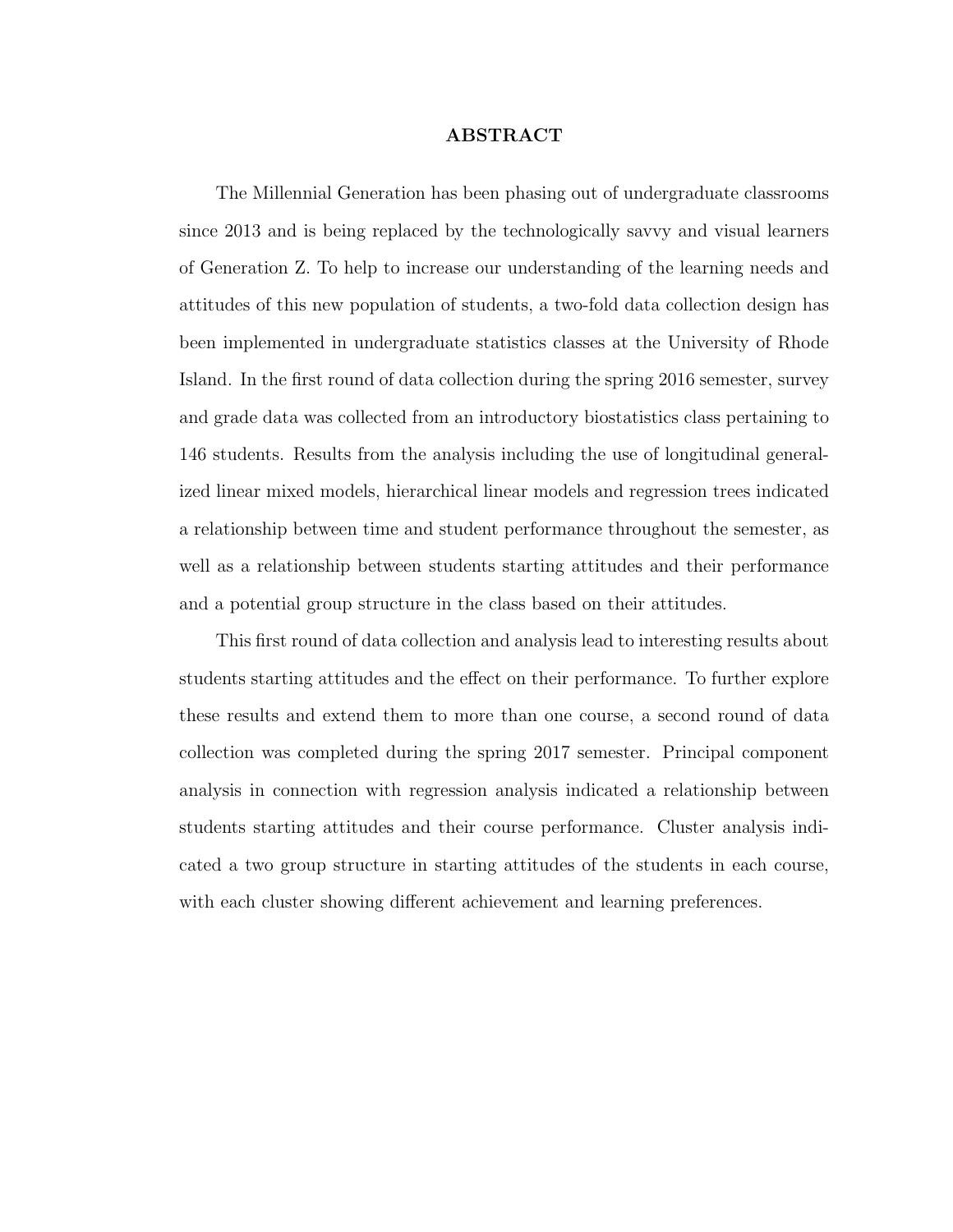#### ACKNOWLEDGMENTS

<span id="page-4-0"></span>I would first and foremost like to thank Dr. Natallia Katenka for her unending patience and guidance throughout this whole process. Without her advice and encouragement, this thesis would not be possible. I would also like to thank my committee members Dr. Ashley Buchanan and Dr. Steffen Ventz for their advice and involvement in helping me to complete this body of work. Along with my committee, a special thank you to Dr. Cornelis de Groot for agreeing to chair my defense.

This thesis would not be possible without the participation and support of several educators within the statistics department: Dr. Natallia Katenka, Dr. Steffen Ventz, Dr. Liliana Gonzalez, Catherine Robinson, and Prince Allotey. Thank you all for allowing me access to your classrooms and students.

A special thank you to my closest friends and family for all of their support throughout the past two years. I would especially like to thank my parents for their support and worry keeping me on track.

Lastly, to everyone within the computer science and statistics department who has helped make my time as a masters student so memorable- thank you!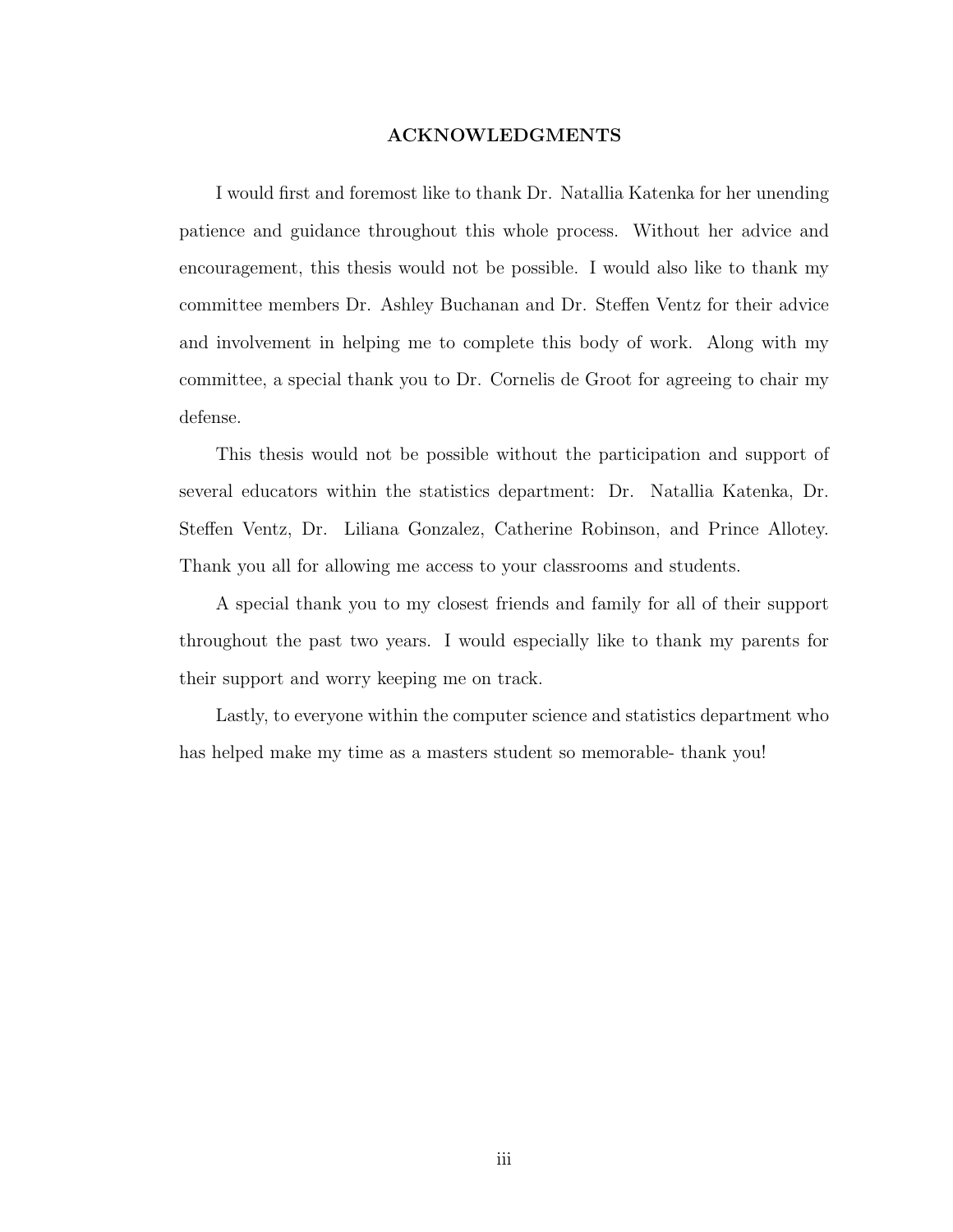#### PREFACE

<span id="page-5-0"></span>This thesis was formatted with accordance to the manuscript format guidelines established by the graduate school at the University of Rhode Island. Manuscript one has been submitted and is under review at the Journal of Statistics Education. The second manuscript has been prepared with the intention to submit to the Journal of Statistics Education as well. The co-author on both papers is Dr. Natallia Katenka.

The work within this thesis is motivated by the changing landscape of learners within undergraduate classes, specifically those within statistics courses. Currently, there is a shift in generations and with it comes a shift in the learning styles, focus and interests of the students. The work began during the Spring 2016 semester when data was collected in an introductory biostatistics course at the University of Rhode Island. Survey and grade data were collected from 146 undergraduate students about their attitudes towards statistics, learning preferences and mathematical background. The description and results from this round of data collection are detailed in manuscript one.

Following the first round of data collection, a second, more broad round of data collection was completed during the Spring of 2017. During this round, data were collected from all introductory statistics courses at URI with surveys pertaining to the students' starting and ending attitudes towards statistics and introductory and exit surveys about their learning and study preferences. The results from this second phase are detailed in manuscript two.

Together, the body of research within this thesis aims to answer the following research questions: (1.) What factors affect student performance throughout the semester? (2.) Do students' starting attitudes towards statistics affect their course performance? (3.) Are there groups of students with similar attitudes towards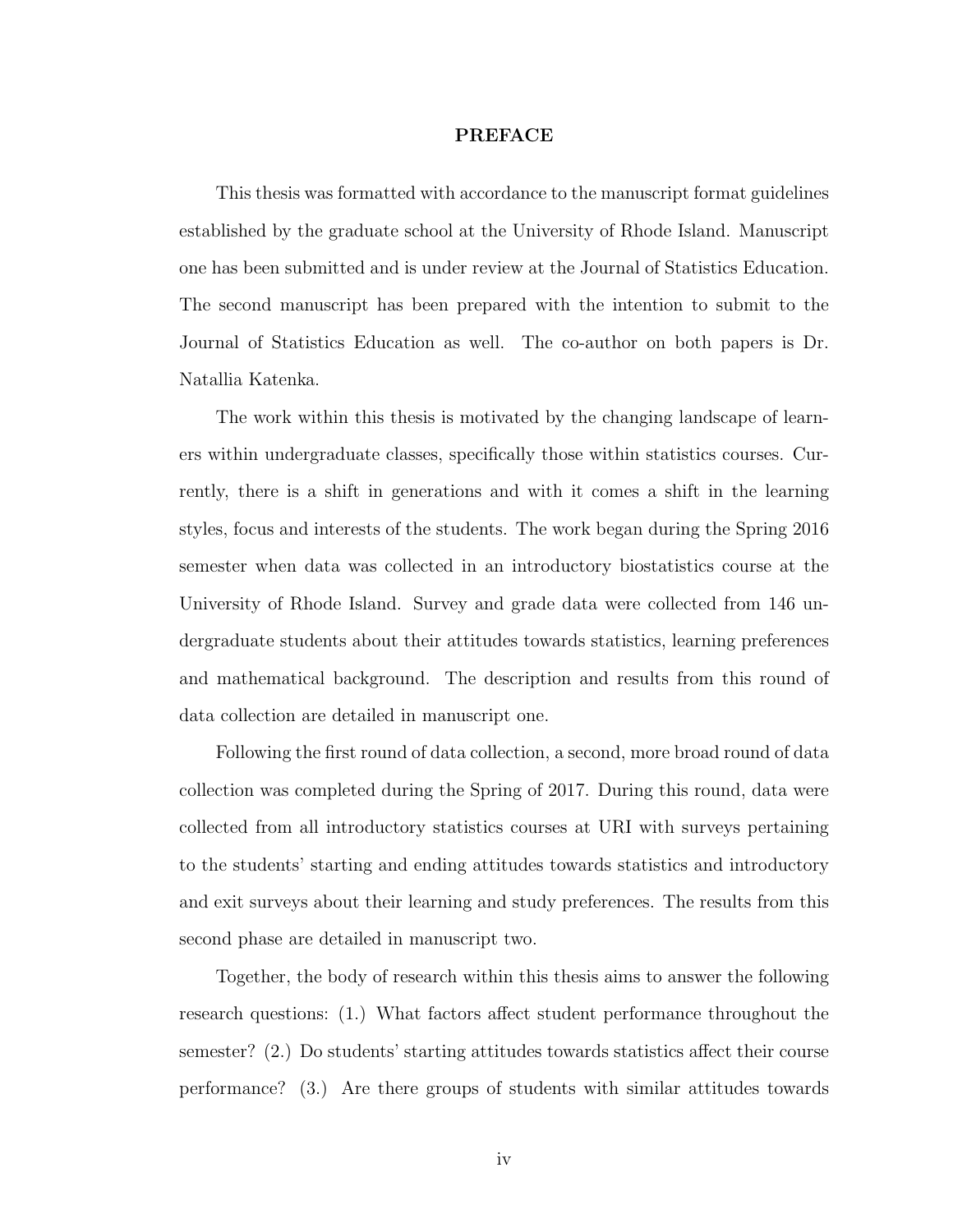statistics and if so, how do these groups differ in learning styles, study habits and course performance?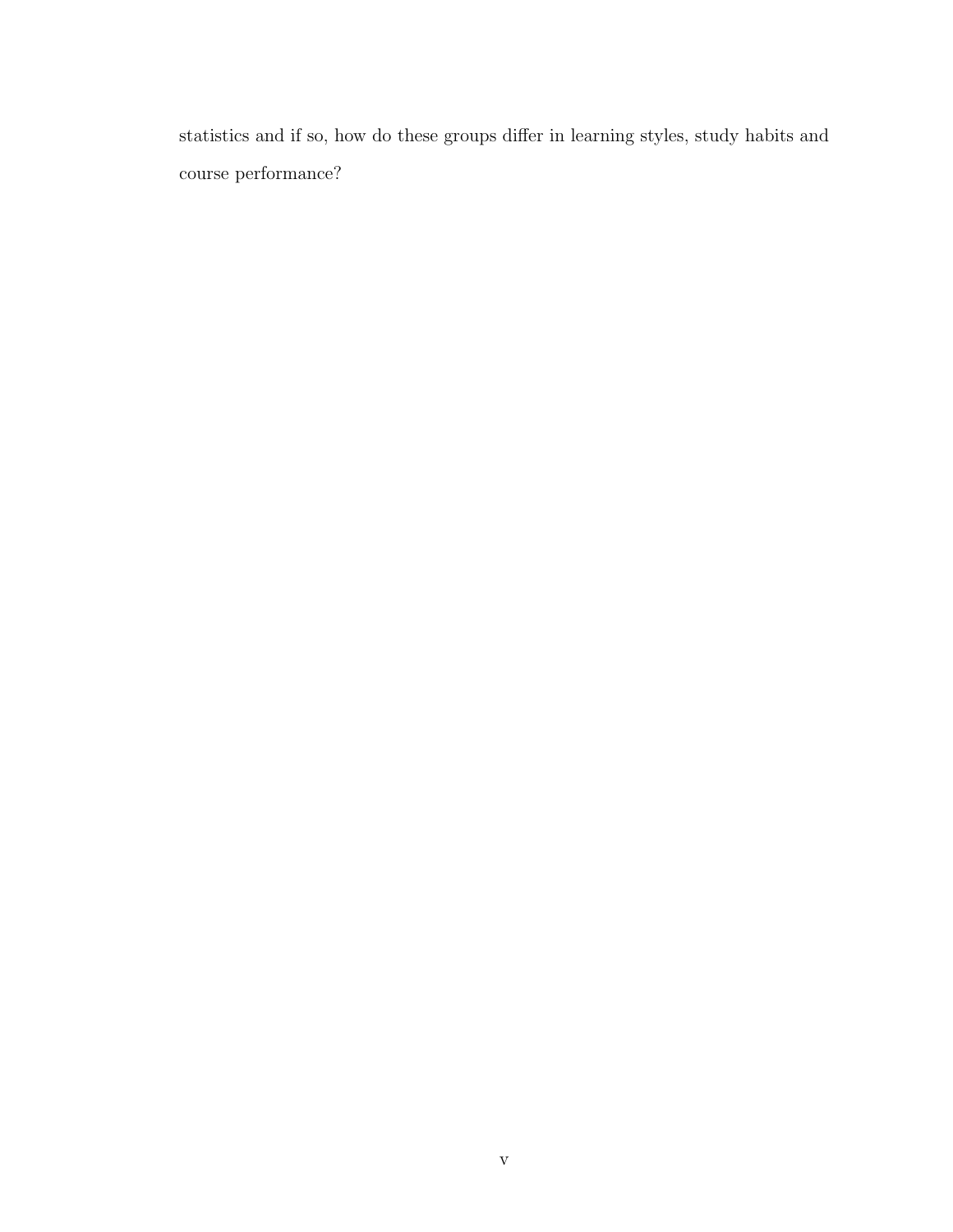# TABLE OF CONTENTS

<span id="page-7-0"></span>

|   |     |            |                                       | iii            |
|---|-----|------------|---------------------------------------|----------------|
|   |     |            |                                       |                |
|   |     |            |                                       | vi             |
|   |     |            |                                       |                |
|   |     |            |                                       |                |
|   |     | MANUSCRIPT |                                       |                |
| 1 |     |            | Increasing Feedback from Generation Z | $\mathbf{1}$   |
|   | 1.1 |            |                                       | 3              |
|   |     | 1.1.1      |                                       | 3              |
|   |     | 1.1.2      |                                       | $\overline{4}$ |
|   | 1.2 |            |                                       | $\overline{7}$ |
|   |     | 1.2.1      |                                       | $\overline{7}$ |
|   |     | 1.2.2      |                                       | 9              |
|   |     | 1.2.3      | Data Analysis Tools                   | 11             |
|   | 1.3 |            |                                       |                |
|   |     | 1.3.1      |                                       | 14             |
|   |     | 1.3.2      |                                       | 16             |
|   |     | 1.3.3      | Performance and Attitudes             | 17             |
|   |     | 1.3.4      |                                       | 19             |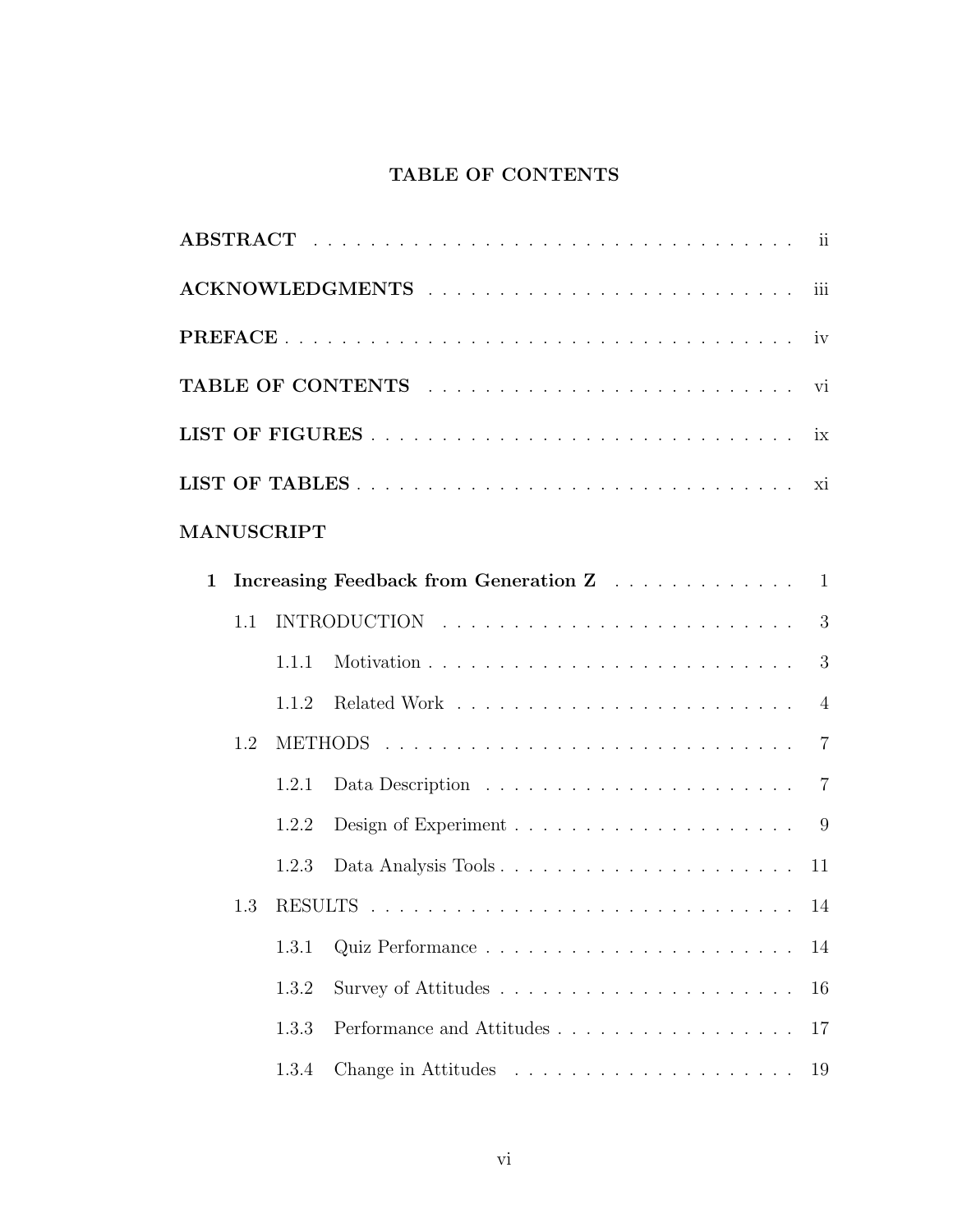## Page

|                | 1.4 |       | MAIN FINDINGS                                    | 21 |
|----------------|-----|-------|--------------------------------------------------|----|
|                |     | 1.4.1 |                                                  | 21 |
|                |     | 1.4.2 | Practical Recommendations                        | 22 |
|                |     |       |                                                  | 25 |
| $\overline{2}$ |     |       | A Multivariate Analysis of Generation Z Students | 29 |
|                | 2.1 |       |                                                  | 31 |
|                |     | 2.1.1 |                                                  | 31 |
|                |     | 2.1.2 |                                                  | 32 |
|                | 2.2 |       |                                                  | 35 |
|                |     | 2.2.1 |                                                  | 35 |
|                |     | 2.2.2 |                                                  | 37 |
|                |     | 2.2.3 | Data Analysis Tools                              | 41 |
|                | 2.3 |       |                                                  | 45 |
|                |     | 2.3.1 | Omega Internal Consistency                       | 45 |
|                |     | 2.3.2 | Principal Component Analysis                     | 45 |
|                |     | 2.3.3 | Hierarchical Linear Model                        | 47 |
|                |     | 2.3.4 |                                                  | 50 |
|                |     | 2.3.5 | Canonical Correlation Analysis                   | 53 |
|                | 2.4 |       | MAIN FINDINGS                                    | 55 |
|                |     | 2.4.1 |                                                  | 55 |
|                |     | 2.4.2 | Practical Recommendations                        | 56 |
|                |     |       |                                                  | 57 |
|                |     |       |                                                  |    |

# APPENDIX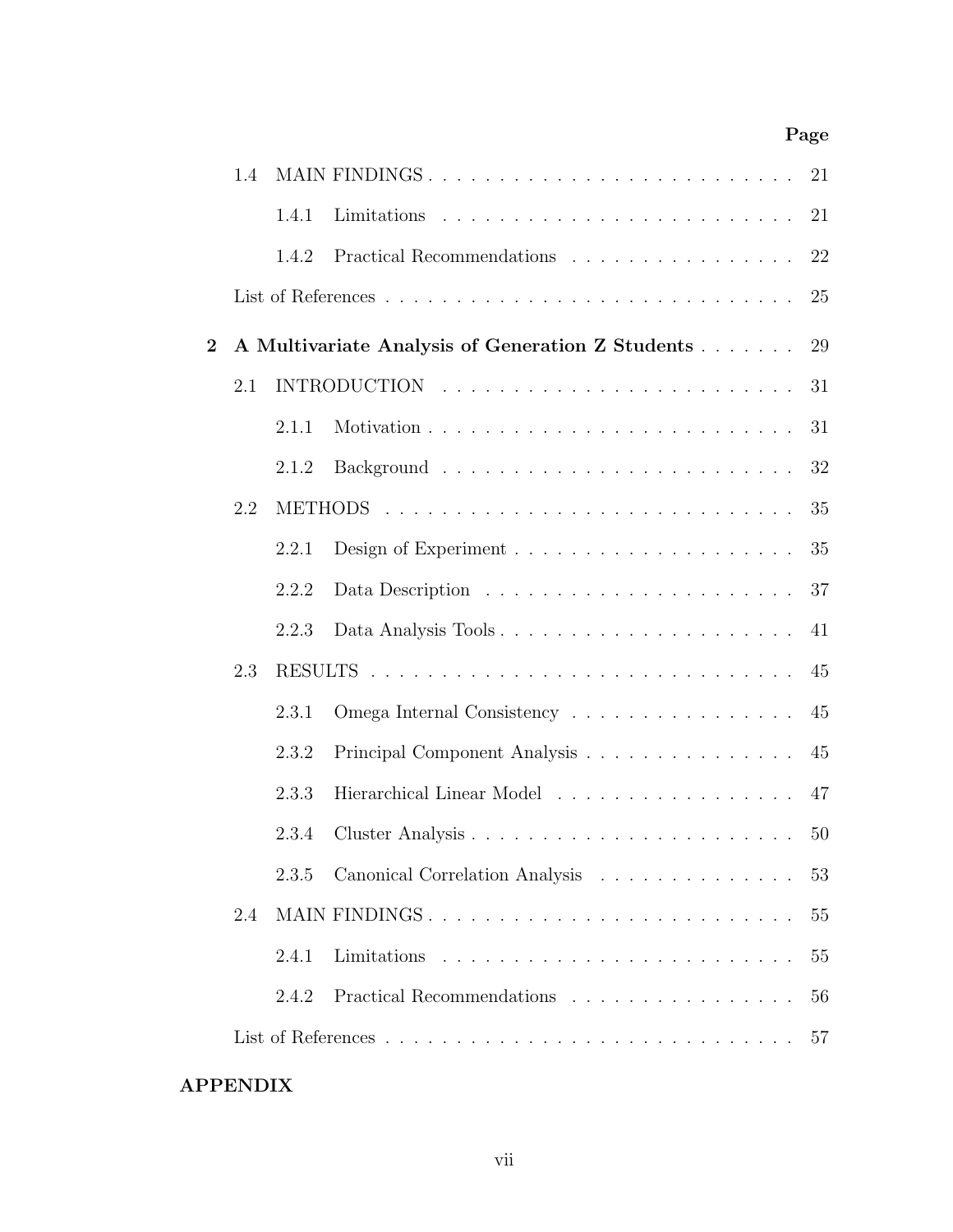# Page [.1 Additional Tables and Figures](#page-72-0) . . . . . . . . . . . . . . . . . . . 59 [BIBLIOGRAPHY](#page-82-0) . . . . . . . . . . . . . . . . . . . . . . . . . . . . . . . 69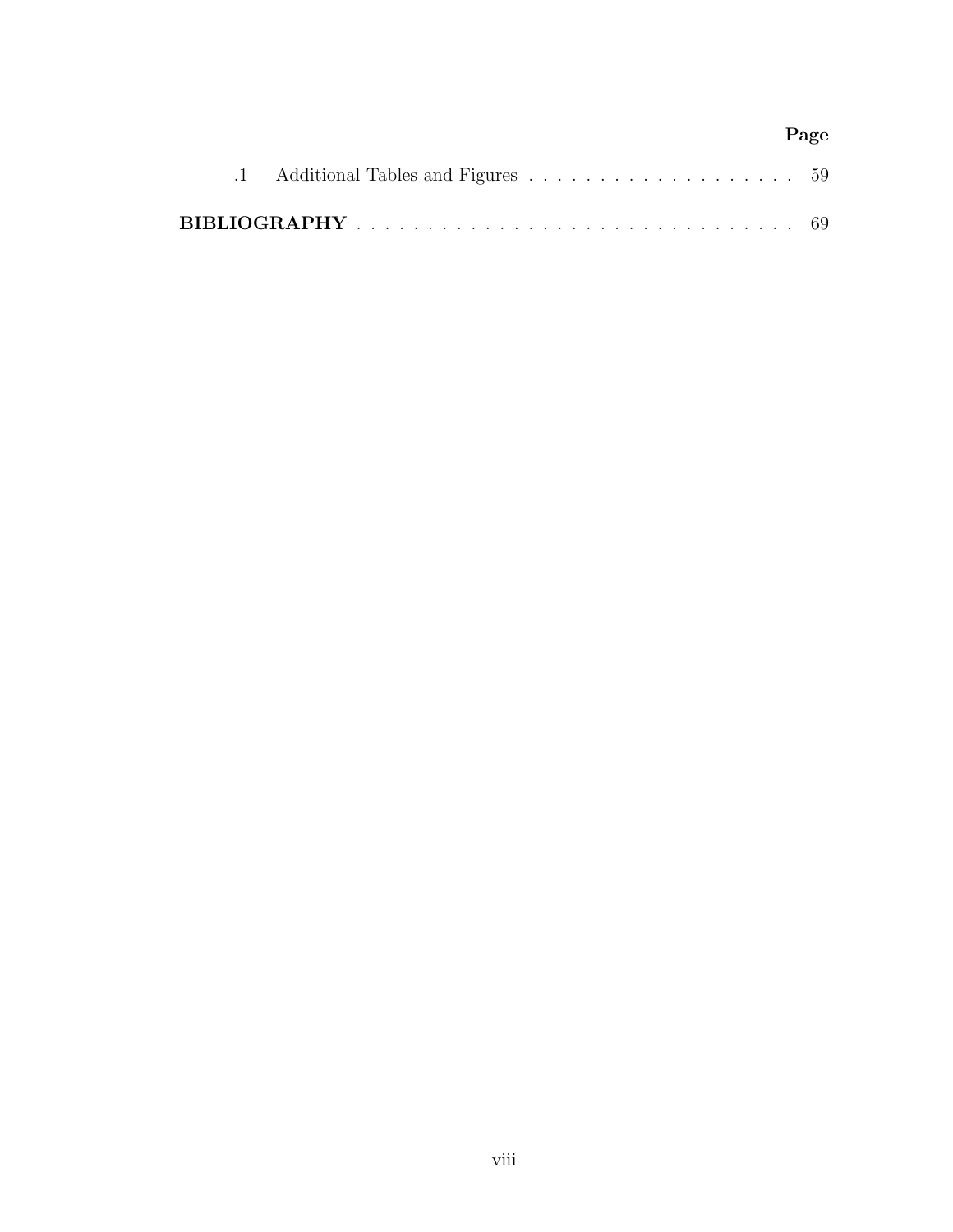# LIST OF FIGURES

<span id="page-10-0"></span>

| Figure  |                                                                                                                                                                                                                                                                                                                                                                                                                                                                                                                                                                                                                   | Page |
|---------|-------------------------------------------------------------------------------------------------------------------------------------------------------------------------------------------------------------------------------------------------------------------------------------------------------------------------------------------------------------------------------------------------------------------------------------------------------------------------------------------------------------------------------------------------------------------------------------------------------------------|------|
| 1.1     | Time plot of mean homework, exam and quiz grades, plotted<br>out of 100%. The homework grades are plotted by recitation<br>day and quiz grades are plotted by grading scheme. An increase<br>and subsequent decrease in quiz performance is observed leading<br>up to each exam, while homework grades follow this trend, one<br>week delayed                                                                                                                                                                                                                                                                     | 15   |
| 1.2     | Regression trees for the change in each attitude component de-<br>pendent on the pretest attitude and final course grade. Parti-<br>tions show groups of students ranging from negative to neutral<br>to positive changes in attitudes. Students who performed poorly<br>in the course tended to leave with lower attitudes, while students<br>who did well and started with lower attitudes than their peers<br>left with a more positive outlook on statistics. Students who did<br>well and started with higher attitudes, typically left the course<br>with the same attitude towards statistics.<br><u>.</u> | 28   |
| 2.1     | Bar plots of each of the resources surveyed on the exit survey<br>in STA307. The most used resources were the online notes and                                                                                                                                                                                                                                                                                                                                                                                                                                                                                    | 40   |
| 2.2     | Scree plot of variance explained by each principal component<br>for STA307 pretest attitudes. The "elbow" of the plot appears<br>to be at 3 principal components to explain a sufficient amount                                                                                                                                                                                                                                                                                                                                                                                                                   | 47   |
| 2.3     | Biplot of the first two principal components for the pretest at-<br>titudes for STA307 with students plotted as points colored by<br>their final grade as an A $(93.5 \text{ and up})$ or not                                                                                                                                                                                                                                                                                                                                                                                                                     | 48   |
| 2.4     | Biplot of the first and third principal components for the pretest<br>attitudes for STA307 with students plotted as points colored by<br>their final grade as an A $(93.5 \text{ and up})$ or not                                                                                                                                                                                                                                                                                                                                                                                                                 | 49   |
| $2.5\,$ | Cluster screeplot to determine choice of k for the k-means clus-<br>tering of STA307 students based on their pretest attitudes.<br>Based on the total within sum of squares, the best choice of<br>k appears to be $2. \ldots \ldots \ldots \ldots \ldots \ldots \ldots \ldots \ldots$                                                                                                                                                                                                                                                                                                                            | 51   |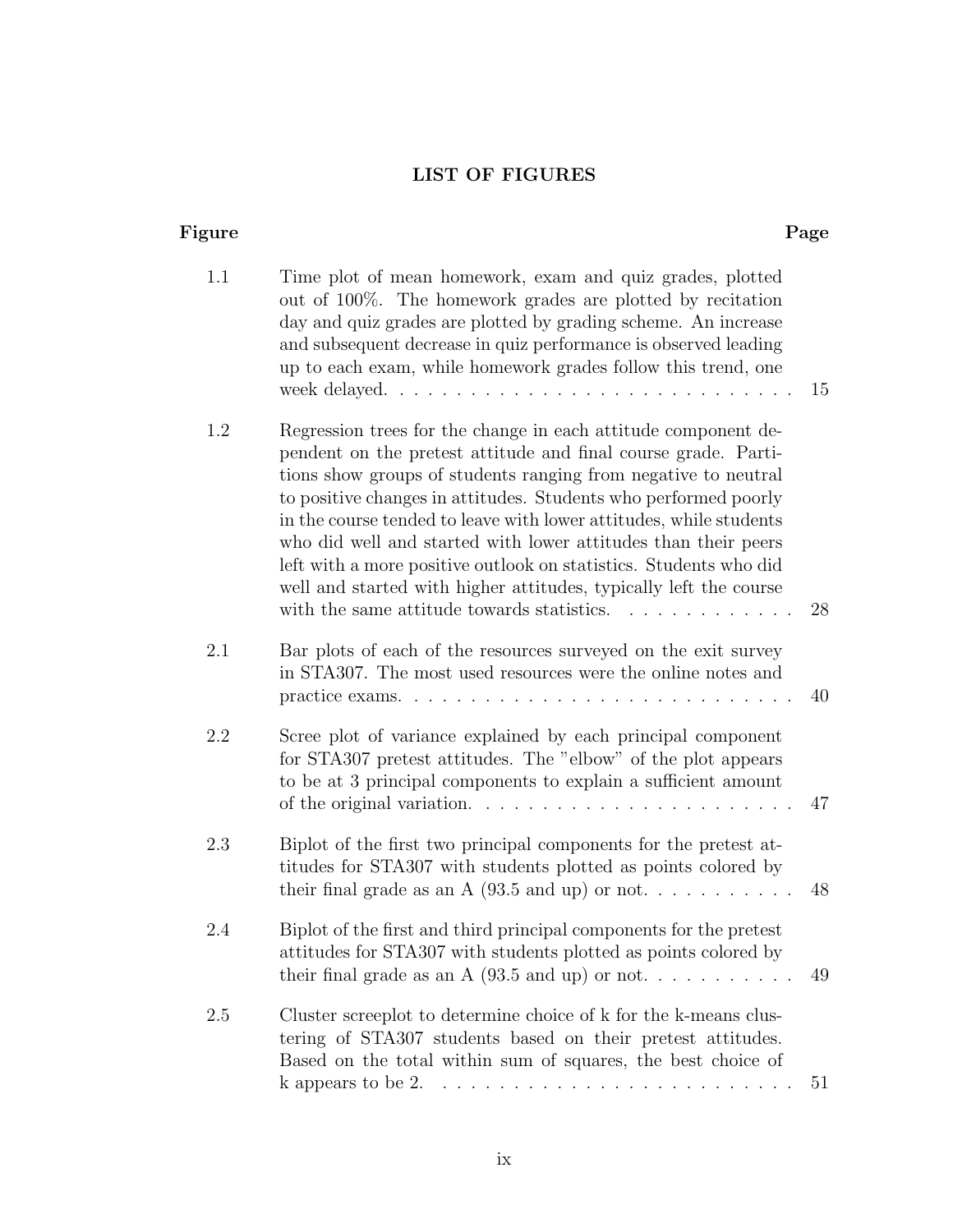#### Figure Page Page 2014 Page 2014 Page 2014 Page 2014 Page 2014 Page 2014 Page 2014

| 2.6    | Cluster scatterplot for the k-means clustering of STA307 stu-<br>dents' prestest attitudes plotted versus the first two principal<br>components. $\ldots$<br>$\ldots$                                          | 51 |
|--------|----------------------------------------------------------------------------------------------------------------------------------------------------------------------------------------------------------------|----|
| .7     | Bar plots of each of the resources surveyed on the exit survey<br>in STA308. The most used resources were the online notes and<br>practice exams. $\ldots$                                                     | 59 |
| $.8\,$ | Bar plots of each of the resources surveyed on the exit survey<br>in STA409. The most used resources were the online notes and<br>practice exams                                                               | 60 |
| .9     | Correlation plot for pretest and posttest attitude components                                                                                                                                                  | 61 |
| .10    | Correlation plot for pretest and posttest attitude components                                                                                                                                                  | 62 |
| .11    | Correlation plot for pretest and posttest attitude components<br>for $STA409$                                                                                                                                  | 63 |
| .12    | Biplot of the first two principal components for the pretest at-<br>titudes for STA308 with students plotted as points colored by<br>their final grade as an A or A- $(89.5 \text{ and up})$ or not            | 64 |
| .13    | Biplot of the first two principal components for the pretest at-<br>titudes for STA409 with students plotted as points colored by<br>their final grade as an A or A- $(89.5 \text{ and up})$ or not.<br>$\sim$ | 65 |
| .14    | Cluster scatterplot for the k-means clustering of STA308 stu-<br>dents' prestest attitudes plotted versus the first two principal<br>components<br><u>and a straight and a straight and</u>                    | 67 |
| .15    | Cluster scatterplot for the k-means clustering of STA409 stu-<br>dents' prestest attitudes plotted versus the first two principal                                                                              | 68 |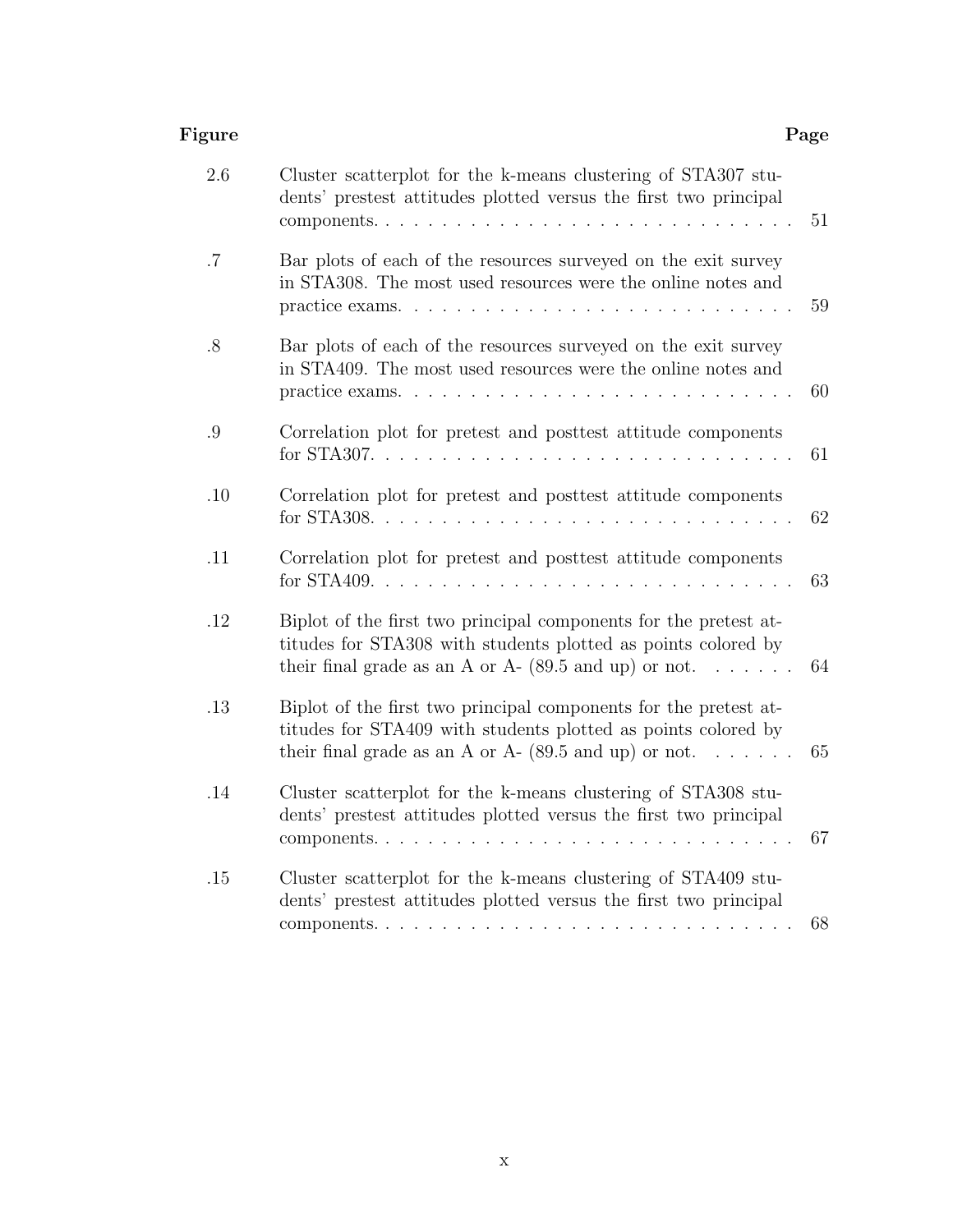# LIST OF TABLES

<span id="page-12-0"></span>

| Table |                                                                                                                                                                                       | Page           |
|-------|---------------------------------------------------------------------------------------------------------------------------------------------------------------------------------------|----------------|
| 1.1   | Distribution of Students by Professor, Teaching Assistant and<br>Recitation Day $\ldots \ldots \ldots \ldots \ldots \ldots \ldots \ldots \ldots \ldots$                               | $\overline{7}$ |
| 1.2   | Weekly Schedule of Topics in Introductory Biostatistics                                                                                                                               | 8              |
| 1.3   | Description of SATS-36 Attitude Components                                                                                                                                            | 9              |
| 1.4   | Summary Statistics for Each Grade Component                                                                                                                                           | 10             |
| 1.5   | Summary Statistics for Each Grading Scheme of the Weekly                                                                                                                              | 11             |
| 1.6   | Results of the Longitudinal Model for Weekly Quiz Grades                                                                                                                              | 16             |
| 1.7   | Omega Values for Each Attitude Component                                                                                                                                              | 17             |
| 1.8   | Pearson Correlations for Each Attitude Component and the                                                                                                                              | 18             |
| 1.9   | Results of the Hierarchical Linear Models for Final Grade by<br>Pretest Attitude                                                                                                      | 19             |
| 1.10  | Summary Statistics for Pretest and Posttest Attitude Components                                                                                                                       | -20            |
| 2.1   | Description of SATS-36 Attitude Components                                                                                                                                            | 36             |
| 2.2   | Enrollment and Participation Totals for Each Course                                                                                                                                   | 38             |
| 2.3   | Summary Statistics for Pretest and Posttest Attitude Compo-<br>nents for Each Course                                                                                                  | 39             |
| 2.4   | Mean and standard deviation for the exit survey rankings of var-<br>ious learning activities. STA409 did not use statistical software,<br>nor did the course have recitation sections | 41             |
| 2.5   | Coefficients for each pretest attitude component in each princi-<br>pal component.                                                                                                    | 47             |
| 2.6   | Results from the regression of final grade on the first three PCs<br>for STA307 pretest attitudes. $\ldots \ldots \ldots \ldots \ldots \ldots$                                        | 49             |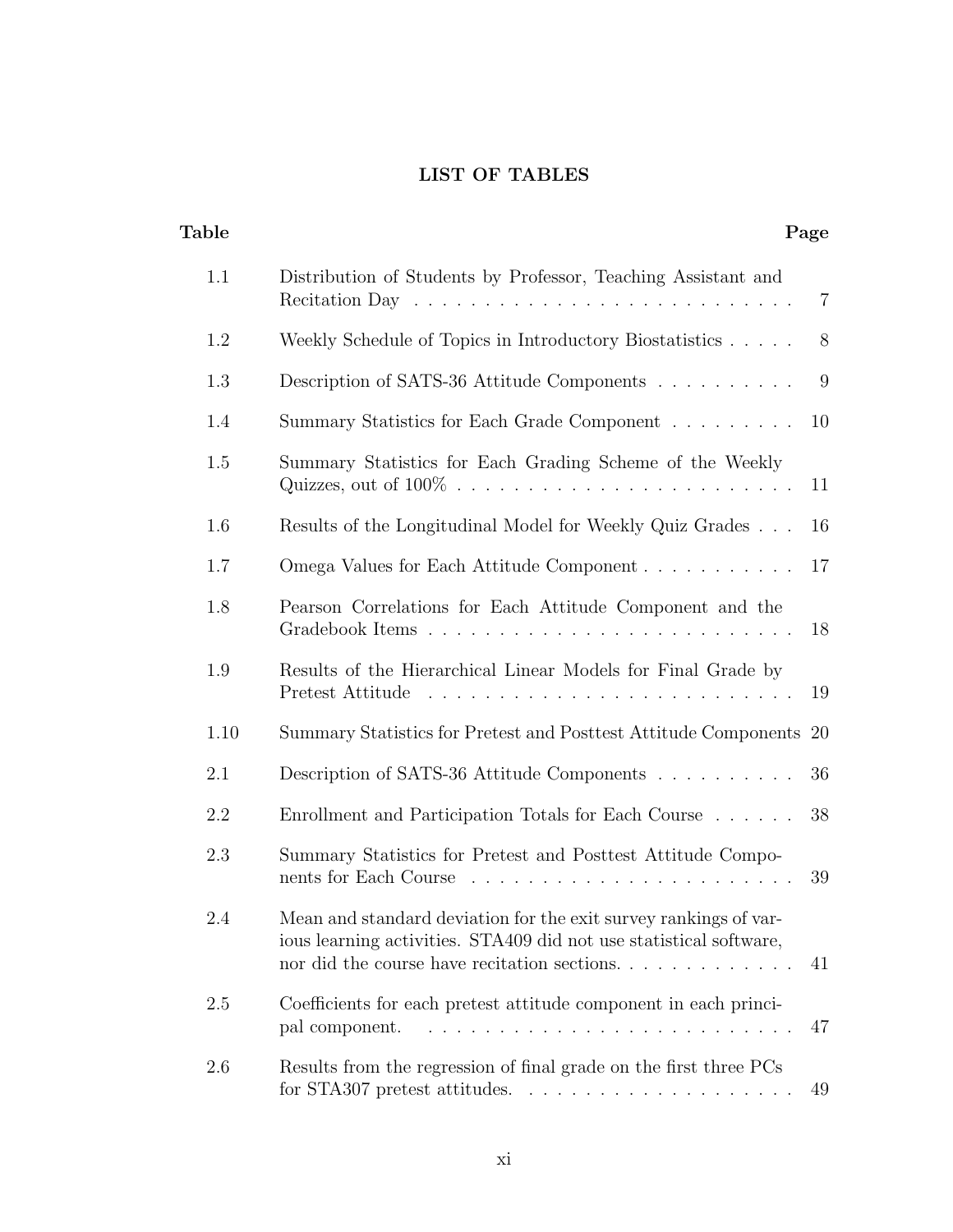#### Table **Page**

|--|--|

| 2.7 | Pretest attitude averages for each cluster of each class $52$ |  |
|-----|---------------------------------------------------------------|--|
| 2.8 | Qualitative analysis of each cluster. $\ldots$ 53             |  |
| .9  | Omega Values for Each Attitude Component in Each Course 66    |  |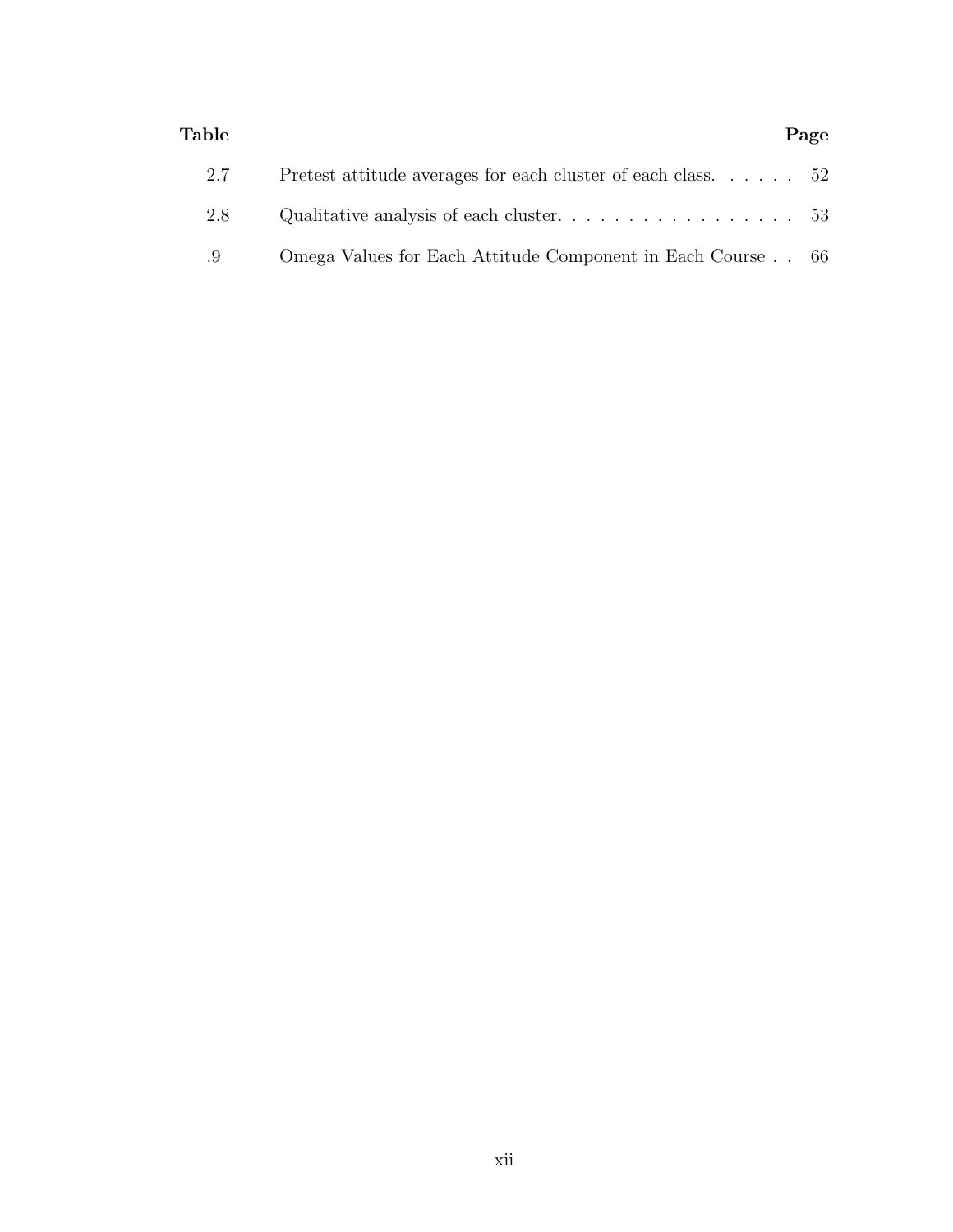### MANUSCRIPT 1

### Increasing Feedback from Generation Z

<span id="page-14-0"></span>This manuscript has been submitted to the Journal of Statistics Education and is currently under review. The paper was co-authored by Dr. Natallia Katenka.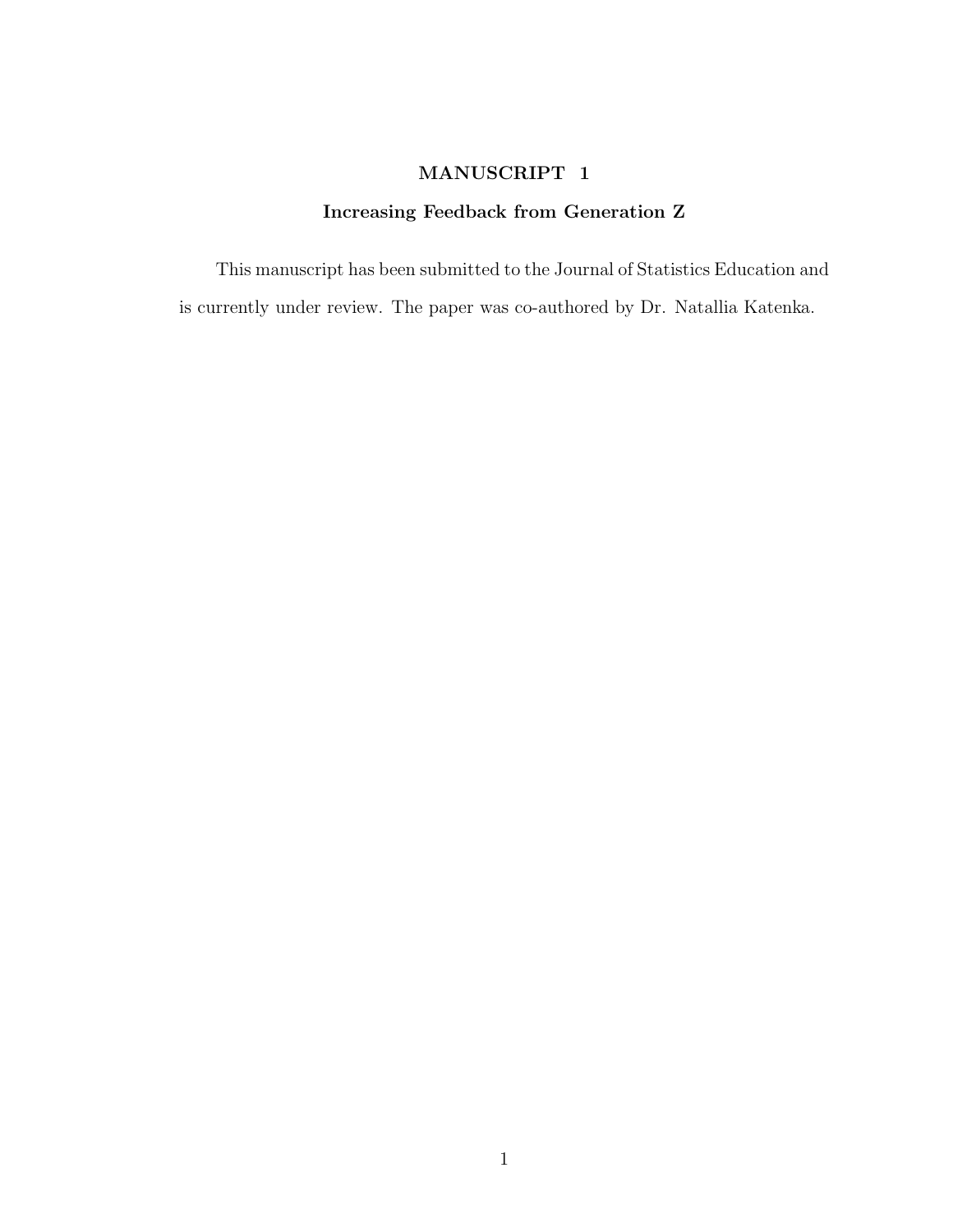#### Abstract

The Millennial Generation is phasing out of undergraduate classes and being replaced by the technologically savvy and visual learners of Generation Z. To help to increase our understanding of the learning needs and attitudes of this new population of students, we collected survey and grade data in an introductory biostatistics course pertaining to 146 students at the University of Rhode Island. Our purpose was three-fold. First, to increase the amount of immediate feedback collected from students by implementing weekly quizzes. These quizzes were analyzed using longitudinal mean response profiles and generalized linear mixed models to discover a significant effect of time on the student performance, but not of grade incentives. Next, students attitudes towards statistics were analyzed to determine how the starting attitudes effected performance using hierarchical linear models to find a significant effect of starting affect and cognitive competence on students final grades. Finally, regression trees were utilized to identify groups of learners who increased their attitude throughout the semester dependent on their starting attitude and final grade. These results lead to practical implications for instructors as they plan the timing of their instruction within a course, as well as the importance of identifying students' confidence and feelings towards the subject at the start of the course and to hopefully minimize the impact of these negative attitudes on their students' performance.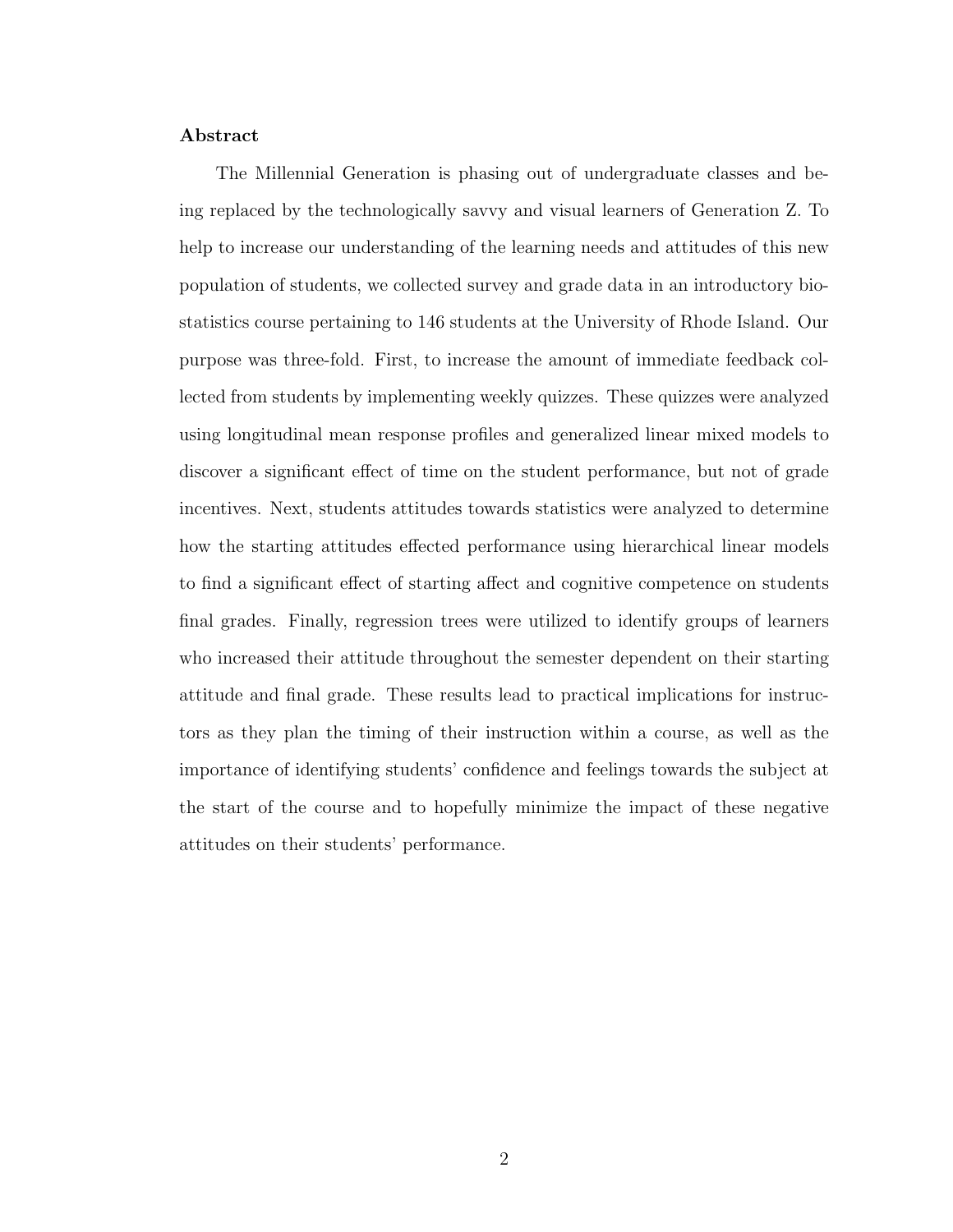#### <span id="page-16-1"></span><span id="page-16-0"></span>1.1 INTRODUCTION 1.1.1 Motivation

The Millennial Generation (all persons born from the early 1980s to the mid-1990s) is phasing out of undergraduate courses and the next generation is replacing them. Penned Generation Z these students were born into a world with technology, where their phones contained the answers to nearly any question they could ask. As described by Shatto and Erwin (2016), there are several consequences to this upbringing with instant gratification from technology. One result is the lowered attention span of eight seconds, which shows a sharp decrease from the Millennial Generation's time span of 12 seconds. Another result is an increased ability to understand visual imagery [\(Shatto and Erwin, 2016\)](#page-40-0).

This shift in generations calls for an update to teaching methodology and techniques. This generation of students did not adapt to the introduction of technology like the Millennial Generation, but rather they grew up with applications like Snapchat, YouTube, Facebook and more available at a moments notice. When any question can be answered with a quick Google search or trip to Wikipedia, the idea of listening to lectures and reading from textbooks is not only unappealing, but very dissimilar to the normal way of learning for these students. This generation can get any answer they want in seconds, but their ability to validate and further interpret these answers may be absent [\(Shatto and Erwin, 2016\)](#page-40-0). No longer do students look to books for answers, now the knowledge is held in their mobile devices. But how do we adapt teaching to this new generation? The first step to any unknown is to gather more information about these students and their needs.

Getting feedback from students about their understanding of ongoing topics and learning preferences can be incredibly difficult when many students are afraid to ask or answer questions in front of their peers and do not participate in office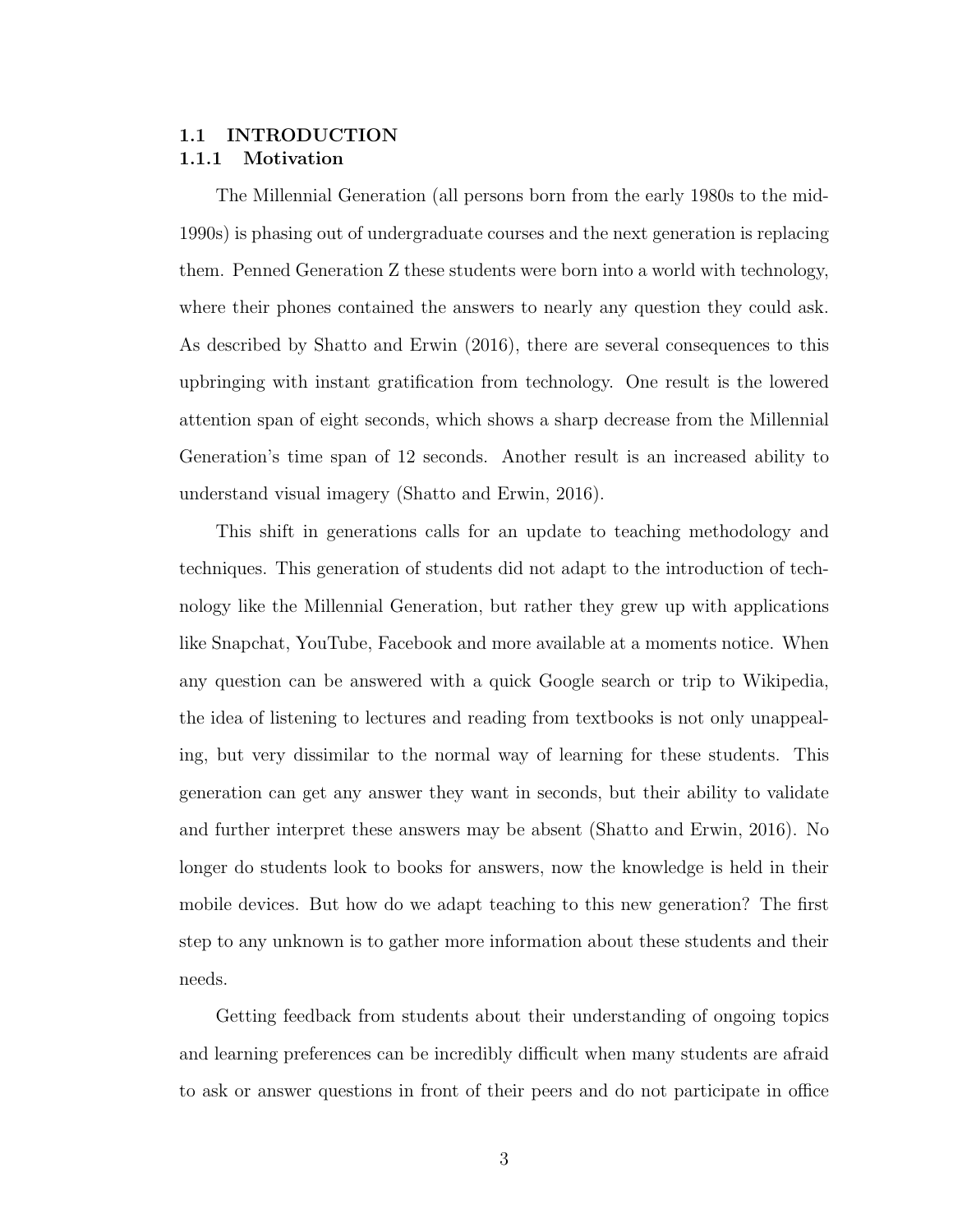hours. This is especially true in large (>100 students) lecture sections, such as introductory statistics courses, which are filled with a diverse set of students from various mathematical backgrounds, many of whom have a low or neutral evaluation of the subject and little inclination to participate. In response to these challenges, an ongoing study to incorporate additional feedback strategies and garner more information about students attitudes and achievement has been implemented in undergraduate statistics courses here at the University of Rhode Island. In this study, an interactive feedback framework was implemented in the Spring 2016 Introduction to Biostatistics courses which included the use of weekly quizzes, an introductory survey and two attitude surveys.

#### <span id="page-17-0"></span>1.1.2 Related Work

Many studies have evaluated the use of immediate feedback in large courses through the use of clickers. Typically, clickers (small electronic devices with educational software to collect student responses) are implemented in lectures or labs to allow for student to answer a small number of questions, either before, during or after instruction. According to Dunham (2009), clickers have traditionally been used in many large lecture courses with the potential benefits of improved attendance, immediate feedback for students, the ability to revisit challenging topics and continuous assessment throughout the lecture and semester [\(Dunham, 2009\)](#page-38-1). In a study on student perception of clickers, Vaterlaus et al. (2012) found a positive perception overall and a significant effect of clicker usage on student recall on exams [\(Vaterlaus et al., 2012\)](#page-40-1).

In a randomized experiment in an introductory statistics course, McGowan and Gunderson (2010) studied the effect of clicker use on engagement and learning during lab sections. In this study, there was little evidence that clicker use increased students engagement; however there was an effect on student learning if the number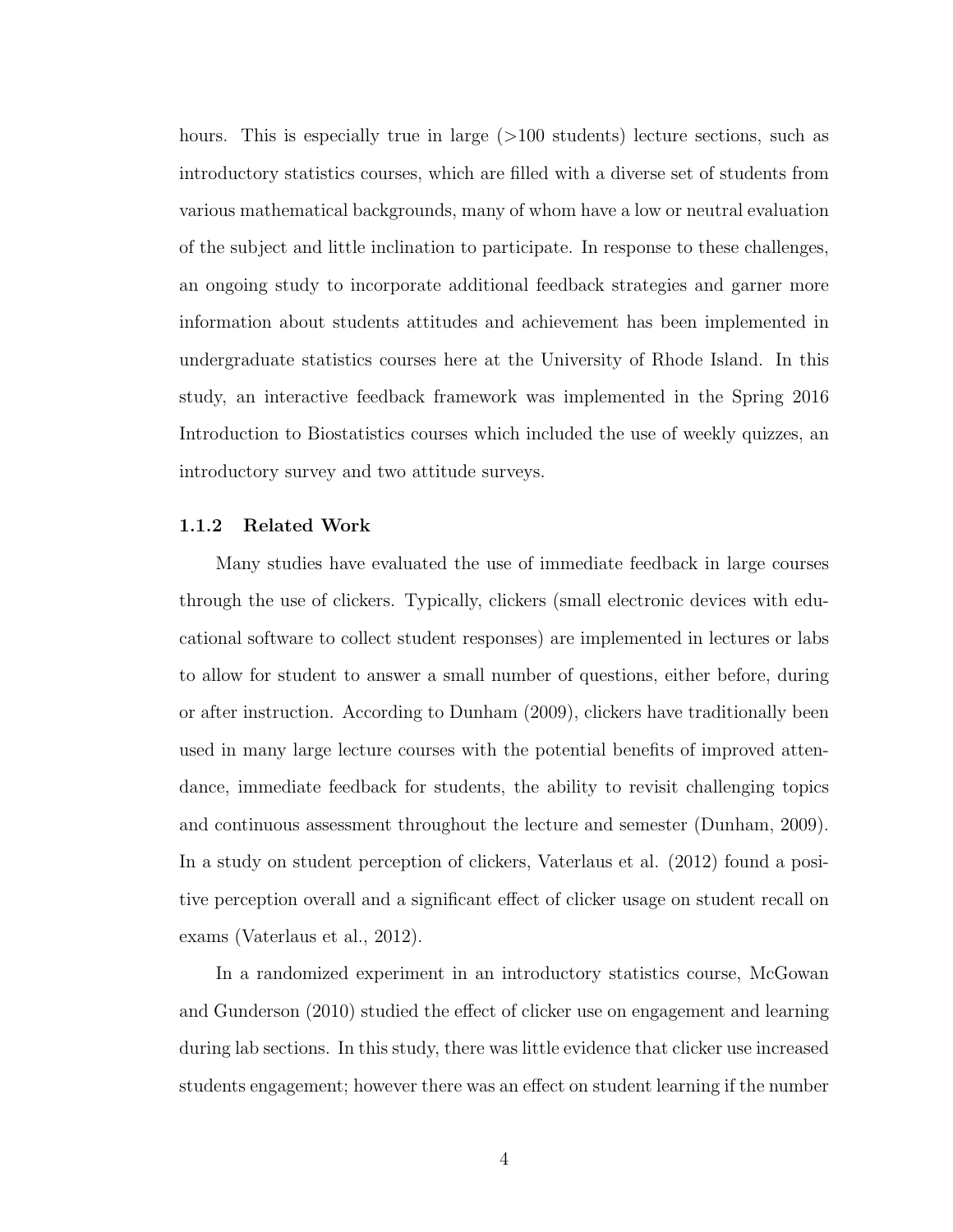of questions were low and well assimilated with the material. The researchers also studied the effect of external incentives on student clicker participation and discovered that students were much more likely to participate in clicker questions when given external motivation [\(McGowan and Gunderson, 2010\)](#page-39-0). This study did not however look at the actual responses or grades on the questions, but rather if students answered at least 1 or at least 50% of the questions.

Many of the studies used clickers during lecture periods, rather than in recitations after the weeks lectures. Also, they required the additional cost and hardware of using clicker software, whereas the use of smart phone technology using either the smart phone application or on-line website for Socrative in the spring 2016 course utilized a familiar device to students and did not add financial burden to the students [\(Soc, 2017\)](#page-38-2).

In addition to the use of weekly quizzes, this study implemented surveys to measure students attitudes at the beginning and end of the course. Many instruments have been published to measure students attitudes towards statistics. In this study, the SATS-36 (Survey of Attitudes Toward Statistics) was chosen. The SATS-36 was created by Candace Schau, a professor who taught statistics courses for over 25 years, to help better understand the attitudes of students and the effect on teaching and learning. The first version of the SATS, called SATS-28, contained 28 Likert-type scale questions to assess four components of students attitudes: Cognitive Competence, Value, Affect and Difficulty. The newer version, SATS-36, contains 36 items that assess six components: the original four plus Effort and Interest [\(SAT, 2017\)](#page-38-3).

There are many studies with reported results from the SATS-36 from various populations of students. In a study of approximately 2200 undergraduate students from many institutions across the United States, Schau and Emmioglu (2012) uti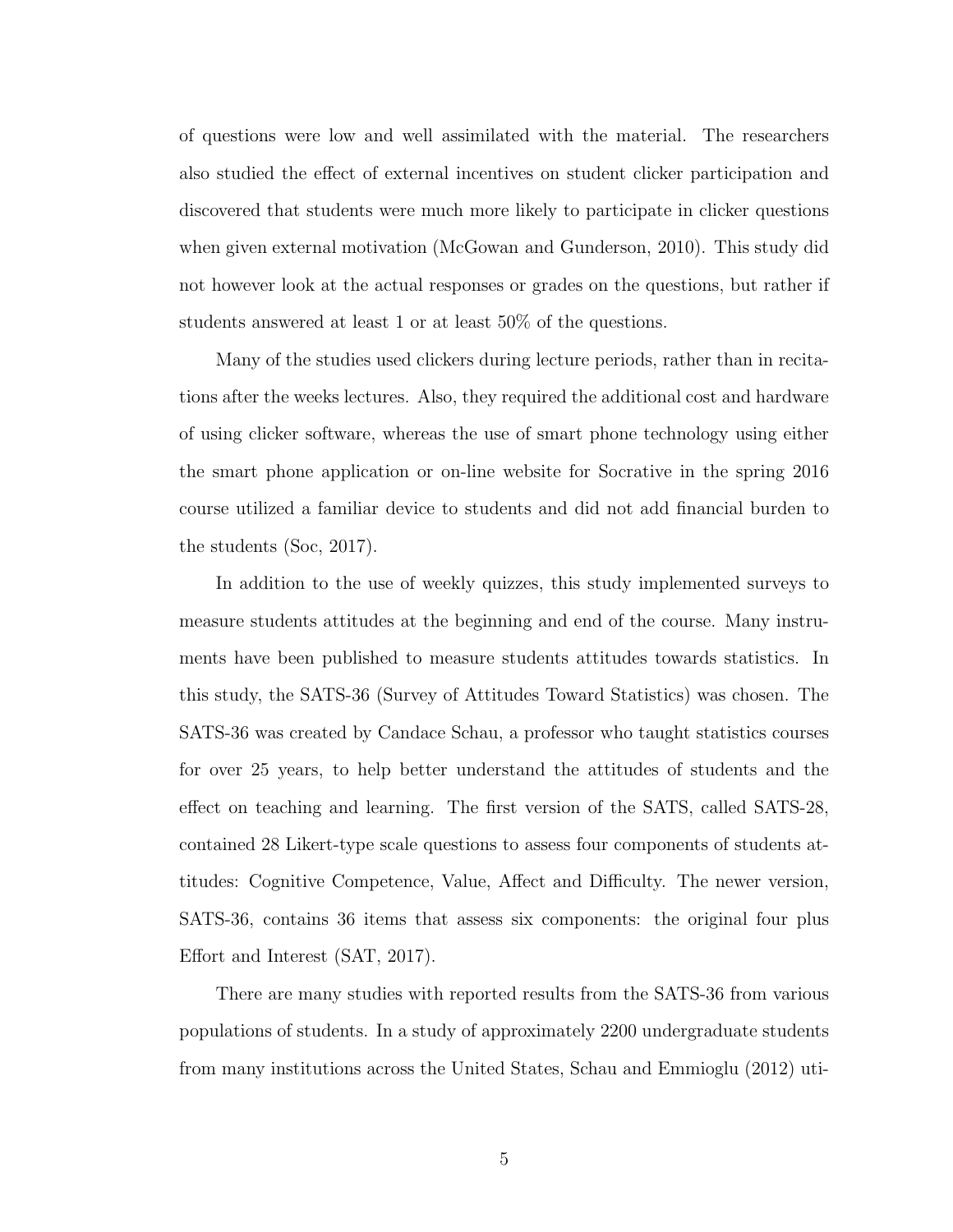lized the SATS-36 instrument to measure the students attitudes towards statistics. They found that, on average, students entered the courses with neutral Affect and Difficulty scores, positive Cognitive Competence, Value and Interest and very positive Effort attitudes. By the end of the semester they found that the attitudes stayed about the same in most categories, but decreased in Value, Interest and Effort (Schau and Emmioğlu, 2012). In a study of 47 students from a small liberal arts college, Bond et al. (2012) had students complete the SATS-36 along side a short perception of statistics survey at the beginning and end of the semester. They also observed a decrease in students attitudes over the course of the semester [\(Bond et al., 2012\)](#page-38-4).

In a comparative review of these surveys, Nolan et al. (2012) explored the validity and reliability of the tools with published evidence of these measures [\(Nolan et al., 2012\)](#page-39-1). From their summary, the SATS-36 scores appeared to have the strongest construct validity based on unparceled CFA and internal consistency ratings based on Cronbach's Alpha, assuming the construct validity evidence for the SATS-28 can be applied [\(Nolan et al., 2012\)](#page-39-1). Several studies have documented the solid psychometric properties, including confirming the four factor structure of the SATS-28, including Dauphinee et al. (1997) and Hilton et al. (2004), however only two could be found for the SATS-36 [\(Dauphinee et al., 1997\)](#page-38-5) [\(Hilton et al., 2004\)](#page-39-2). The six factor structure was confirmed in studies by Vanhoof (2011) and Coetzee and Merwe (2010) [\(Vanhoof, 2011\)](#page-40-3) [\(Coetzee and Merwe, 2010\)](#page-38-6). Several authors have explored the relationship between students attitudes and course performance including Sorge and Schau (2002), Miller and Schau (2010) and Emmioglu (2011) [\(Sorge and Schau, 2002\)](#page-40-4) [\(Millar and Schau, 2010\)](#page-39-3) (Emmioğlu, 2011). Other researchers have used the SATS instruments to explore the differences in teach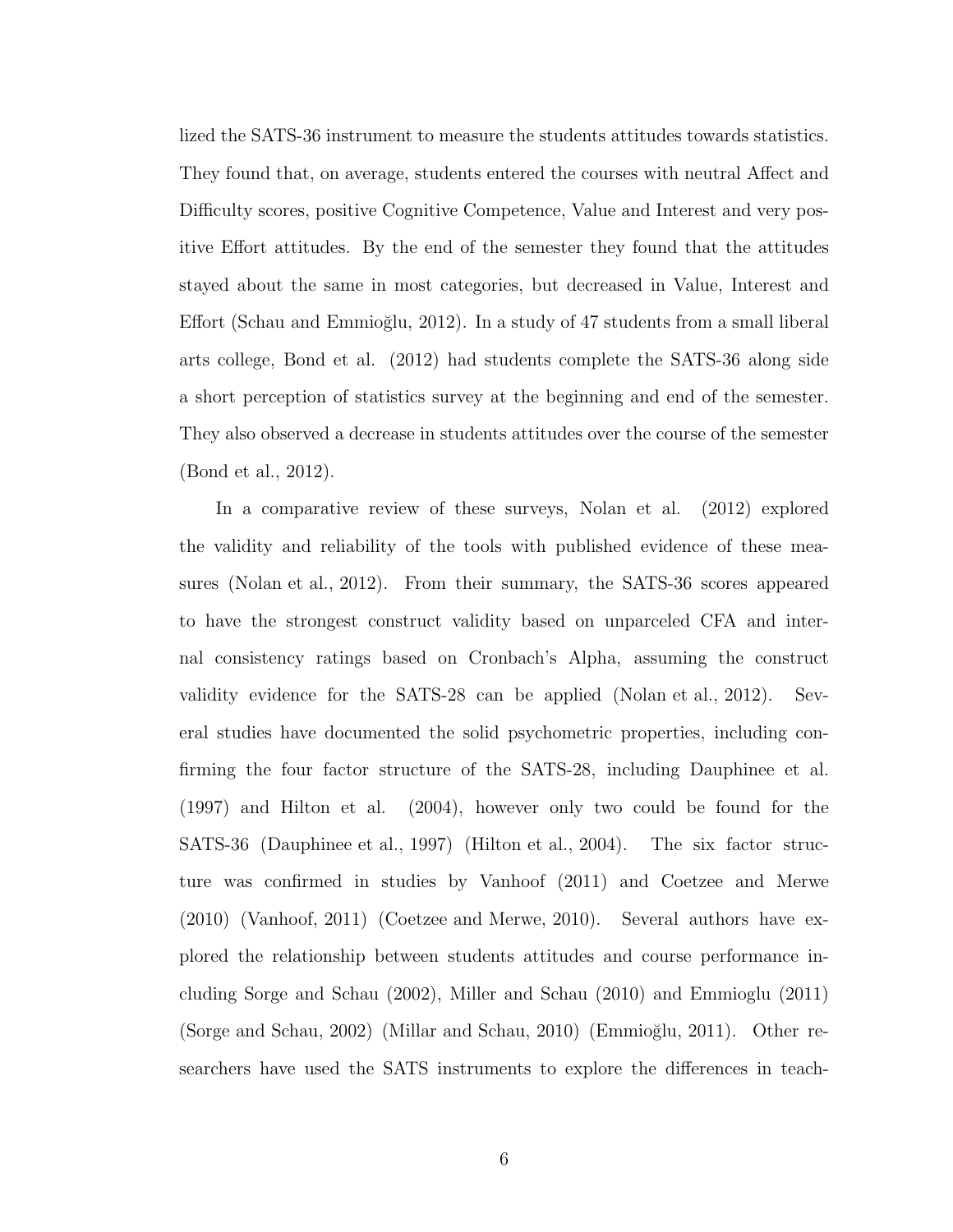ing environments and methods including Gundlach et al. (2015), DeVaney (2010), Carnell (2008) and Carlson and Winquist (2011) [\(Gundlach et al., 2015\)](#page-39-4) [\(DeVaney, 2010\)](#page-38-8) [\(Carnell, 2008\)](#page-38-9) [\(Carlson and Winquist, 2011\)](#page-38-10). Several studies also looked to explore the attitudes of students from different fields of study, such as Hannigan et al. (2013, 2014) and Mathew and Aktan (2014) [\(Hannigan et al., 2013\)](#page-39-5) [\(Hannigan et al., 2014\)](#page-39-6) [\(Mathew and Aktan, 2014\)](#page-39-7).

This study utilized the SATS-36 to measure students' attitudes at the beginning and end of the course. The relationship between the attitude components and course performance is evaluated, as well as the use of regression trees to identify groups of students with a similar change in attitudes. The rest of the paper continues as follows: Section [1.2](#page-20-0) describes the methods for data collection, design of experiment and data analysis. Next, the results are presented in Section [1.3.](#page-27-0) Finally, the main findings, limitations and practical recommendations are discussed in Section [1.4.](#page-34-0)

#### <span id="page-20-1"></span><span id="page-20-0"></span>1.2 METHODS 1.2.1 Data Description

The data were collected for this work during the spring 2016 semester at the University of Rhode Island in an undergraduate introductory biostatistics course. This course had a total enrollment of 171 students and two professors. There were six recitation sections and three teaching assistants for the students included in the analysis, the distribution of students between sections is in Table [1.1.](#page-20-2)

<span id="page-20-2"></span>Table 1.1. Distribution of Students by Professor, Teaching Assistant and Recitation Day

|  |               | Professor Teaching Assistant |  |                                     | <b>Recitation Day</b> |        |                          |
|--|---------------|------------------------------|--|-------------------------------------|-----------------------|--------|--------------------------|
|  |               |                              |  | $1 \quad 2 \quad 1 \quad 2 \quad 3$ |                       |        | Monday Tuesday Wednesday |
|  | n 71 66 45 43 |                              |  | -49                                 | -54                   | -38    | 45                       |
|  |               |                              |  | % 51.8 48.2 32.8 31.4 35.8          | 39.4                  | - 27.7 | 32 S                     |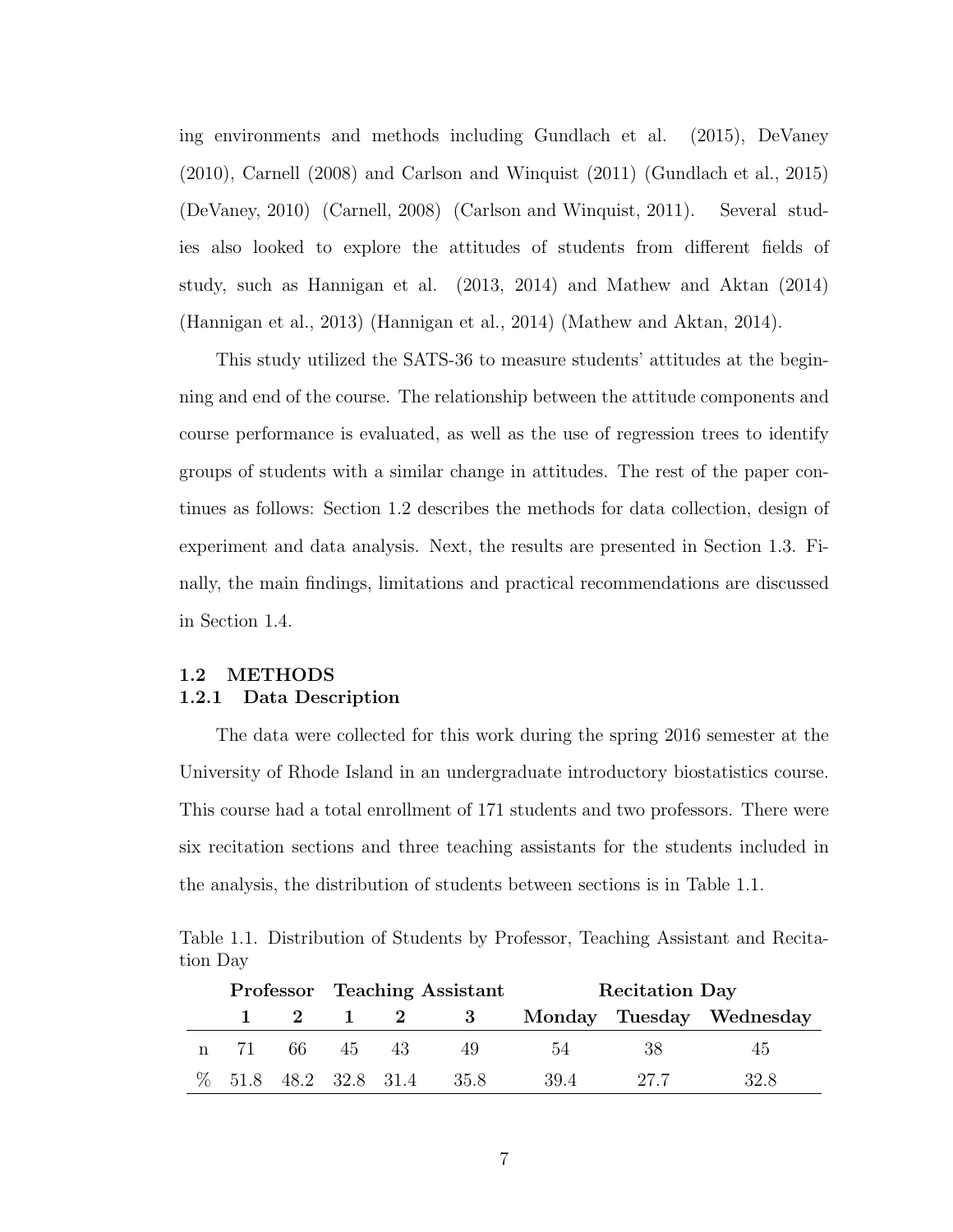This course covers many topics typical to most introductory statistics courses while using medical or health related examples, as seen in Table [1.2.](#page-21-0) The course also utilizes the statistical computing software SAS Studio during several recitations and homework assignments.

<span id="page-21-0"></span>Table 1.2. Weekly Schedule of Topics in Introductory Biostatistics Week Topic Topic

| Week $1-2$ | Definitions, Population vs. Sample, Types of Variables.                             |  |  |  |  |  |
|------------|-------------------------------------------------------------------------------------|--|--|--|--|--|
| Week 3     | Descriptive Statistics and Graphical Data Summaries. Basic Probability.             |  |  |  |  |  |
| Week 4     | Combinations and Permutations. Random Variable. Binomial Distribution.              |  |  |  |  |  |
| Week 5     | Normal Distribution. Empirical Rule. Normal Approximation to Binomial.              |  |  |  |  |  |
| Week 6     | Sampling Distribution. Central Limit Theorem.                                       |  |  |  |  |  |
| Week 7     | Statistical Inference. Estimating Population Mean. Confidence Intervals. Midterm 1. |  |  |  |  |  |
| Week 8     | One-sample Hypothesis Test for Population Mean. Sample size calculation.            |  |  |  |  |  |
| Week 9     | Two Independent Sample Inferences for Difference in Population Means. Paired Test.  |  |  |  |  |  |
| Week 10    | One Sample Tests for Population Proportion. Midterm 2.                              |  |  |  |  |  |
| Week 11    | Difference in Population Proportion. Chi-Square Tests.                              |  |  |  |  |  |
| Week 12    | Introduction to ANOVA.                                                              |  |  |  |  |  |
| Week 13    | Introduction to Correlation and Regression.                                         |  |  |  |  |  |
| Week 14    | Final Review.                                                                       |  |  |  |  |  |

Of the 171 students enrolled in the course, 146 students signed the Institutional Review Board (IRB) consent form to allow their data included in the survey. An additional nine students' data were removed due to too small of a sample size for one teaching assistant. Of these 137 students eligible to be included in the analysis, only 114 students completed the attitude surveys at both the beginning and end of the semester. All available data for the 137 students were included in the analysis of course performance throughout the semester, however only 114 students' data were included in the analysis of the attitude data. These students included 29 male and 85 female students, the majority of students were 19 years old and most students are from the College of Pharmacy.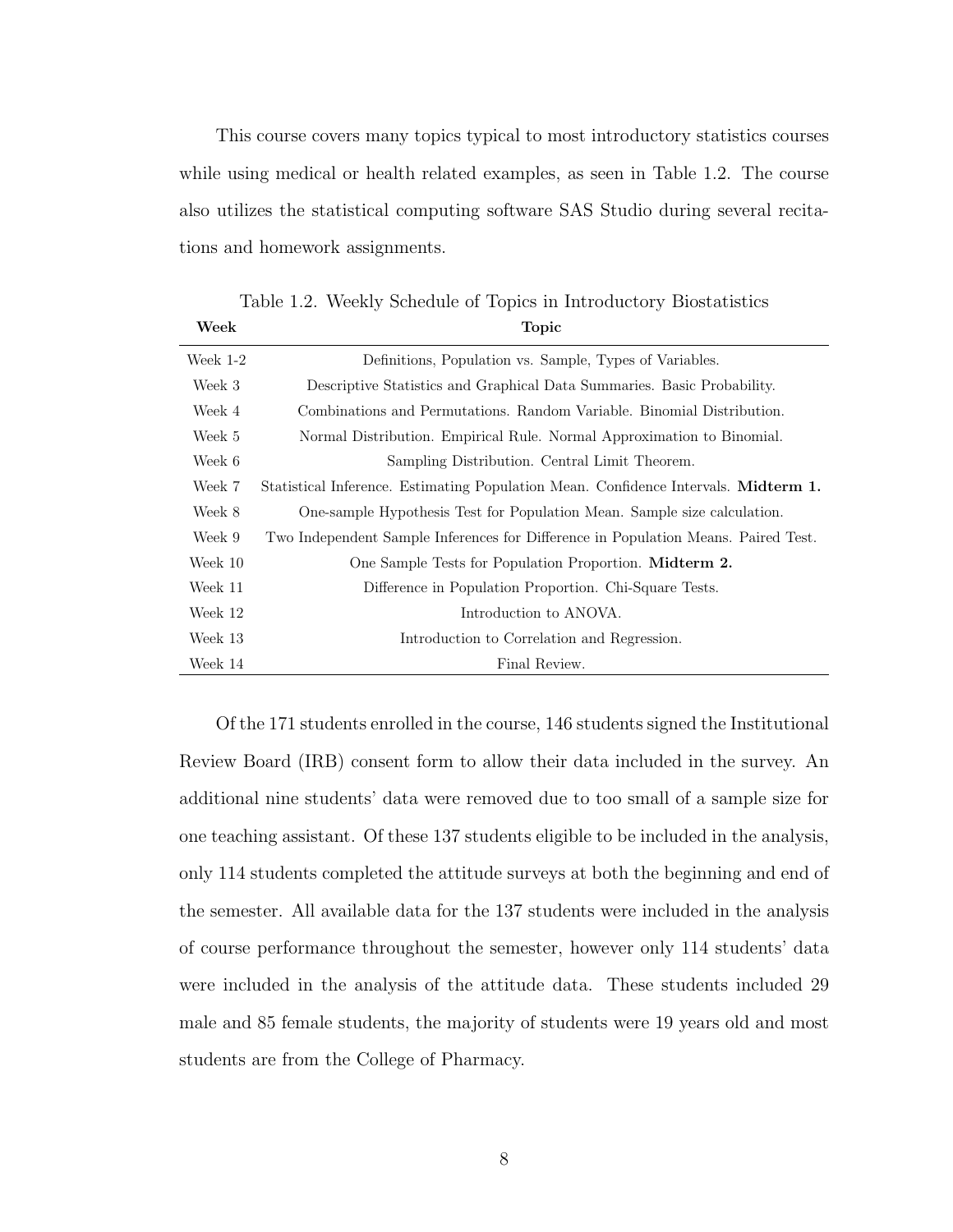#### <span id="page-22-0"></span>1.2.2 Design of Experiment

This experiment implemented several components throughout the semester, including two attitude surveys, one introductory survey and several graded assignments. The attitude surveys, the SATS-36, were implemented during the first and last homework assignment of the semester. This survey consists of a pretest and a posttest survey designed for students to answer 36 likert-like questions based on their attitudes at the beginning and end of the semester, with several additional questions to determine other characteristics of the students, such as age, mathematical background and other demographics. The survey is constructed to measure six attitude components- Affect, Cognitive Competence, Value, Difficulty, Interest and Effort as described in Table [1.3](#page-22-1) [\(SAT, 2017\)](#page-38-3).

| Attitude Component $#$ Description |                |                                                                                                                       | <b>Example Question</b>                                      |  |
|------------------------------------|----------------|-----------------------------------------------------------------------------------------------------------------------|--------------------------------------------------------------|--|
| Affect                             | 6              | Students feelings concerning statistics                                                                               | "I will like statistics"                                     |  |
| Cognitive Competence               | 6              | Students attitudes about their intellec-<br>tual knowledge and skills when applied<br>to statistics                   | "I<br>understand<br>will<br>statistics equations"            |  |
| Value                              | 9              | Students attitudes about the useful-<br>ness, relevance, and worth of statistics<br>in personal and professional life | "I use statistics in my<br>everyday life"                    |  |
| Difficulty                         | $\overline{7}$ | Students attitudes about the difficulty<br>of statistics as a subject                                                 | "Statistics"<br>formulas<br>to under-<br>are easy<br>stand"  |  |
| Interest                           | $\overline{4}$ | Students level of individual interest in<br>statistics                                                                | "I am interested in<br>learning statistics"                  |  |
| Effort                             | $\overline{4}$ | Amount of work the student expends<br>to learn statistics                                                             | "I<br>plan<br>work<br>to<br>hard in my statistics<br>course" |  |

<span id="page-22-1"></span>Table 1.3. Description of SATS-36 Attitude Components

Along with the pretest SATS-36 survey, the students were asked to complete an introductory survey created for this study. This survey included questions about students' study habits, learning preferences and extracurricular activities.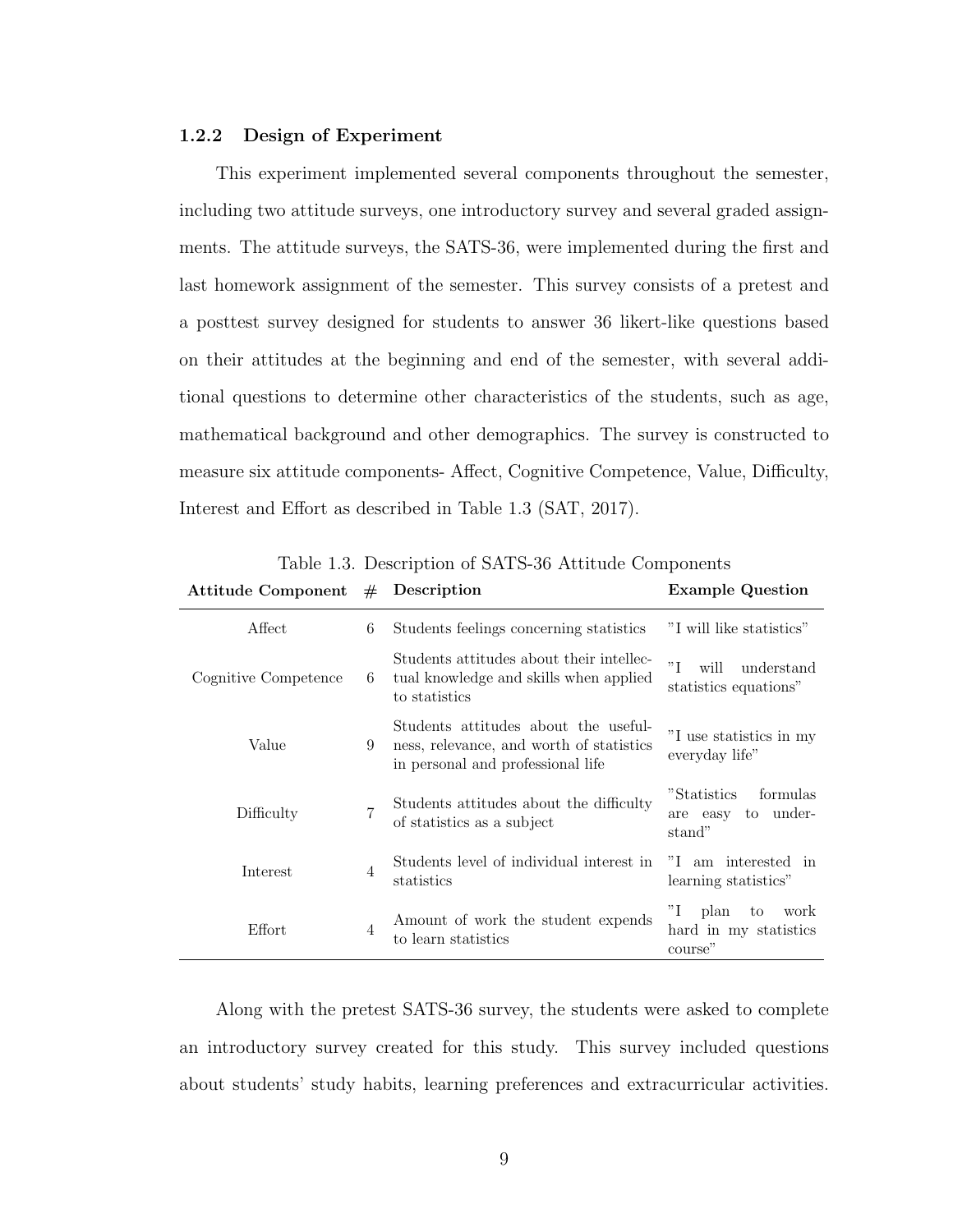The study habits inquired about students' use of office hours, the library and preferences for working in groups. The learning preferences inquired about students' feelings towards different types of assignments, such as SAS coding, homework, presentations and exams. The extracurricular activities inquired about students' physical activity levels, stress reduction techniques and hobbies.

This course had several assessment methods, including 11 weekly homework assignments, nine weekly quizzes, three exams and recitation attendance. The homework assignments were collected weekly, after the second week which suffered from several snow days. The first two exams were during the regular semester 50 minute classes and the third exam was completed during the three hour final exam period. Attendance was recorded during all recitation sessions throughout the semester.

|          |       |       | Grade Item Mean Median Standard Deviation |
|----------|-------|-------|-------------------------------------------|
| Homework | 95.94 | 98.88 | 15.29                                     |
| Quiz     | 67.27 | 66.67 | 18.57                                     |
| Exam 1   | 90.54 | 96.11 | 15.56                                     |
| Exam 2   | 88.85 | 89.00 | 10.76                                     |
| Exam 3   | 86.43 | 89.25 | 11.20                                     |

<span id="page-23-0"></span>Table 1.4. Summary Statistics for Each Grade Component

The quizzes were implemented in recitation sections using the Socrative online quiz environment, starting the third week of the semester [\(Soc, 2017\)](#page-38-2). Each quiz consisted of approximately six multiple choice questions relating to the prior week's lecture material. There were three different grading schemes possible for the quizzes: graded personal (GP), graded competition (GC) and non-graded (NG). The graded personal quizzes were individually graded based on the students' performance. The non-graded quizzes were used strictly for student feedback and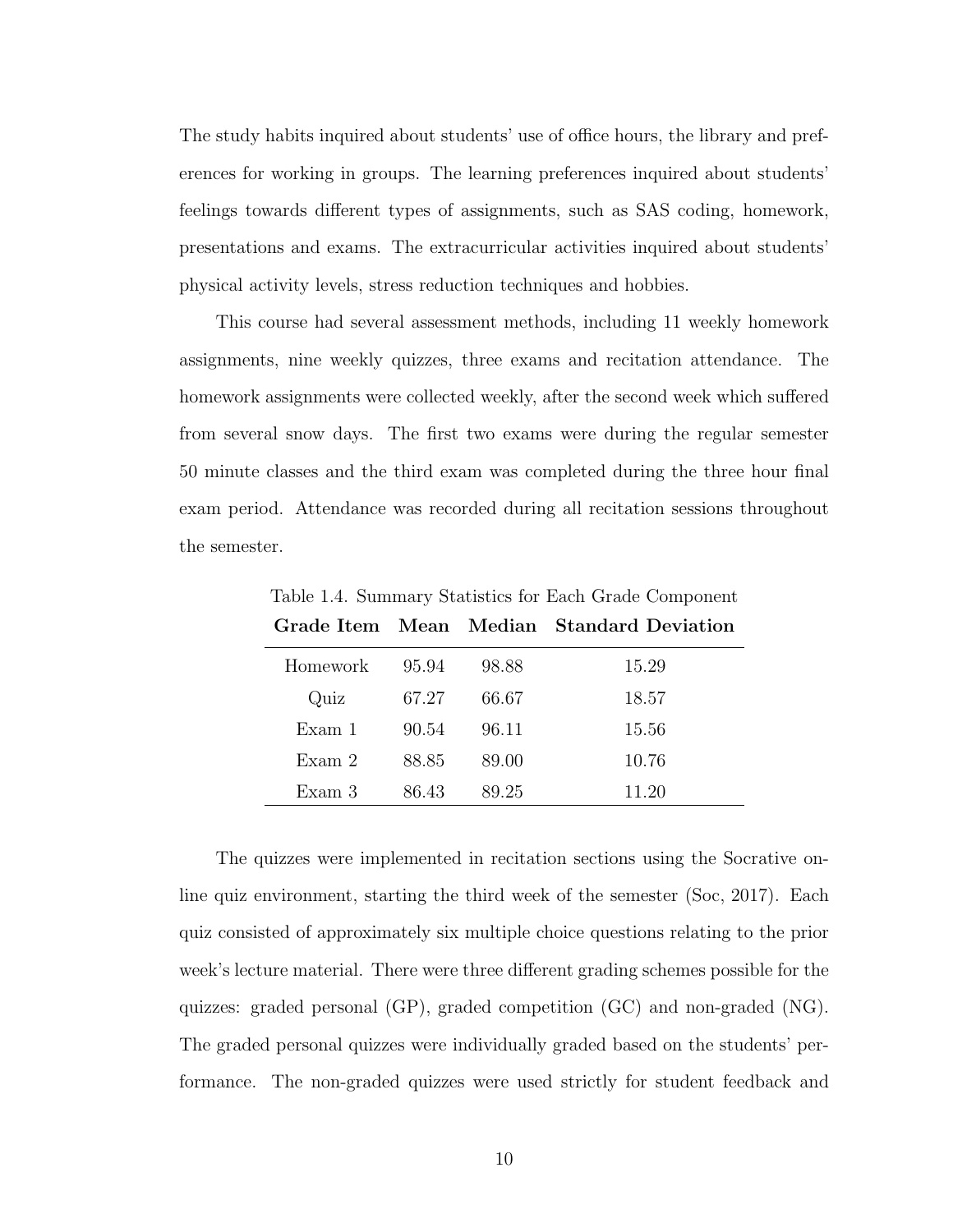attendance and the graded competition quizzes were graded with a bonus for the team who completed all questions correctly first. Each recitation section had each quiz scheme for three consecutive weeks with the order based on the recitation day. The Monday recitations had a NG-GC-GP rotation, whereas the Tuesday recitations had a GC-GP-NG rotation and the Wednesday recitations had GP-NG-GC. This rotation allowed each professors' section to have one of each rotation order and every TA to have two different rotations.

Table 1.5. Summary Statistics for Each Grading Scheme of the Weekly Quizzes, out of 100%

<span id="page-24-1"></span>

|                          |       |       | Grading Scheme Mean Median Standard Deviation |
|--------------------------|-------|-------|-----------------------------------------------|
| Graded Competition 55.28 |       | 50.00 | 27.34                                         |
| Graded Personal          | 56.70 | 66.60 | 26.79                                         |
| Not Graded               | 53.94 | 50.00 | 26.96                                         |

#### <span id="page-24-0"></span>1.2.3 Data Analysis Tools Longitudinal Models

Mean response profiles were used to graphically and analytically display patterns of change in the mean quiz grades over time for each grading structure. This method is primarily used to address the null hypothesis of no group by time interaction effect, represented graphically by parallel response profiles between groups. The null hypotheses of no time effect and no group effect can also be graphically shown by flat or overlapping lines respectively. This method can be utilized due to the balanced design of the study, with the timing of the repeated measures common to all subjects.

To model the students' quiz performance over time, piecewise quadratic generalized linear mixed models were utilized. The quiz grades were recorded as a count of correct responses out of six questions. This count variable can be mod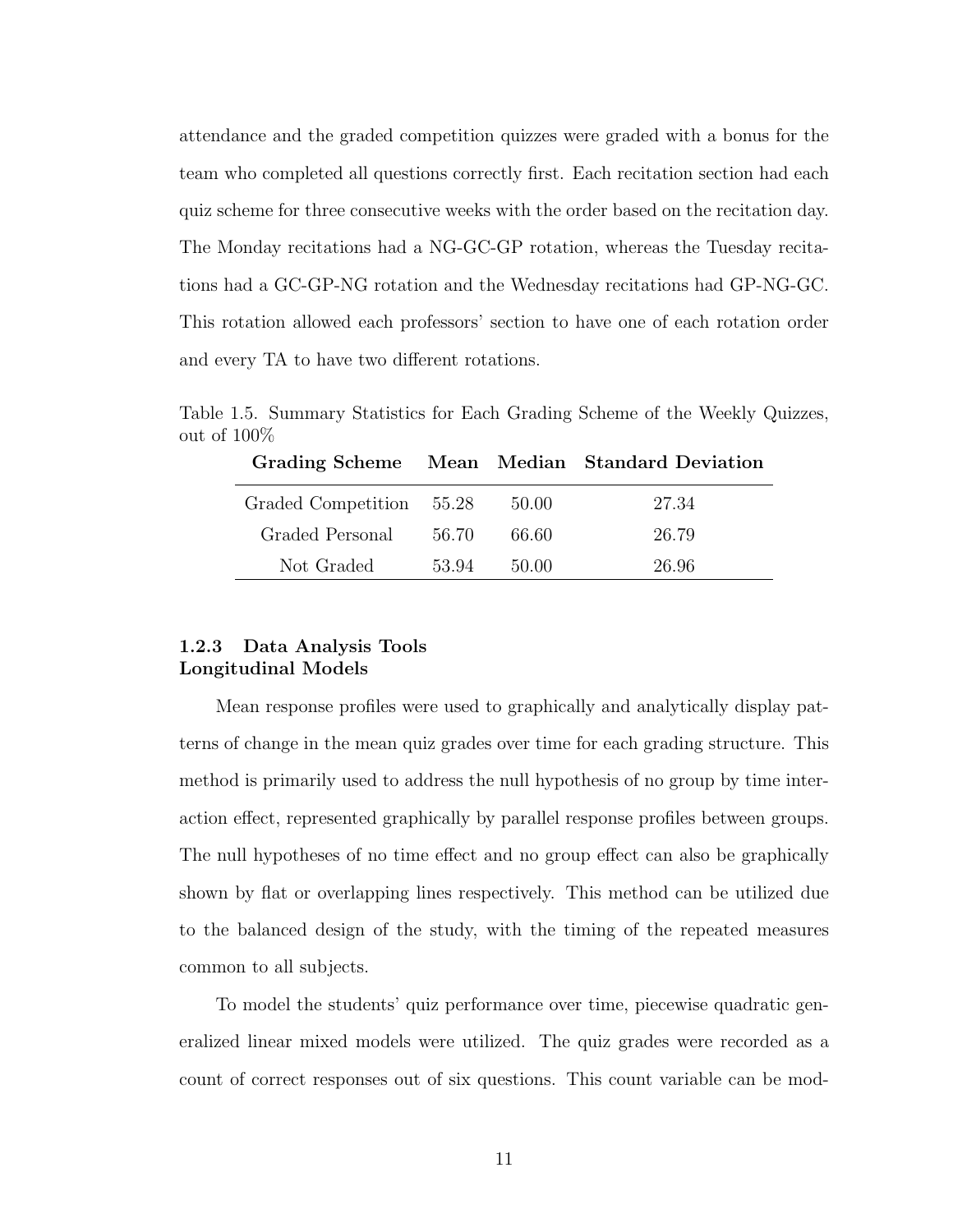eled with a mixed effects log-linear regression model with a random intercept for each student. To incorporate the hierarchical structure of the course where groups of students are in the same professors' section and in smaller classes with teaching assistants, random effects for these grouping structures were modeled. The full hierarchical model to represent the quiz grade in terms of the grading scheme and time is:

$$
logE(Y_{ij}|b_i) = \beta_0 + \beta_1 Time_{ij} + \beta_2 Time6_{ij} + \beta_3 Time9_{ij} + \beta_4 GP_i + \beta_5 GC_i
$$
  
+ 
$$
\beta_6 Time_{ij}^2 + \beta_7 Time6_{ij}^2 + \beta_8 Time9_{ij}^2 + \beta_9 GP_i * Time_{ij}
$$
  
+ 
$$
\beta_{10} GC_i * Time_{ij} + \beta_{11} GP_i * Time6_{ij} + \beta_{12} GC_i * Time6_{ij}
$$
  
+ 
$$
\beta_{13} GP_i * Time9_{ij} + \beta_{14} GC_i * Time9_{ij}
$$
 (1.1)

where  $Y_{ij}$  is the number of quiz questions answered correctly for individual i at time j. The variables  $GP_i$  and  $GC_i$  refer to the quiz types graded personal and graded competition, with a reference of not graded. The variables  $Time, Time6$  and Time9 refer to the piecewise time variables cut before each of the first two exams at weeks seven and ten. The quadratic terms allow for the quiz grades to change in a non-linear trend between exams. There is a random intercept for each student and a random effect for professor and teaching assistant. Given  $b_i$ , it is assumed that the  $Y_{ij}$  are independent and have a Poisson distribution, with  $Var(Y_{ij} | b_i) = E(Y_{ij} | b_i)$ . The random intercepts are assumed to have a bivariate normal distribution, with a mean of zero and a 2x2 covariance matrix G [\(Fitzmaurice et al., 2012\)](#page-39-8).

#### Linear Models

Correlation analysis was utilized to explore the relationship between the attitude scores and each of the grade book items. Pearson correlations were calculated between each pretest and posttest component score and the quiz, exam, homework and final grades.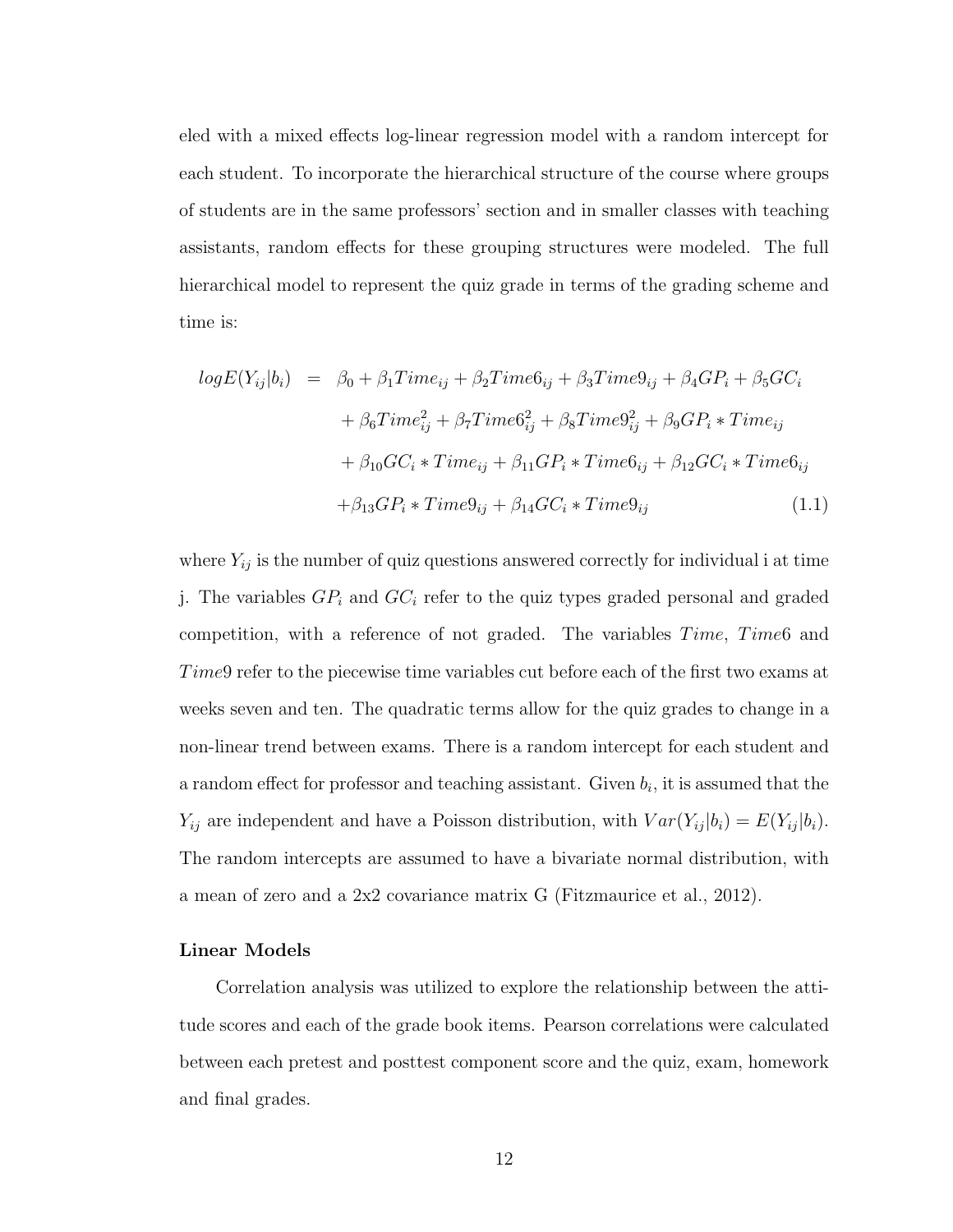Next, hierarchical linear regression was utilized to model the relationship between the final course grade and starting attitude components. Once again, the hierarchical structure of the course needed to be modeled using random effects to account for the dependence between students in similar professors' and teaching assistants' sections. The full hierarchical linear model is:

$$
Y_{ijk} = \beta_0 + \beta_1 Attitude_{ijk} + b_k + b_{jk} + \epsilon_{ijk}
$$
\n(1.2)

where  $Y_i jk$  is the final grade for the  $i^{th}$  student from the  $j^{th}$  recitation nested in the  $k^{th}$  professor's section. The final grade is predicted by each of the pretest attitude components. The term  $b_k$  represents the random effect for professor and  $b_{jk}$  is the random effect for the recitation section, resulting in a three-level model. The error term is assumed to follow a normal distribution with a mean of zero and constant variance.

#### Regression Trees

Regression trees (also called decision trees) are a nonparametric method for segmenting the feature space based on a set of covariates. The algorithm to build the regression tree partitions the feature space to minimize least squares criterion and continues to create splits until the error can no longer be reduced. The resulting nodes are the means for each partition. The tree must then be pruned to avoid over fitting the data and reduce the variance of the final model.

Regression trees were used to model:

$$
f(X) = \sum_{m=1}^{M} c_m * I(x \in R_m)
$$
 (1.3)

where  $f(X)$  represents the change in each attitude component,  $c_m$  is the constant mean change in attitude for each partition of final grade and starting attitude and  $I(x \in R_m)$  is an indicator which equals one if the student is in partition m and zero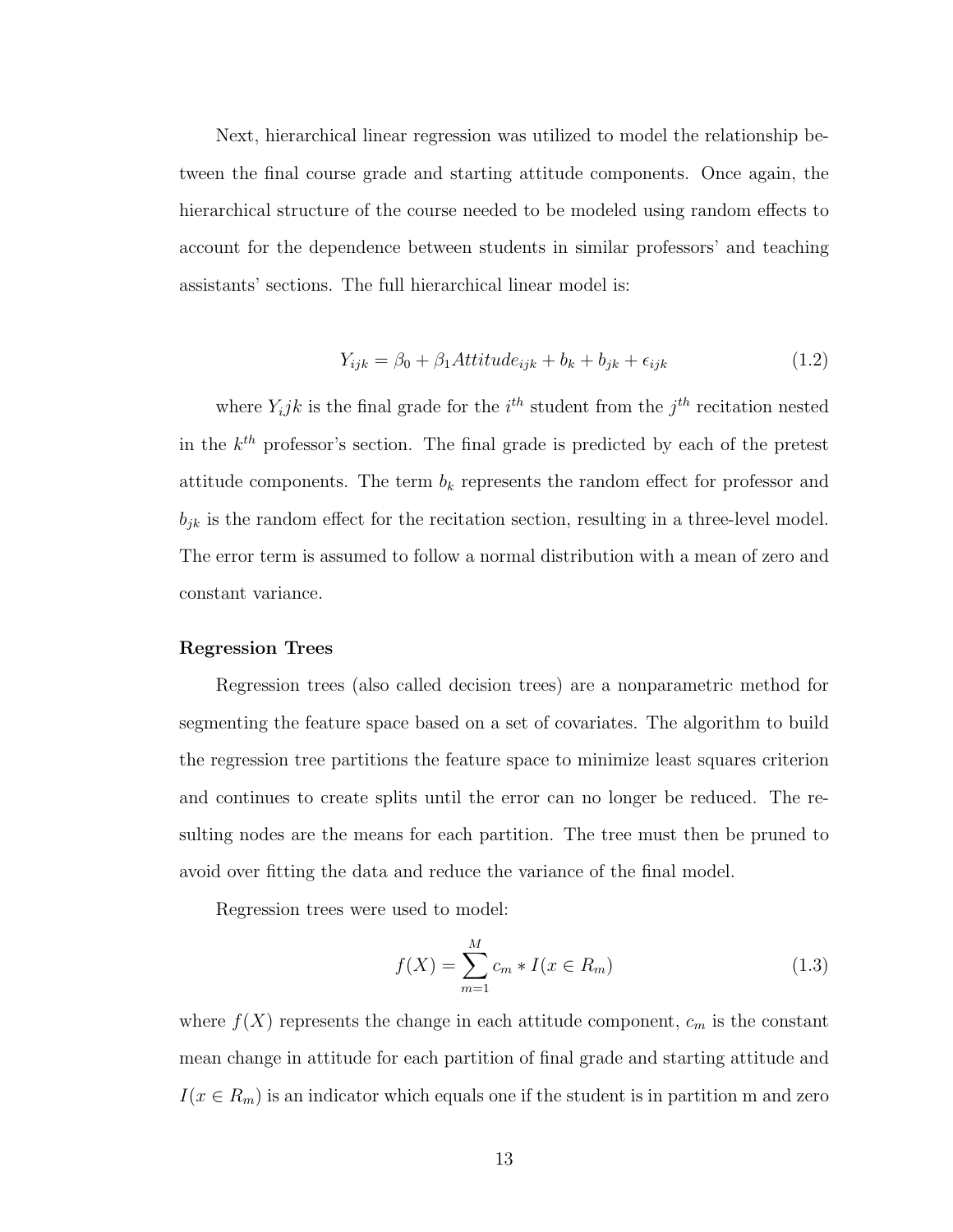otherwise. This method does not require the assumption of a linear relationship and has easy to interpret results [\(Henderson and Parmeter, 2015\)](#page-39-9).

#### <span id="page-27-1"></span><span id="page-27-0"></span>1.3 RESULTS 1.3.1 Quiz Performance

The longitudinal analysis of the quiz grading schemes began with a visual representation of the mean response profiles over time using the software SAS Studio 3.6 Enterprise Edition [\(SAS Institute Inc., \)](#page-40-5). The mean quiz, homework and exam grades are plotted in Figure [1.1.](#page-28-0) The homework grades are plotted against recitation day and time and the quiz grades are plotted against grading scheme and time. The figure displays a clear effect of time for both the homework and quizzes, as evidenced by the slope in the lines. The quiz grading scheme effect has several lines overlapping at between certain intervals which indicates support for the null hypothesis of no group effect. The group by time effect also suggests to support the null hypothesis of no effect represented by the parallel slopes between many intervals.

The plot for the weekly homework suggests a significant effect for recitation day as the Monday recitation section had a higher mean for all weeks, except for a tie at week ten. The group by time effect for the quizzes is also not consistent throughout the weeks, as the trend over time appears similar between the groups. The homework plot also indicates a change in performance over time, indicated by the differing slopes.

Also of note is the effect of the exams, which occurred during weeks seven and ten of the semester. Leading up to the exams in weeks six and nine, the quiz grades appear to have local maximums. The week of each exam, student quiz grades drop noticeably, especially in week seven where the quiz related to the new topic of statistical inference and confidence intervals. The homework grades show a similar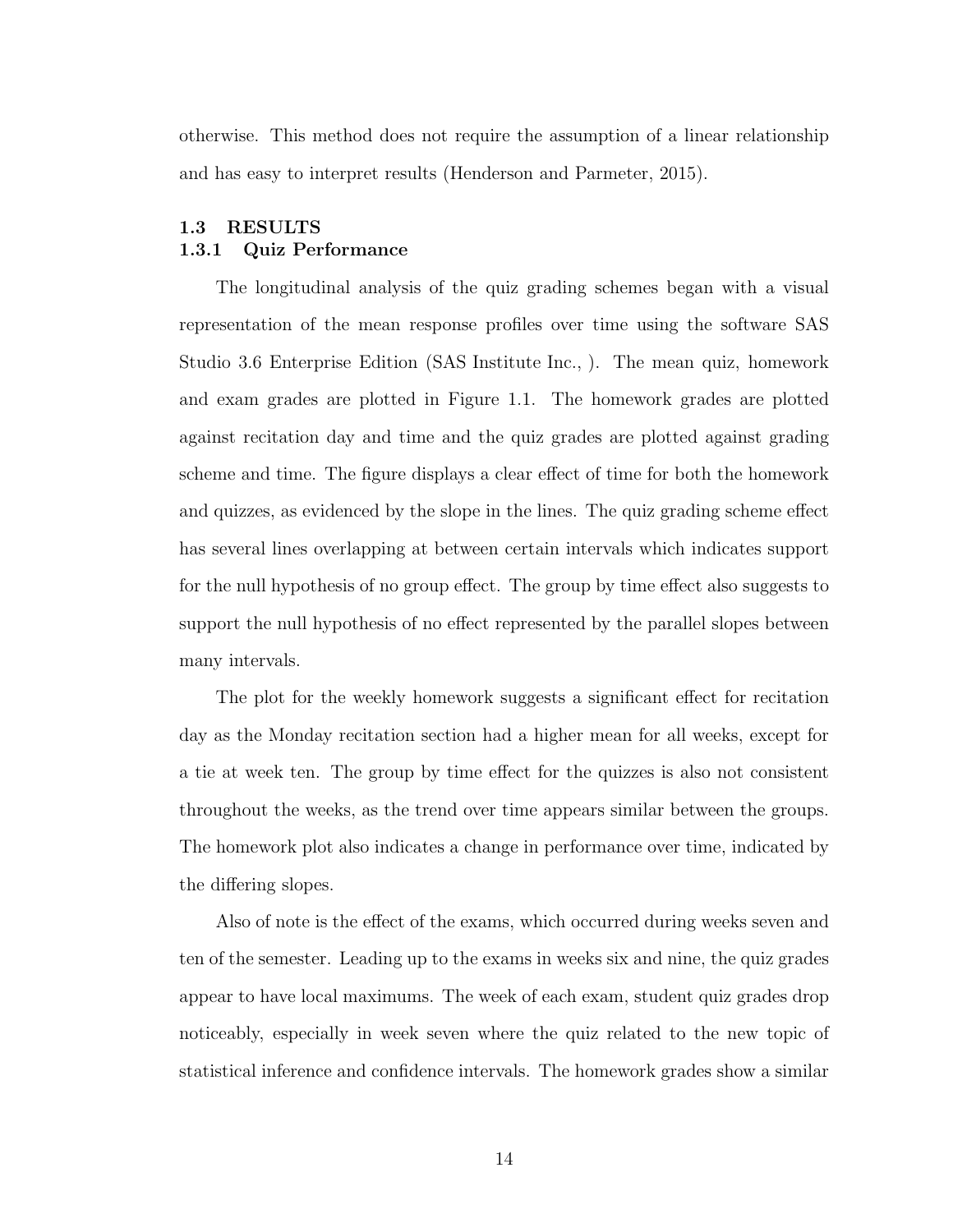

<span id="page-28-0"></span>Figure 1.1. Time plot of mean homework, exam and quiz grades, plotted out of 100%. The homework grades are plotted by recitation day and quiz grades are plotted by grading scheme. An increase and subsequent decrease in quiz performance is observed leading up to each exam, while homework grades follow this trend, one week delayed.

drop following the exams with the new material, however the spike in homework grades appear during the week of the first exam and the two weeks leading up to the second. The ninth homework allowed for extra credit, which explains the higher peak for the Monday sections.

The hierarchical log-linear regression model was also run in SAS Studio 3.6 Enterprise Edition using the GLIMMIX procedure [\(SAS Institute Inc., \)](#page-40-5). The model was fit using maximum likelihood and approximated using adaptive Gaussian quadrature with ten quadrature points for each random effect during the evaluation of the integrals for the marginal likelihood [\(Fitzmaurice et al., 2012\)](#page-39-8). The interaction terms were found to be non-significant and were removed from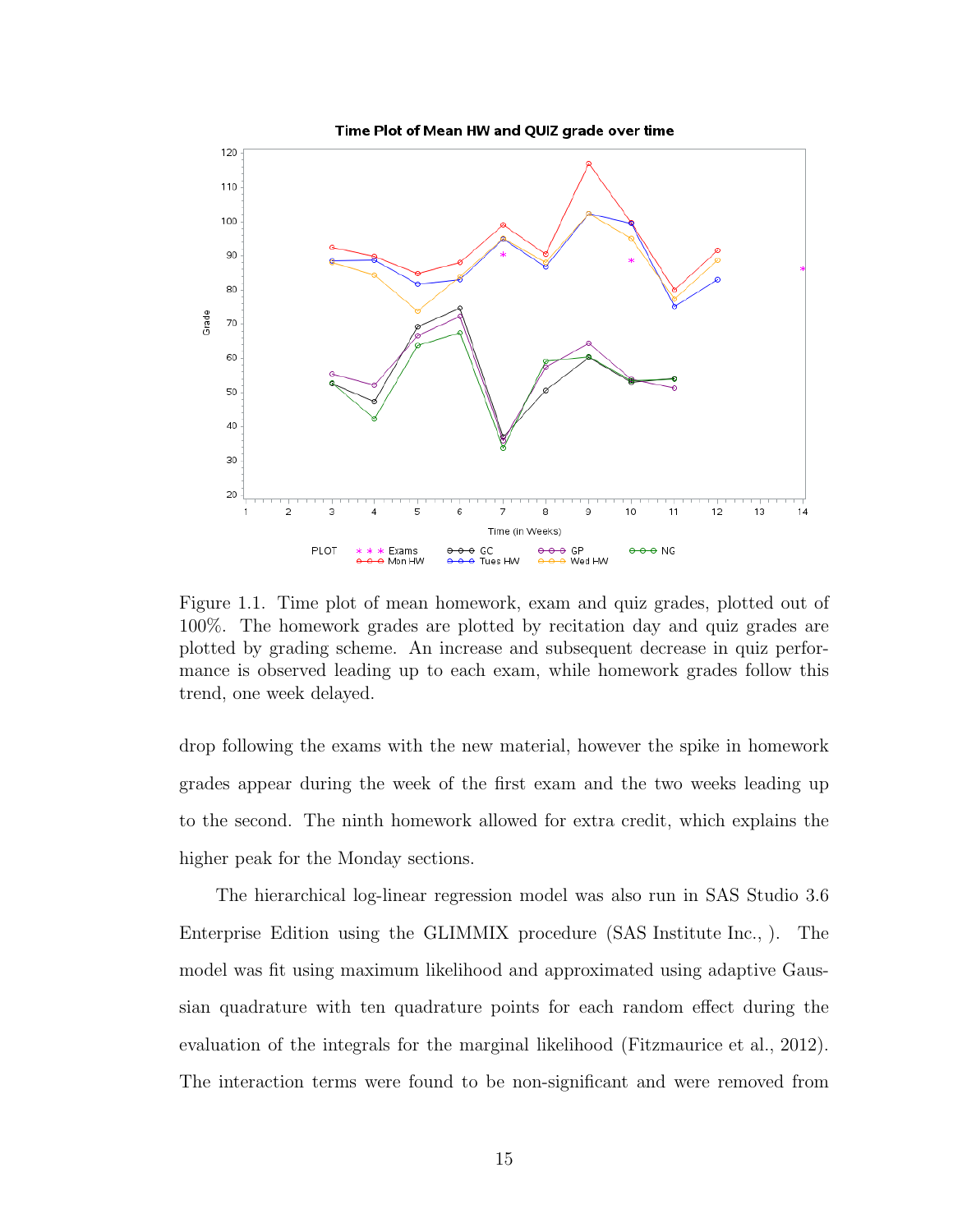the model. The nested random effects for professor and teaching assistant were also found to be non-significant, based on covariance estimates not significantly different than zero, indicating no effect of clustering within the data. The random intercepts were non-zero and included in the model. The final model resulted in estimates for fixed effects in Table [1.6.](#page-29-1)

<span id="page-29-1"></span>

| <b>Fixed Effect</b> | Estimate | <b>Std Err</b> | 95% C.I.           |
|---------------------|----------|----------------|--------------------|
| Intercept           | 7.14     | 0.17           | $(6.81, 7.46)^*$   |
| Time                | $-2.60$  | 0.03           | $(-2.66, -2.54)^*$ |
| Time6               | $-0.99$  | 0.09           | $(-1.16, -0.81)^*$ |
| Time9               | 0.08     | 0.13           | $(-0.17, 0.33)$    |
| GP                  | 0.05     | 0.04           | $(-0.03, 0.13)$    |
| GC                  | 0.03     | 0.03           | $(-0.05, 0.11)$    |
| Time <sup>2</sup>   | 0.27     | 0              | $(0.27, 0.27)^*$   |
| Time6 <sup>2</sup>  | $-0.21$  | 0.02           | $(-0.26, -0.17)^*$ |
| Time9 <sup>2</sup>  | $-0.12$  | 0.03           | $(-0.17, -0.06)^*$ |

Table 1.6. Results of the Longitudinal Model for Weekly Quiz Grades

All effects for time and quadratic time were significant, except Time9. The fixed effects for the quiz types were not significant, nor were the interaction effects between quiz types and time. The over dispersion parameter indicated a good fit to the conditional distribution of the model, based on the Pearson Chi-Square value of 0.56 and the assumption of conditional normality of residuals was also met. These results support the mean response profiles graphical findings. There is a trend in quiz performance over time, influenced by the timing of the exams, however the quiz grading structure had no significant effect on student performance each week.

#### <span id="page-29-0"></span>1.3.2 Survey of Attitudes

Before analyzing the results of the SATS-36 attitude survey, the internal consistency of the attitude components had to be investigated to explore the extent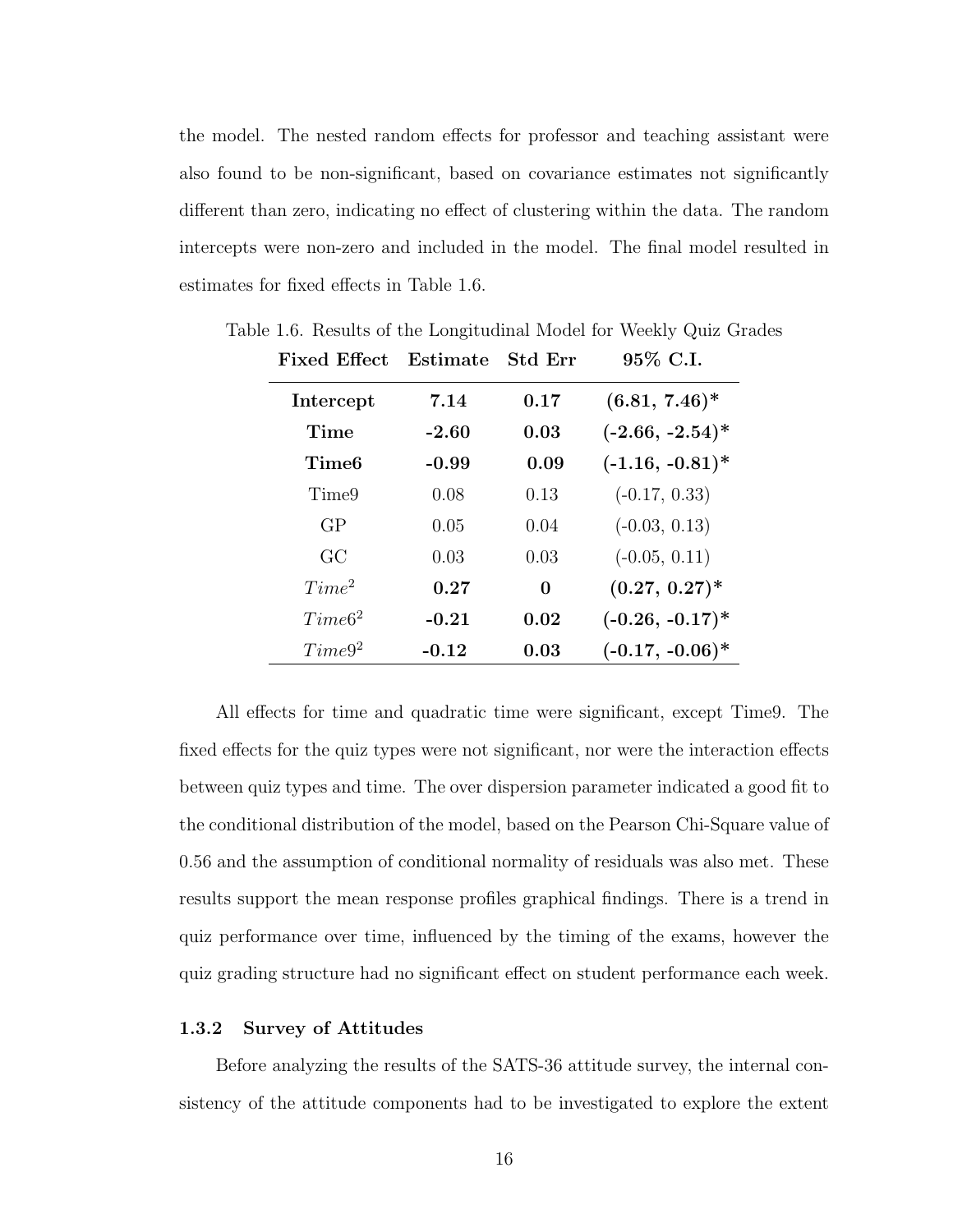to which each parcel was actually measuring the same construct. Cronbach's coefficient alpha is one of the most frequently reported measures of internal consistency, however the assumptions can be difficult to meet and an alternative method, Omega, is available that assumes fewer assumptions and holds fewer restrictions on the dataset [\(Tavakol and Dennick, 2011\)](#page-40-6). The pretest and posttest Omega values for all attitude components are within the acceptable range (above 0.70), except pretest difficulty measured at 0.64 and can be found in Table [1.7](#page-30-1) showing both the point estimate and bootstrap confidence interval using the MBESS package in R Studio [\(R Core Team, 2017;](#page-40-7) [Kelley, 2017\)](#page-39-10).

| <b>Attitude Component</b> | Test     | Omega | Bootstrap 95% C.I. |
|---------------------------|----------|-------|--------------------|
| Affect                    | Pretest  | 0.77  | (0.67, 0.84)       |
| Cognitive Competence      | Pretest  | 0.82  | (0.74, 0.87)       |
| Value                     | Pretest  | 0.89  | (0.85, 0.92)       |
| Difficulty                | Pretest  | 0.64  | (0.51, 0.74)       |
| Interest                  | Pretest  | 0.91  | (0.87, 0.94)       |
| Effort                    | Pretest  | 0.9   | (0.81, 0.95)       |
| Affect                    | Posttest | 0.86  | (0.80, 0.89)       |
| Cognitive Competence      | Posttest | 0.87  | (0.82, 0.91)       |
| Value                     | Posttest | 0.92  | (0.9, 0.94)        |
| Difficulty                | Posttest | 0.81  | (0.75, 0.86)       |
| Interest                  | Posttest | 0.93  | (0.9, 0.95)        |
| Effort                    | Posttest | 0.81  | (0.72, 0.88)       |

<span id="page-30-1"></span>Table 1.7. Omega Values for Each Attitude Component

#### <span id="page-30-0"></span>1.3.3 Performance and Attitudes

The correlation analysis results between the attitude components and each gradebook item are presented in Table [1.8.](#page-31-0) Results indicate that the pretest attitudes are most highly correlated to the quiz, final exam and final grades, albeit none of the correlations are very strong. The posttest attitude scores show a stronger correlation to the gradebook items, especially in the Affect, Cognitive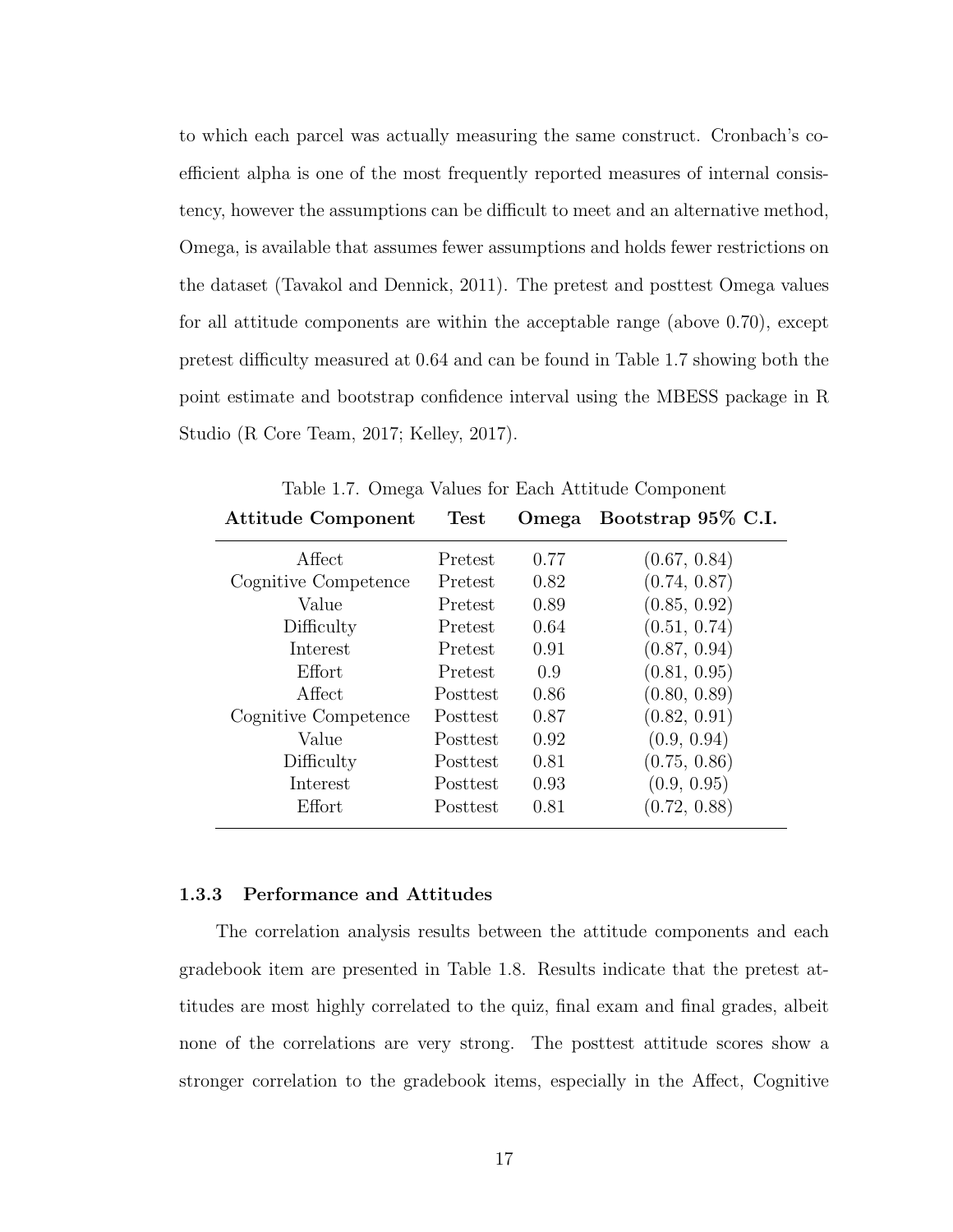Competence and Difficulty components. The Effort component shows the weakest correlation in both the pretest and postest values. The homework grades appear to have the lowest correlation to the attitude components, compared to the other gradebook items.

| <b>Attitude Component</b> | Test     |      |         |         |      |      | Quiz Homework Exam 1 Exam 2 Exam 3 Final Grade |
|---------------------------|----------|------|---------|---------|------|------|------------------------------------------------|
| Affect                    | Pretest  | 0.24 | 0.14    | 0.16    | 0.14 | 0.31 | 0.23                                           |
| Cognitive Competence      | Pretest  | 0.23 | 0.14    | 0.14    | 0.15 | 0.26 | 0.22                                           |
| Value                     | Pretest  | 0.12 | $-0.08$ | $-0.04$ | 0.03 | 0.02 | $-0.01$                                        |
| Difficulty                | Pretest  | 0.13 | 0.15    | 0.13    | 0.02 | 0.13 | 0.14                                           |
| Interest                  | Pretest  | 0.13 | $-0.03$ | 0.004   | 0.11 | 0.12 | 0.06                                           |
| Effort                    | Pretest  | 0.04 | $-0.07$ | $-0.12$ | 0.07 | 0.03 | $-0.02$                                        |
| Affect                    | Posttest | 0.51 | 0.37    | 0.51    | 0.57 | 0.59 | 0.62                                           |
| Cognitive Competence      | Posttest | 0.5  | 0.34    | 0.50    | 0.53 | 0.56 | 0.59                                           |
| Value                     | Posttest | 0.39 | 0.12    | 0.25    | 0.29 | 0.29 | 0.30                                           |
| Difficulty                | Posttest | 0.47 | 0.35    | 0.51    | 0.36 | 0.47 | 0.52                                           |
| Interest                  | Posttest | 0.34 | 0.17    | 0.21    | 0.31 | 0.29 | 0.30                                           |
| Effort                    | Posttest | 0.22 | 0.11    | $-0.04$ | 0.25 | 0.15 | 0.14                                           |
|                           |          |      |         |         |      |      |                                                |

<span id="page-31-0"></span>Table 1.8. Pearson Correlations for Each Attitude Component and the Gradebook Items

The hierarchical linear models for modeling the final grade using the starting attitude component values were fit using maximum likelihood in the lme4 package in R Studio [\(R Core Team, 2017;](#page-40-7) [Bates et al., 2015\)](#page-38-11). Six models were fit, one for each starting attitude component. After fitting the model, the model assumptions were checked and the error terms were shown to be non-normal. This effects the validity of the inference on the fixed effects, so bootstrapped confidence intervals were produced instead by refitting the model to 2000 re-sampled datasets. The estimates and bootstrapped confidence intervals for the fixed effects are in Table [1.9](#page-32-1) [\(Pek et al., 2017\)](#page-39-11).

The bootstrapped confidence intervals for each pretest attitude components' model show whether this term is significant in predicting the final grade in the course. Only pretest Affect and Cognitive competence did not include zero in the confidence interval, and were both positive. This is consistent with the parametric confidence interval, as well as the Pearson correlation estimates. These findings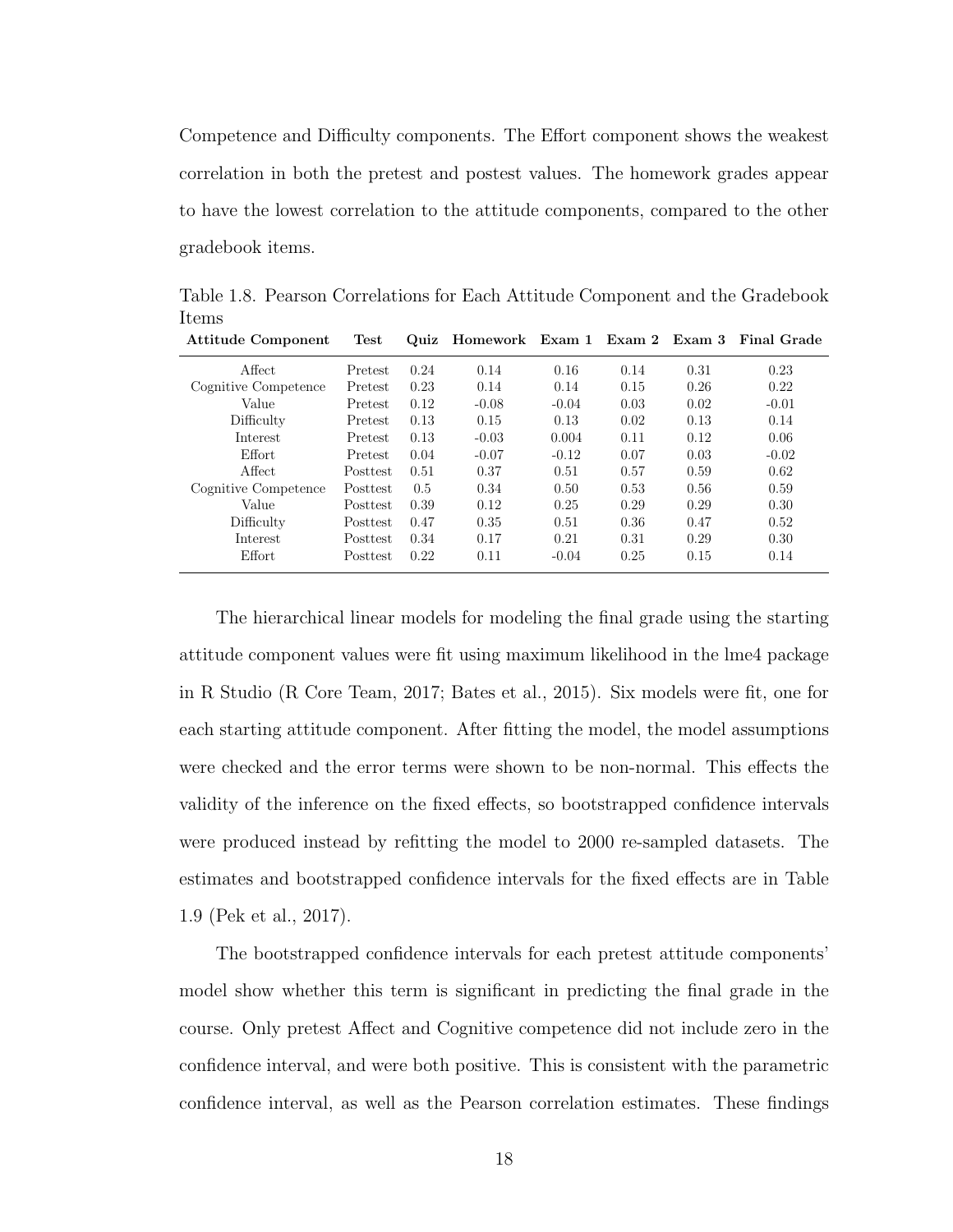<span id="page-32-1"></span>

| <b>Fixed Effect</b> | ${\rm Estimate}$ | Bootstrap 95% C.I. |  |  |
|---------------------|------------------|--------------------|--|--|
| Intercept           | 81.76            | (73.38, 88.92)     |  |  |
| Pretest Affect      | 2.10             | $(0.45, 3.91)^*$   |  |  |
| Intercept           | 81.12            | (71.5, 89.28)      |  |  |
| Pretest Cog. Comp.  | 1.93             | $(0.32, 3.78)^*$   |  |  |
| Intercept           | 91.30            | (83.25, 98.58)     |  |  |
| Pretest Value       | $-0.11$          | $(-1.82, 1.61)$    |  |  |
| Intercept           | 83.99            | (74.19, 92.26)     |  |  |
| Pretest Difficulty  | 1.78             | $(-0.32, 4.11)$    |  |  |
| Intercept           | 88.95            | (83.90, 93.34)     |  |  |
| Pretest Interest    | 0.44             | $(-0.73, 1.58)$    |  |  |
| Intercept           | 91.84            | (83.23, 99.09)     |  |  |
| Pretest Effort      | $-0.17$          | $(-1.33, 1.16)$    |  |  |
|                     |                  |                    |  |  |

Table 1.9. Results of the Hierarchical Linear Models for Final Grade by Pretest Attitude

indicate that students' with more positive feelings towards statistics and confidence in their own computational abilities at the start of the semester performed better in the course overall.

#### <span id="page-32-0"></span>1.3.4 Change in Attitudes

After analyzing the quiz performance throughout the semester and the relationship between the course performance and students' attitudes, the next analysis of interest in this study is the change in attitudes throughout the semester. To begin, the summary statistics for each attitude during the pretest and posttest are in Table [1.10.](#page-33-0) The decrease in the attitudes throughout the semester is similar to other studies using the SATS-36 survey and has been hypothesized to be caused by an increase in students' understanding of what statistics is and the details involved in the subject throughout the semester (Schau and Emmioğlu, 2012) [\(Bond et al., 2012\)](#page-38-4) .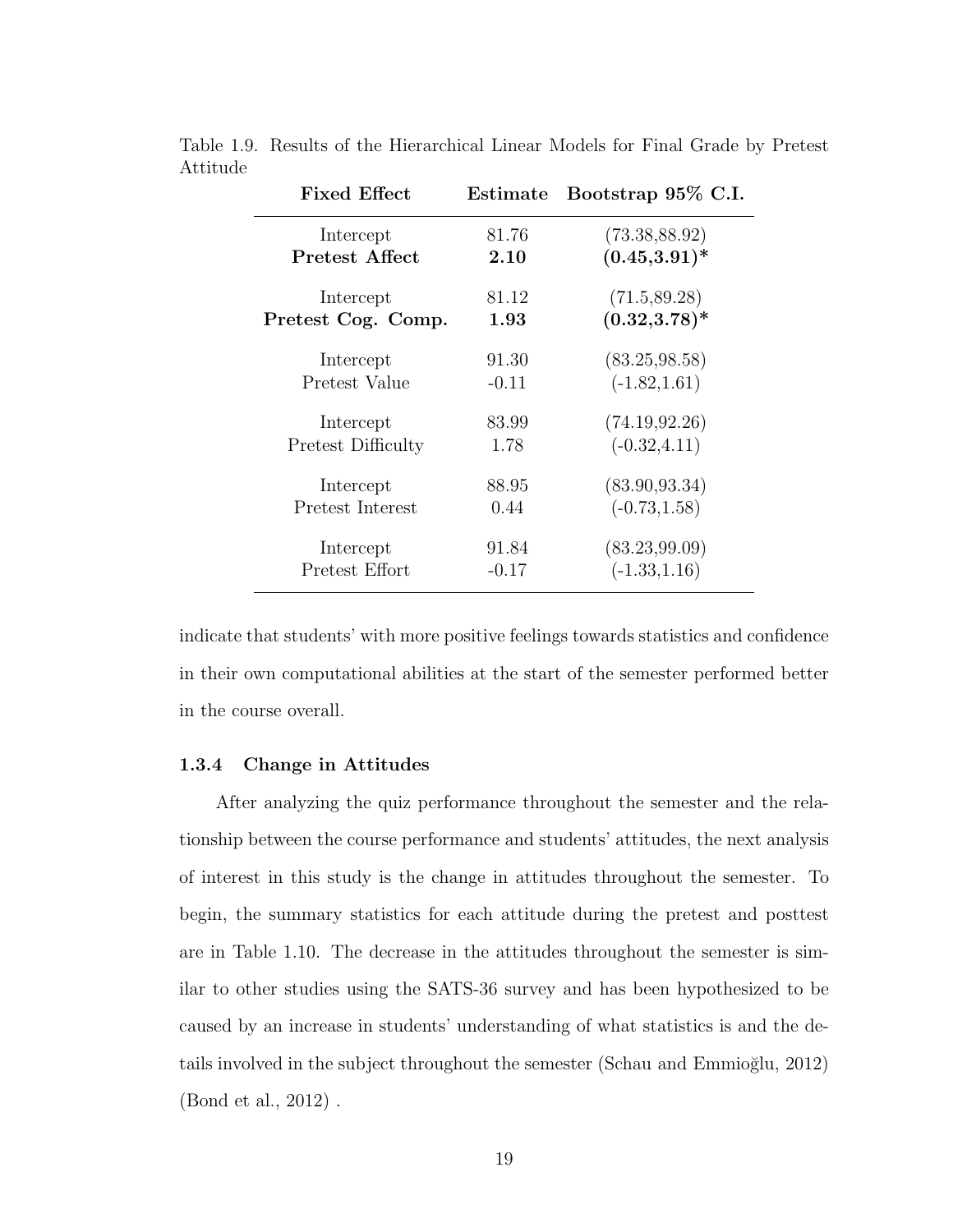| Attitude Component Fretest Mean Fretest S.D. Fosttest Mean Fosttest S.D. |      |      |      |      |
|--------------------------------------------------------------------------|------|------|------|------|
| Affect                                                                   | 4.30 | 1.01 | 4.09 | 1.36 |
| Cognitive Competence                                                     | 5.00 | 1.02 | 4.88 | 1.36 |
| Value                                                                    | 4.77 | 1.06 | 4.49 | 1.29 |
| Difficulty                                                               | 3.82 | 0.70 | 3.53 | 1.01 |
| Interest                                                                 | 4.21 | 1.28 | 3.66 | 1.52 |
| Effort                                                                   | 6.29 | 1.14 | 6.09 | 1.08 |
|                                                                          |      |      |      |      |

<span id="page-33-0"></span>Table 1.10. Summary Statistics for Pretest and Posttest Attitude Components Attitude Component Pretest Mean Pretest S.D. Posttest Mean Posttest S.D.

To begin to the explore the students' change in attitude throughout the semester, regression trees were the chosen technique due to the resulting partitions and ease of interpretation of the model. This model was used in more of an exploratory nature to identify groups of students with similar changes in attitude within the course, in relation to their final grade and starting attitude. The regression trees were built in R Studio using the packages rpart and partykit [\(R Core Team, 2017;](#page-40-7) [Therneau et al., 2015;](#page-40-8) [Hothorn and Zeileis, 2015\)](#page-39-12). The full trees were first built, then pruned to reduce the variance of the model.

The resulting trees are shown in Figure [1.2.](#page-41-0) The final course grade was the most impactful first split for all trees, except effort. The effort tree shows only one split at a prior attitude score of 4.375. Students with a low effort showed an increase, on average, by the end of the course and students with a high effort score showed little change, on average. The other trees are a bit more complicated to interpret. For all other trees, the left most node displays the change in attitude for the students with lower final grades, and shows that students that did poorly in the course had a lower affect, cognitive competence, difficulty, interest and value than at the start of the course.

The partitions that showed the greatest average increase in each attitude component contained students that performed well in the course (at least a B average) and were in the lower partition for starting attitude. The other partitions contain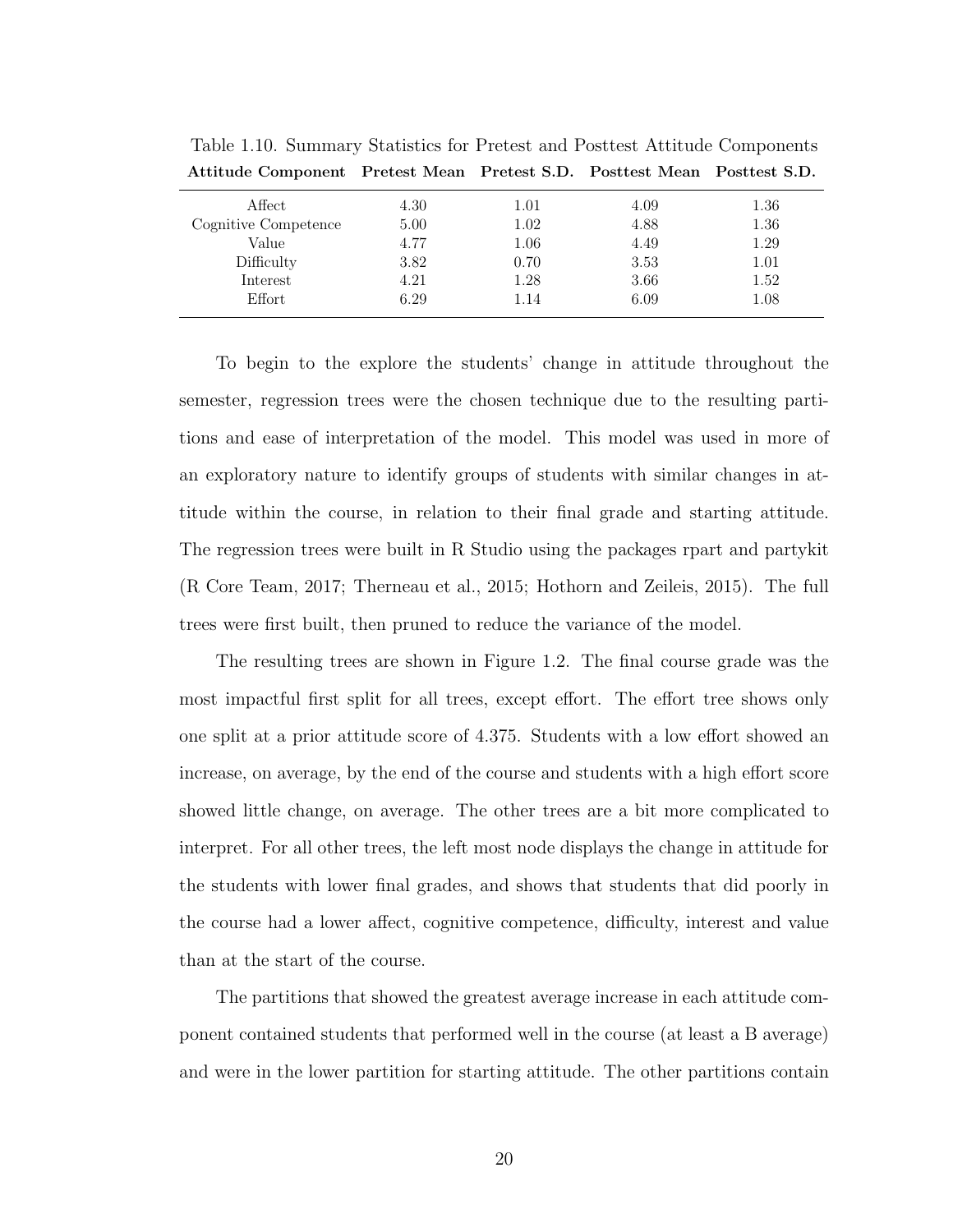groupings of students with higher starting attitudes that lowered or students who did okay in the course and showed very little change in their attitude. Each tree also shows that the largest partitions result in a group with little change in attitude throughout the semester. Many students whose attitude were higher than their peers at the start of the course showed a decrease throughout the semester. There are many factors that could influence students' attitudes towards statistics during the semester, including the chosen covariates of starting attitude and course performance.

#### <span id="page-34-1"></span><span id="page-34-0"></span>1.4 MAIN FINDINGS 1.4.1 Limitations

As with any observational or survey experimental design, there are several limitations to consider. First, due to the nature of the data and the use of human subjects, Institutional Review Board (IRB) consent was needed from the students. This process reduced the potential sample size from 171 to 146 students. The students who did not consent to be in the study were not eligible to be included in any analysis and may have differing characteristics than those who did consent. Another reduction to the sample size was the removal of nine students form a small Thursday recitation that had both a different day of the week and teaching assistant than the other students. This sample size was too small to be modeled for the day of week or TA effects.

Beyond these sample restrictions, another limitation was missing data in the form of non-response from students on one or both of the attitude surveys. There were 23 students that did not complete both surveys and were removed from the analysis of attitudes. These 23 students' information was included, whenever available, in the course performance analysis.

These reductions to the sample used for the analysis limits the amount of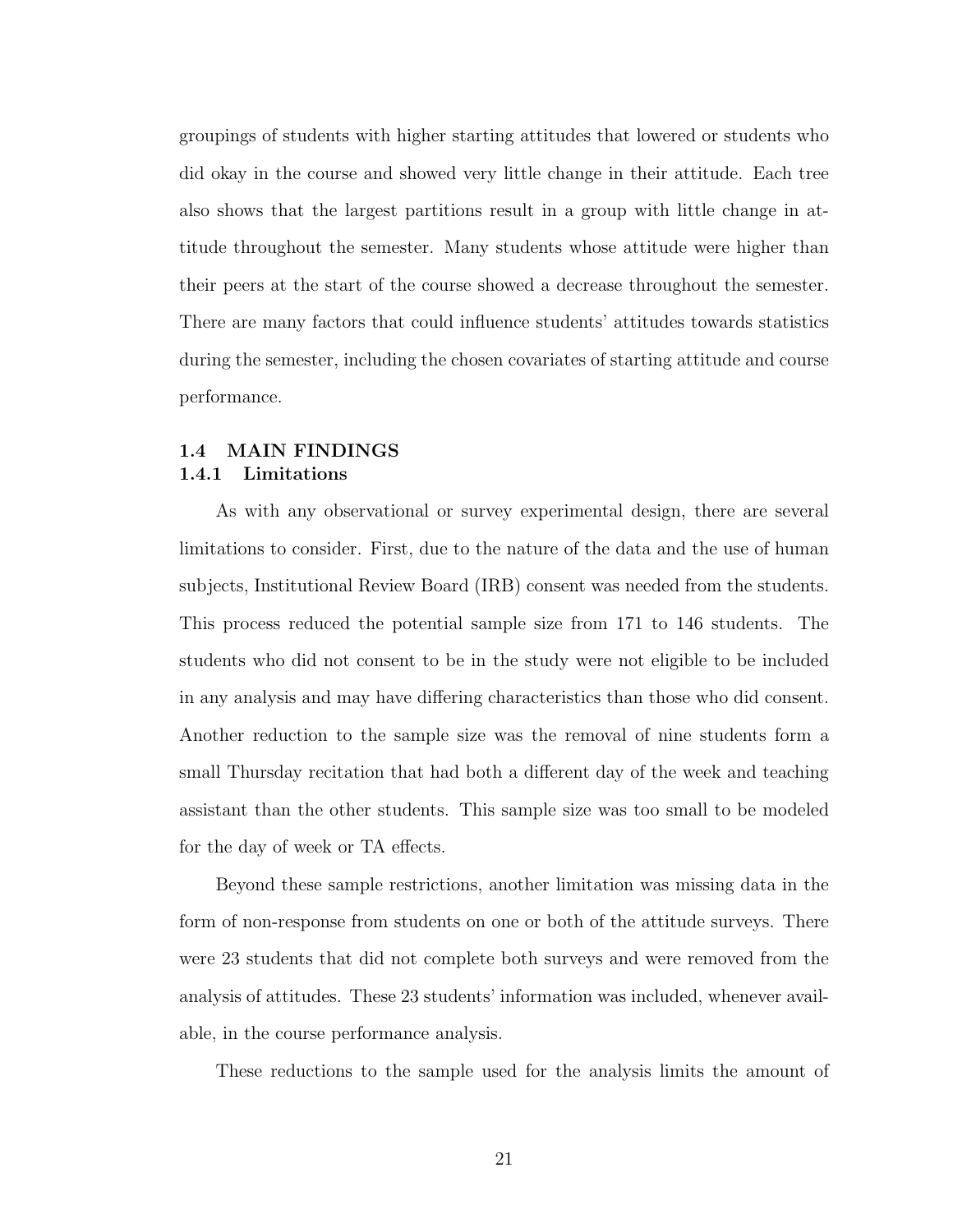data available and leads to potential biases. The non-response bias, from both non-consent and missing surveys, leads to a potential missing subset of the class. The students who were willing to not complete a survey required for their course homework could potentially share similar attitudes about the course that are now not available in this analysis. The students who did not want to consent could potentially share feelings of discontent with the course or their course performance. Students who did consent and complete the surveys could also potentially share more positive feelings towards the subject and have better course outcomes.

Another potential bias with any survey is response bias. There is no way of knowing if students were completely truthful in their responses to the attitude surveys. The survey was designed to have positively and negatively worded questions to help reduce the tendency to answer the same way to every question which helps to check if students were paying attention to the survey. However, the possibility that students were answering how they felt the professor or their peers would want cannot be measured, but must be considered. Students may feel they should answer more positively if they wanted to align with their professor's wants or views. Conversely, they may have answered more negatively than their true feelings to conform with other students. Similarly, there's always the chance that students were not taking the survey seriously and did not answer truthfully due to their desire to quickly complete the survey. There are many possible factors that could lead to different results in the survey responses and the nature of survey data needs to be taken into consideration when drawing conclusions from the results.

#### <span id="page-35-0"></span>1.4.2 Practical Recommendations

From the analysis of student performance throughout the semester, the main conclusion was that time effects students performance, specifically the timing of exams and new concepts effects students' homework and quiz performance signifi-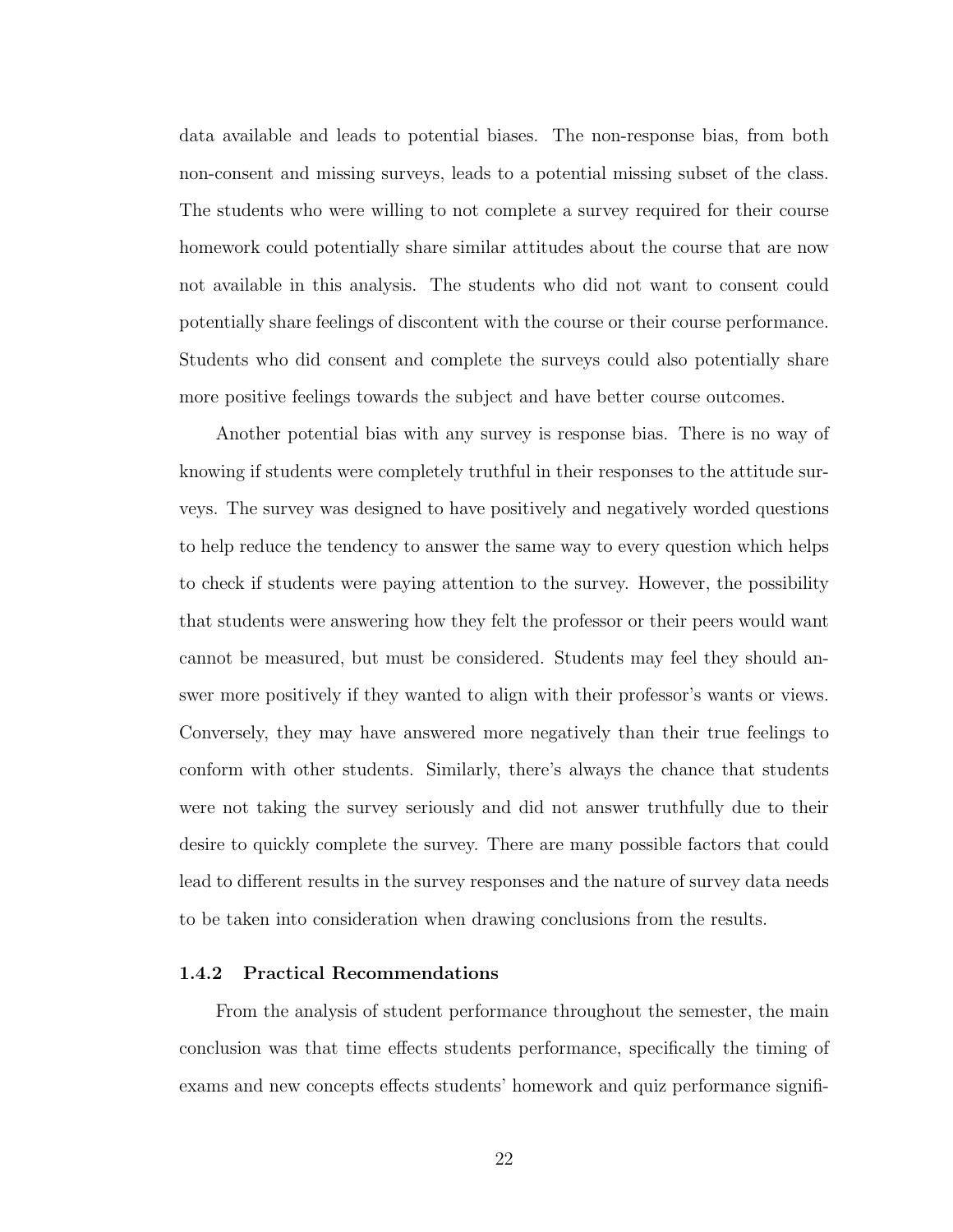cantly. The lowest performance was when the new topic of inference was presented after the first exam for both homework and quizzes. The best quiz performance was the week before the exam and the best homework performances were the week of the exams. These conclusions are important for practical implementation and planning of course materials. Taking into consideration when students are devoting the most time to the course and conversely the least amount of time is important for students' understanding of topics. If a certain topic is only presented immediately after the exam, there is the possibility that students will not fully understand or study this topic at all before the next exam because they have less time and focus devoted to this course immediately after an exam. If possible, taking at least one class to review the exam results and problem areas and then switching to new material could help students with this transition. Similarly, including the newest material as a review on the second homework after the exam could help students recall and focus on the new topics, rather than having only new material on each assignment.

The next main conclusion is the relationship between course performance and starting attitudes. Students who started the course with more positive feelings towards the subject of statistics, as well as higher confidence in their statistical abilities performed better in the course. This shows that students' confidence levels early in the semester have a strong impact on their performance throughout the semester. The converse is also true; students who had more negative feelings towards the subject, as well as less confidence in their computational abilities performed worse in the course. These students are an important subset of the class and identifying them early in the semester could be an integral step towards increasing the success of the course, both through the performance and attitude metrics.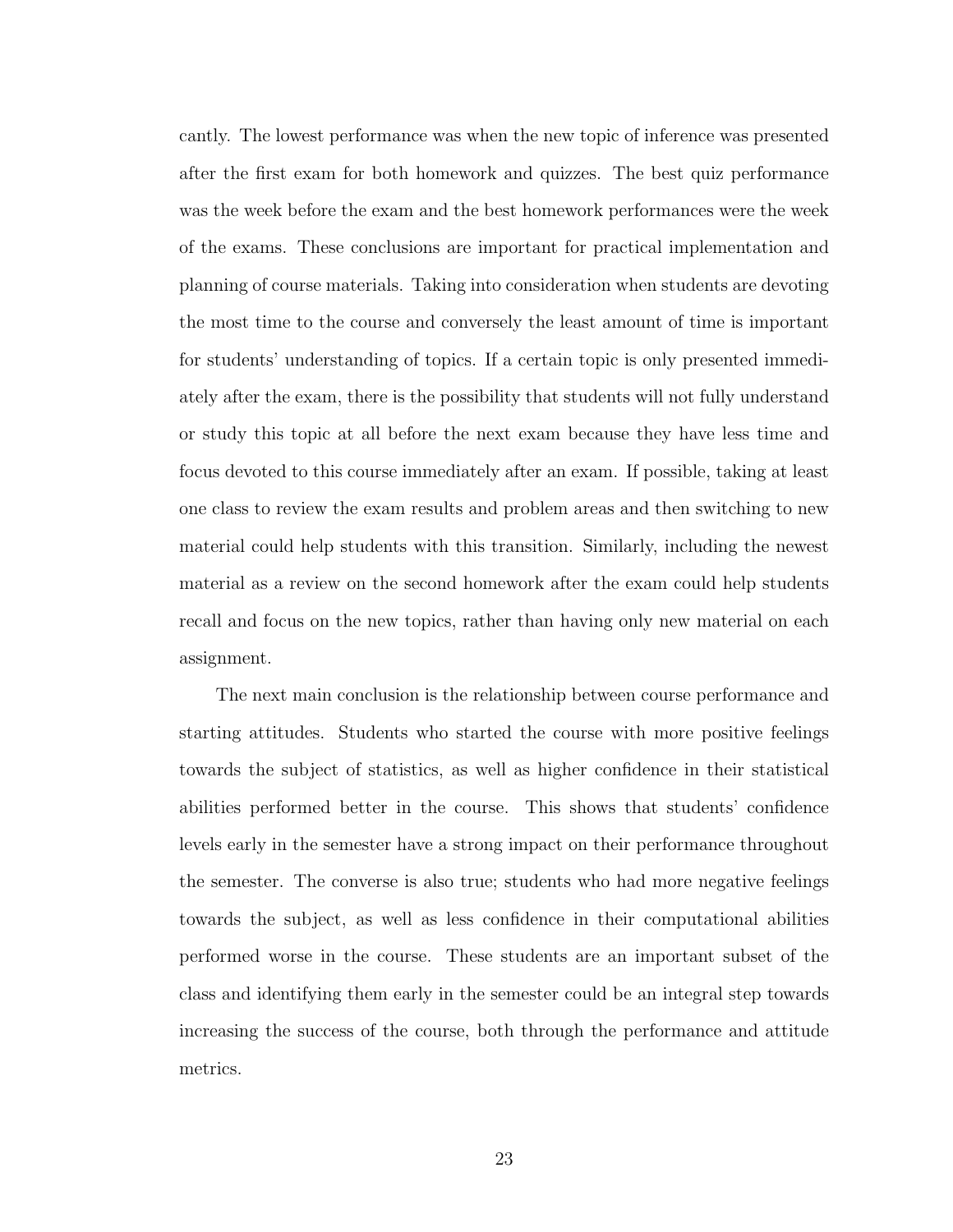Finally, the change in attitudes throughout the semester showed an interesting trend depending on the student's final course grade. In general, students who performed poorly in the course showed a decrease in each attitude component. Students who performed decently in the course, but started with lower attitudes showed an increase in the attitude component. Students who started with high values for the attitude component also showed a decrease. This shows that the change in attitudes is related to student performance and the starting attitude. This relationship is especially important for students who did poorly in the course. On average, these students showed a decrease in every attitude component and left the course with low interest and value in statistics. This could prevent students from enrolling in consequent statistics courses and if they have to retake the course, having much less interest and confidence the second time around. Beyond statistics courses, these feelings could emanate into their professional experience with statistics as well. The majority of students in this course were Pharmacy majors, a field that will undoubtedly have to work with statistical measures in their profession. Having a positive outlook and trust in the subject is important, even beyond the class.

Overall, this study shows that students' attitudes are an important measure in relation to student outcomes and motivation in a course. Not only do students who perform poorly in the course show low starting attitudes in certain components, they also leave with a negative change throughout the semester. The question now is, how can we increase students attitudes towards statistics? How can we help students who are struggling still see value in learning the subject?

To attempt to get closer to these answers, a second round of data collection has been collected in the Spring 2017 semester in all undergraduate courses at the University of Rhode Island. This new dataset includes a broader set of students,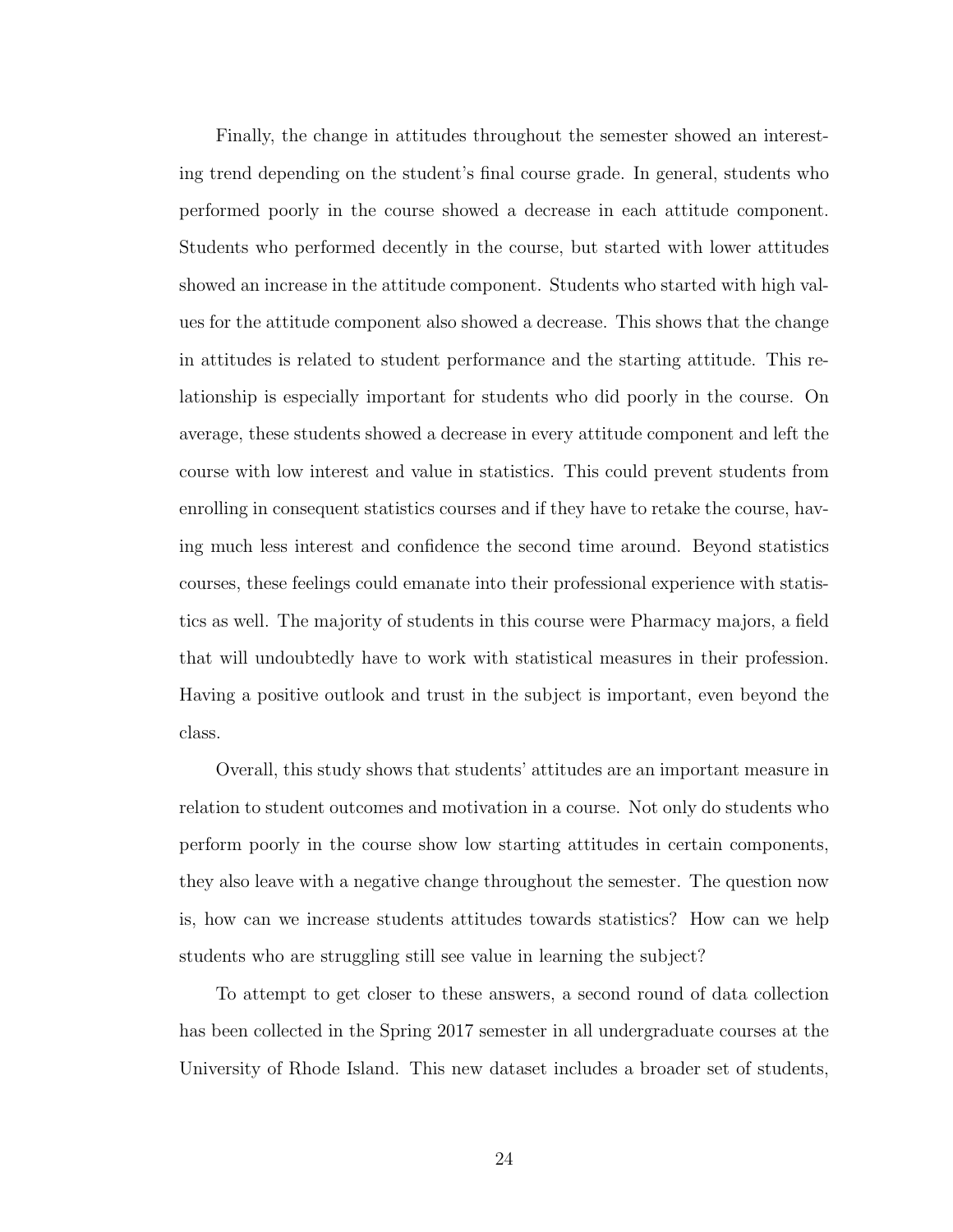a more detailed collection of exit learning preferences and a more diverse set of professors. This new data will hopefully help us get a closer look into the learning preferences and teaching styles that effect the change in attitudes throughout the semester, as well as how different subsets of students view statistics.

#### List of References

- (2017). Cs consultants, llc. [http://www.evaluationandstatistics.com/.](http://www.evaluationandstatistics.com/) Accessed: 2017-09-10.
- (2017). Socrative by mastery connect. [https://www.socrative.com/index.html.](https://www.socrative.com/index.html) Accessed: 2017-09-10.
- Bates, D., Mächler, M., Bolker, B., and Walker, S. (2015). Fitting linear mixedeffects models using lme4. Journal of Statistical Software, 67(1):1–48.
- Bond, M. E., Perkins, S. N., and Ramirez, C. (2012). Students'perceptions of statistics: An exploration of attitudes, conceptualizations, and content knowledge of statistics. Statistics Education Research Journal, 11(2).
- Carlson, K. A. and Winquist, J. R. (2011). Evaluating an active learning approach to teaching introductory statistics: A classroom workbook approach. *Journal* of Statistics Education, 19(1):1–23.
- Carnell, L. J. (2008). The effect of a student-designed data collection project on attitudes toward statistics. Journal of Statistics Education, 16(1):1–15.
- Coetzee, S. and Merwe, P. v. d. (2010). Industrial psychology students' attitudes towards statistics. SA Journal of Industrial Psychology,  $36(1)$ :1–8.
- Dauphinee, T. L., Schau, C., and Stevens, J. J. (1997). Survey of attitudes toward statistics: Factor structure and factorial invariance for women and men. Structural Equation Modeling: a multidisciplinary journal, 4(2):129–141.
- DeVaney, T. A. (2010). Anxiety and attitude of graduate students in on-campus vs. online statistics courses. *Journal of Statistics Education*,  $18(1)$ : $1-15$ .
- Dunham, B. (2009). Statistics clicks: Using clickers in introductory statistics courses. University of British Columbia.
- Emmioğlu, E.  $(2011)$ . A structural equation model examining the relationships among mathematics achievement, attitudes toward statistics, and statistics outcomes. Unpublished doctoral dissertation). Middle East Technical University, Ankara, Turkey.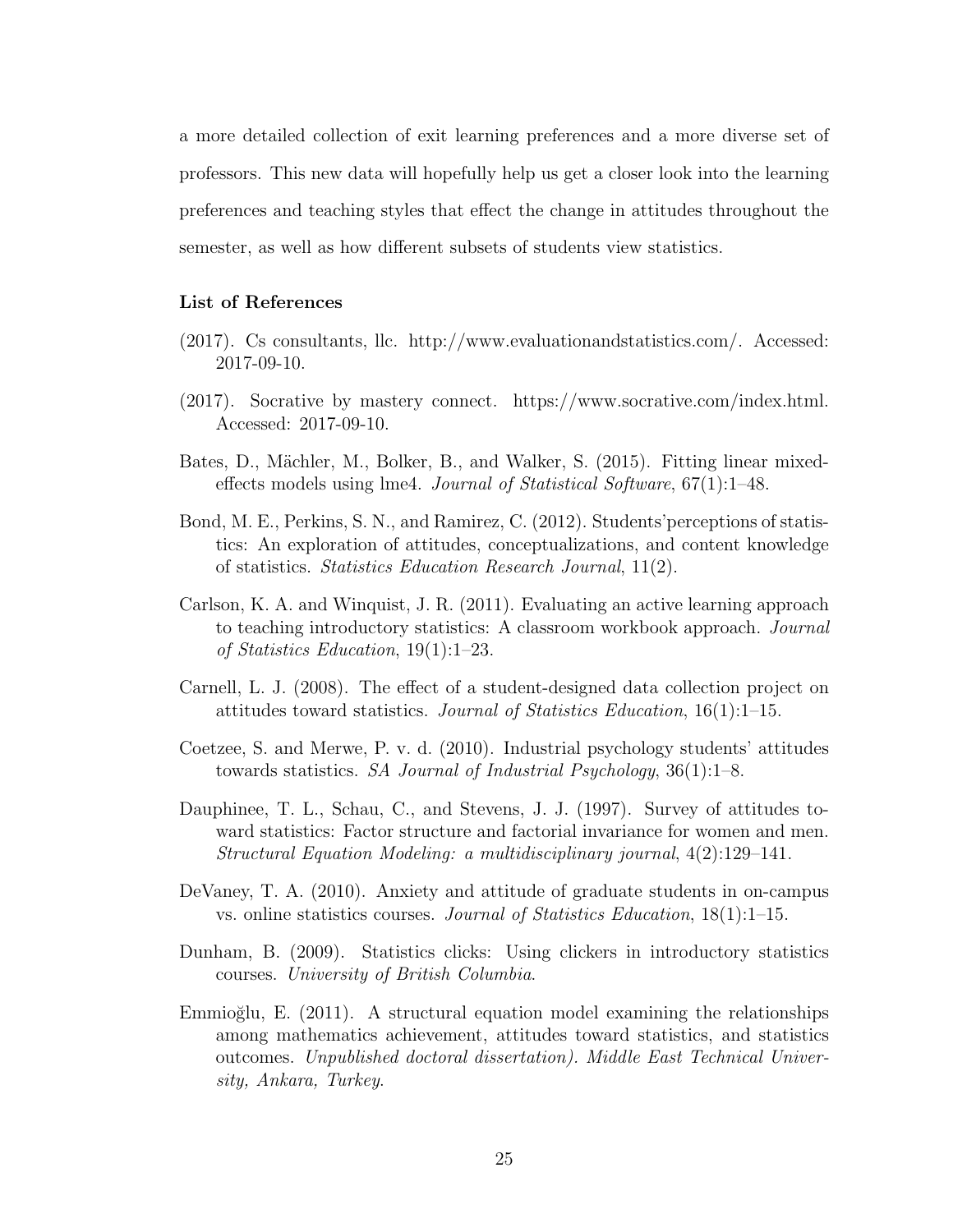- Fitzmaurice, G. M., Laird, N. M., and Ware, J. H. (2012). Applied longitudinal analysis, volume 998. John Wiley & Sons.
- Gundlach, E., Richards, K. A. R., Nelson, D., and Levesque-Bristol, C. (2015). A comparison of student attitudes, statistical reasoning, performance, and perceptions for web-augmented traditional, fully online, and flipped sections of a statistical literacy class. Journal of Statistics Education, 23(1):1–33.
- Hannigan, A., Gill, O., and Leavy, A. M. (2013). An investigation of prospective secondary mathematics teachers conceptual knowledge of and attitudes towards statistics. Journal of Mathematics Teacher Education, 16(6):427–449.
- Hannigan, A., Hegarty, A. C., and McGrath, D. (2014). Attitudes towards statistics of graduate entry medical students: the role of prior learning experiences. BMC medical education, 14(1):70.
- Henderson, D. J. and Parmeter, C. F. (2015). Applied nonparametric econometrics. Cambridge University Press.
- Hilton, S. C., Schau, C., and Olsen, J. A. (2004). Survey of attitudes toward statistics: Factor structure invariance by gender and by administration time. Structural Equation Modeling, 11(1):92–109.
- Hothorn, T. and Zeileis, A. (2015). partykit: A Modular Toolkit for Recursive Partytioning in R. R package version 1.1-1.
- Kelley, K. (2017). *MBESS: The MBESS R Package*. R package version 4.4.1.
- Mathew, L. and Aktan, N. M. (2014). Nursing student attitudes toward statistics. Journal of Nursing Education, 53(4):233–237.
- McGowan, H. M. and Gunderson, B. K. (2010). A randomized experiment exploring how certain features of clicker use effect undergraduate students' engagement and learning in statistics. Technology Innovations in Statistics Education,  $4(1)$ .
- Millar, A. M. and Schau, C. (2010). Assessing students attitudes: the good, the bad, and the ugly.
- Nolan, M. M., Beran, T., and Hecker, K. G. (2012). Surveys assessing students'attitudes toward statistics: A systematic review of validity and reliability. *Statistics Education Research Journal*, 11(2).
- Pek, J., Wong, O., and Wong, C. (2017). Data transformations for inference with linear regression: Clarifications and recommendations. *Practical Assessment*, Research & Evaluation, 22.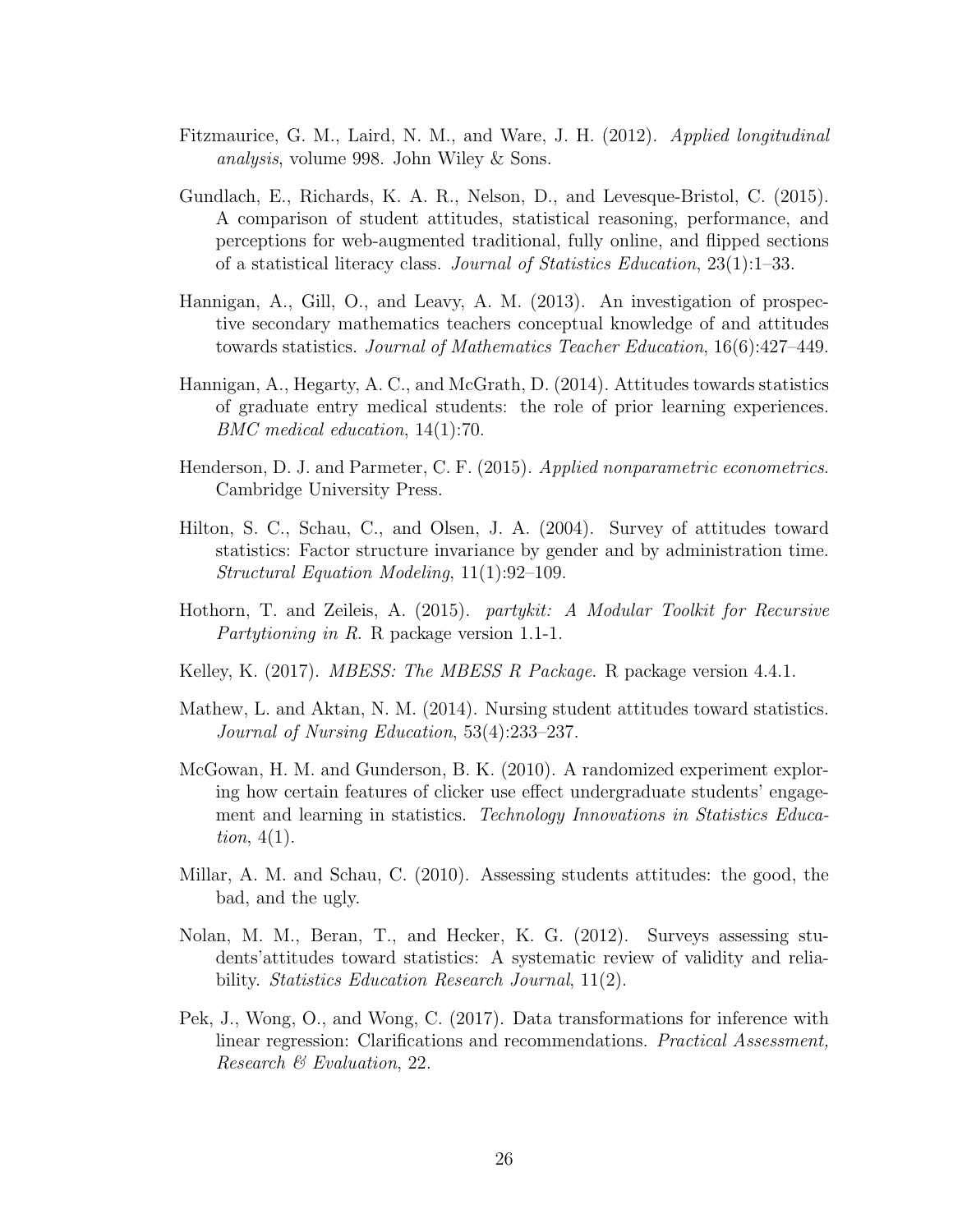- R Core Team (2017). R: A Language and Environment for Statistical Computing. R Foundation for Statistical Computing, Vienna, Austria.
- SAS Institute Inc. Sas studio.
- Schau, C. and Emmioğlu, E. (2012). Do introductory statistics courses in the united states improve students' attitudes? Statistics Education Research Journal,  $11(2)$ .
- Shatto, B. and Erwin, K. (2016). Moving on from millennials: Preparing for generation z. The Journal of Continuing Education in Nursing, 47(6):253– 254.
- Sorge, C. and Schau, C. (2002). Impact of engineering students attitudes on achievement in statistics: A structural model.
- Tavakol, M. and Dennick, R. (2011). Making sense of cronbach's alpha. International journal of medical education, 2:53.
- Therneau, T., Atkinson, B., and Ripley, B. (2015). rpart: Recursive Partitioning and Regression Trees. R package version 4.1-10.
- Vanhoof, S. (2011). Statistics attitudes in university students: Structure, stability and relationship with achievement.
- Vaterlaus, J. M., Beckert, T. E., Fauth, E. B., and Teemant, B. (2012). An examination of the influence of clicker technology on college student involvement and recall. International Journal of Teaching and Learning in Higher Education, 24(3):293–300.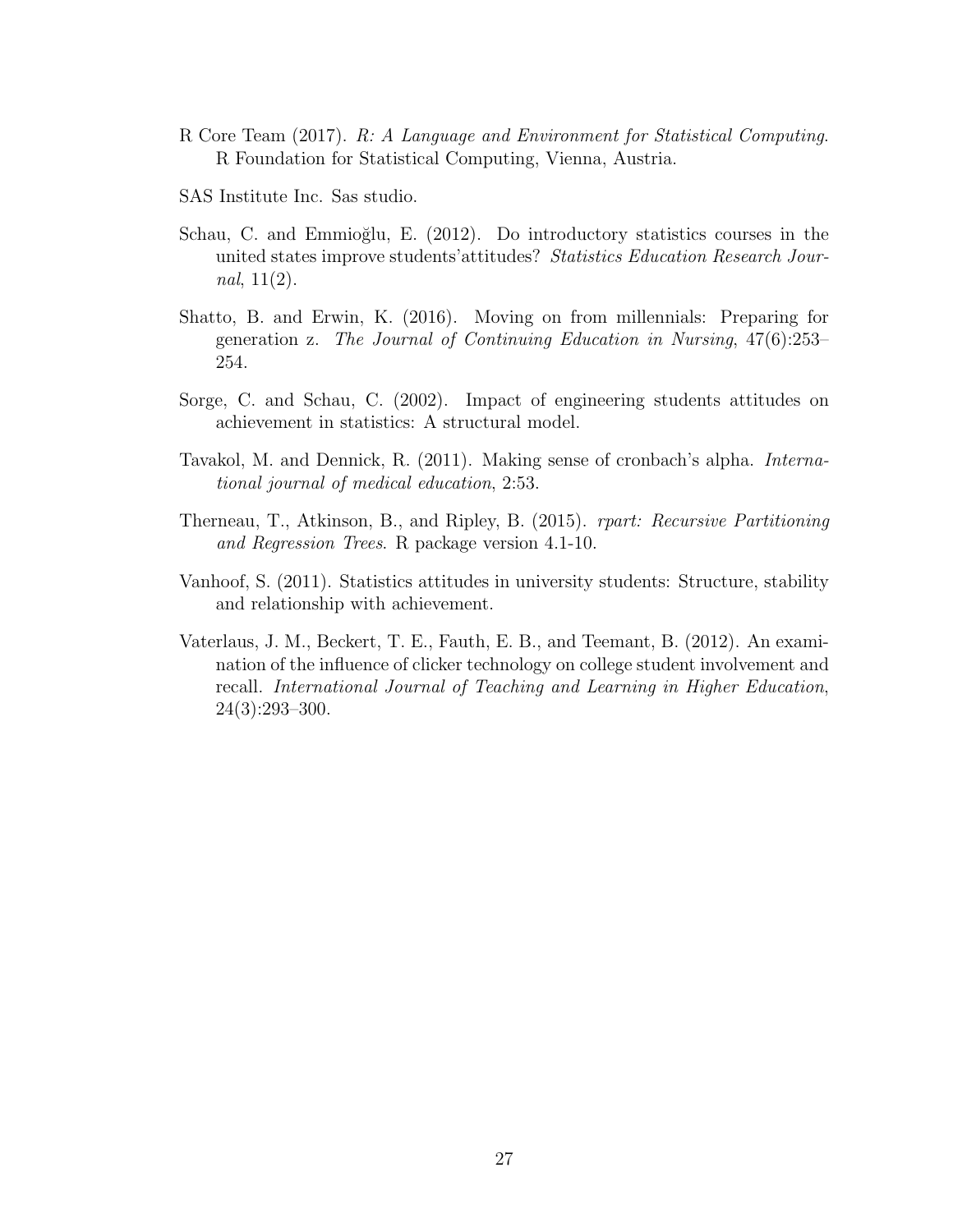

Figure 1.2. Regression trees for the change in each attitude component dependent on the pretest attitude and final course grade. Partitions show groups of students ranging from negative to neutral to positive changes in attitudes. Students who performed poorly in the course tended to leave with lower attitudes, while students who did well and started with lower attitudes than their peers left with a more positive outlook on statistics. Students who did well and started with higher attitudes, typically left the course with the same attitude towards statistics.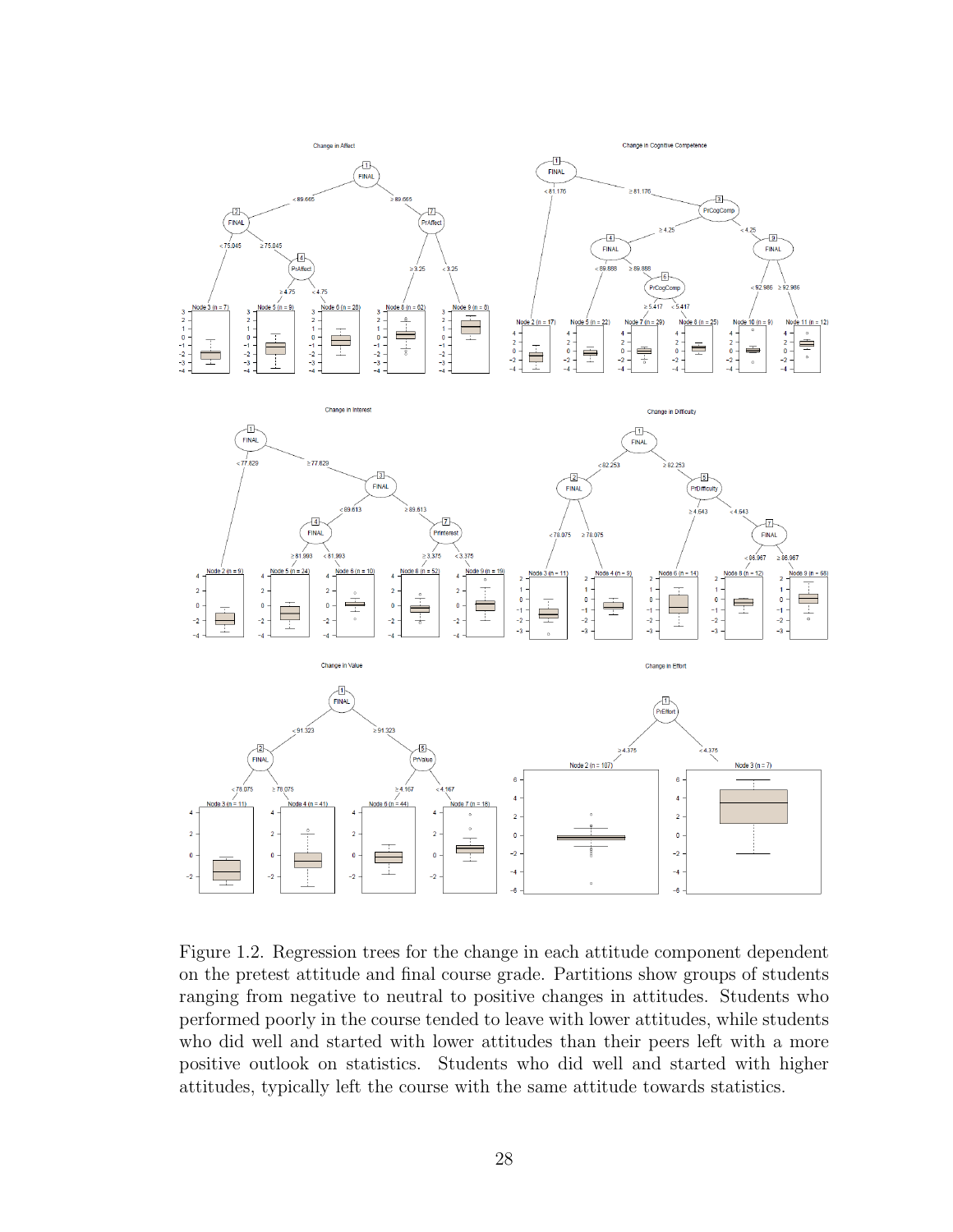# MANUSCRIPT 2

# A Multivariate Analysis of Generation Z Students

This manuscript has been prepared with the intent to submit to the Journal of Statistics Education. The paper was co-authored by Dr. Natallia Katenka.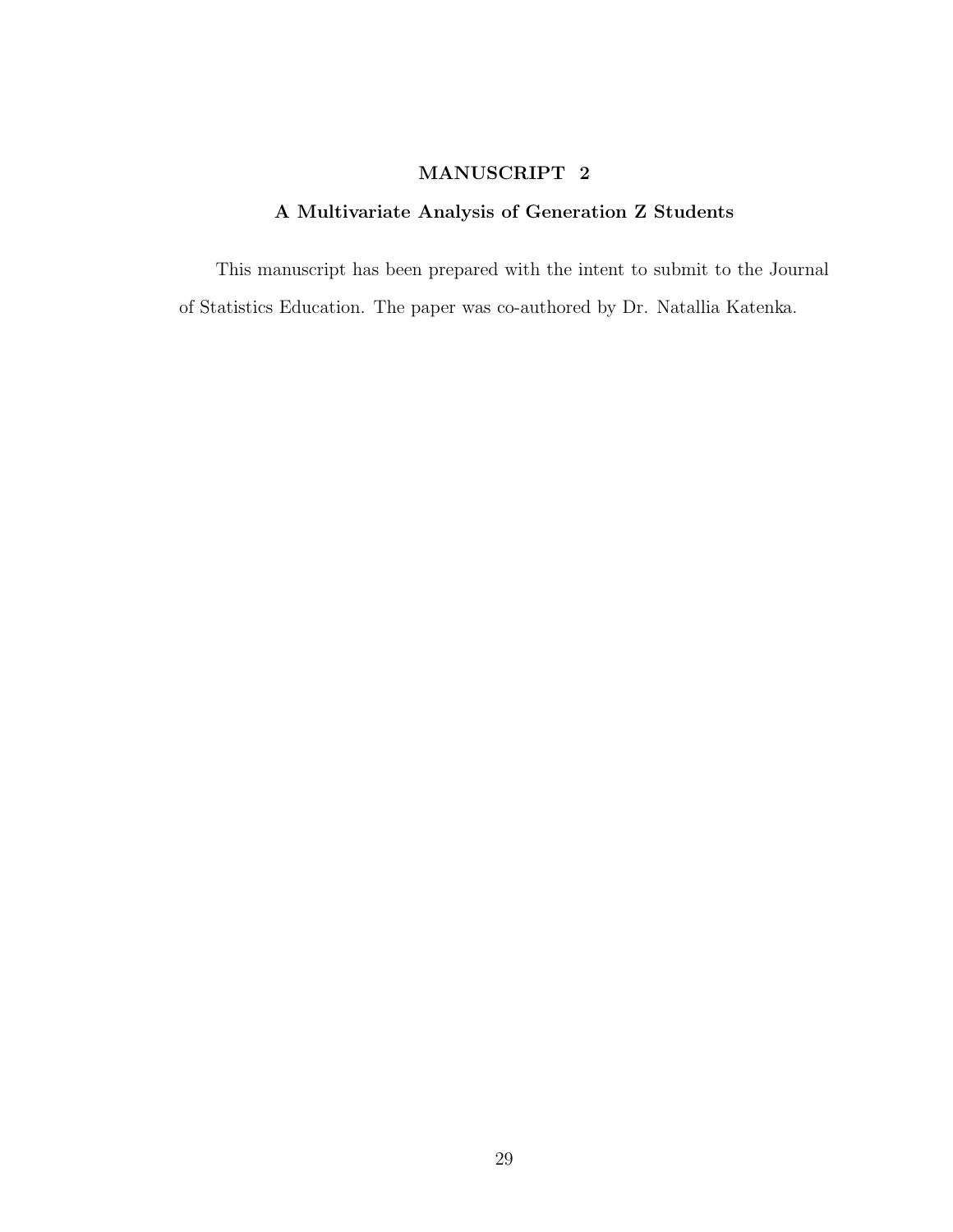### Abstract

Undergraduate classrooms have quietly been filled with a new generation of students. No longer are current undergraduate students from the Millenial Generation, but rather they are from Generation Z. So, what do we know about this generation of students? In response to the changing landscape of learners and to gather more information about the learning styles and attitudes of Generation Z students, we implemented a survey design within all undergraduate statistics courses at the University of Rhode Island. Students were asked to complete introductory and pretest attitudes towards statistics surveys at the beginning of the course and exit and posttest attitude surveys at the end of the semester. Principal component analysis in connection with regression analysis indicate a relationship between students starting attitudes and their course performance. Cluster analysis indicates a two group structure in starting attitudes of the students in each course, with each cluster showing different achievement and learning preferences. These results lead to interesting practical considerations for instructors to consider how their students' views on the subject can impact their performance, as well as how to implement students' learning preferences into their lesson plans.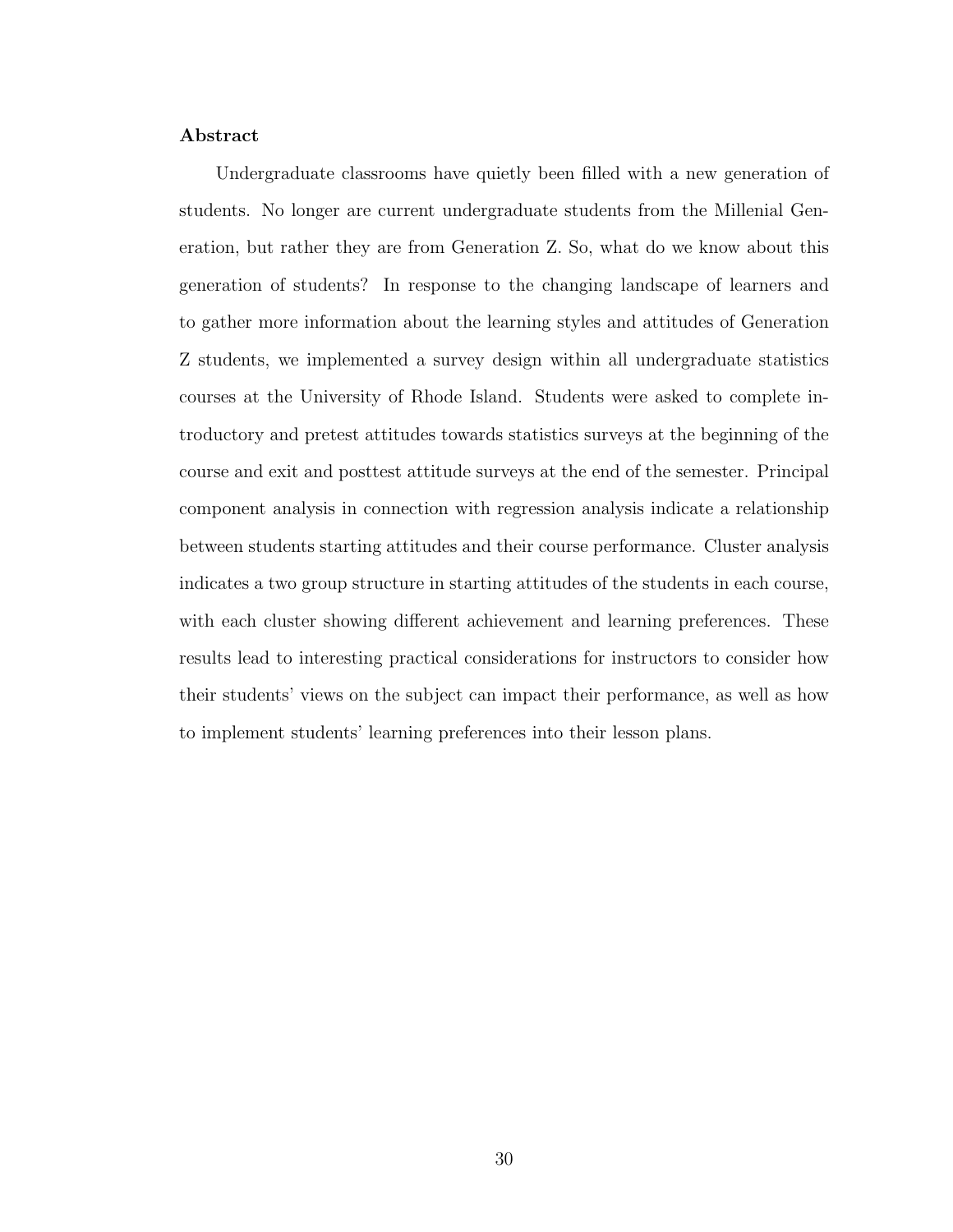## 2.1 INTRODUCTION 2.1.1 Motivation

In 2013, the first incoming class of Generation Z students walked onto college campuses around the world. This generation, filled with all persons born since approximately 1995, has quietly entered the undergraduate educational landscape, with much less fanfare than the Millennial Generation before them. Now, all undergraduate courses are filled with predominantly Generation Z students. These students were born into a world where the Internet was a reality and growing up any question could be answered with a simple Google search. Most Generation Z students also grew up in a post-9/11 world hearing about various mass shootings all over the country. Information about these events was immediately available through their social media accounts and news websites adding to a sense of global connectivity and spread of information unfamiliar to previous generations [\(Seemiller and Grace, 2017\)](#page-71-0). While generational characteristics do not perfectly describe all people within the generation, they can help to understand their background, upbringing and how their worldview was shaped.

Understanding the background of a group of students can also help to understand their learning characteristics and educational needs. This shift in generations leads to an interesting dilemma for educators: How can we alter current teaching methods to better suit this new generation of undergraduate students? In response to this shift in generations in undergraduate statistics courses, we implemented a survey study within all introductory statistics courses at the University of Rhode Island to gather more information about the learning preferences, study habits, attitudes towards statistics and interpersonal study habits of this new population of students. The research presented in this paper aim to answer the following questions: (1.) What are Generation Z students' learning preferences and attitudes towards statistics? (2.) Are students' starting attitudes towards statistics related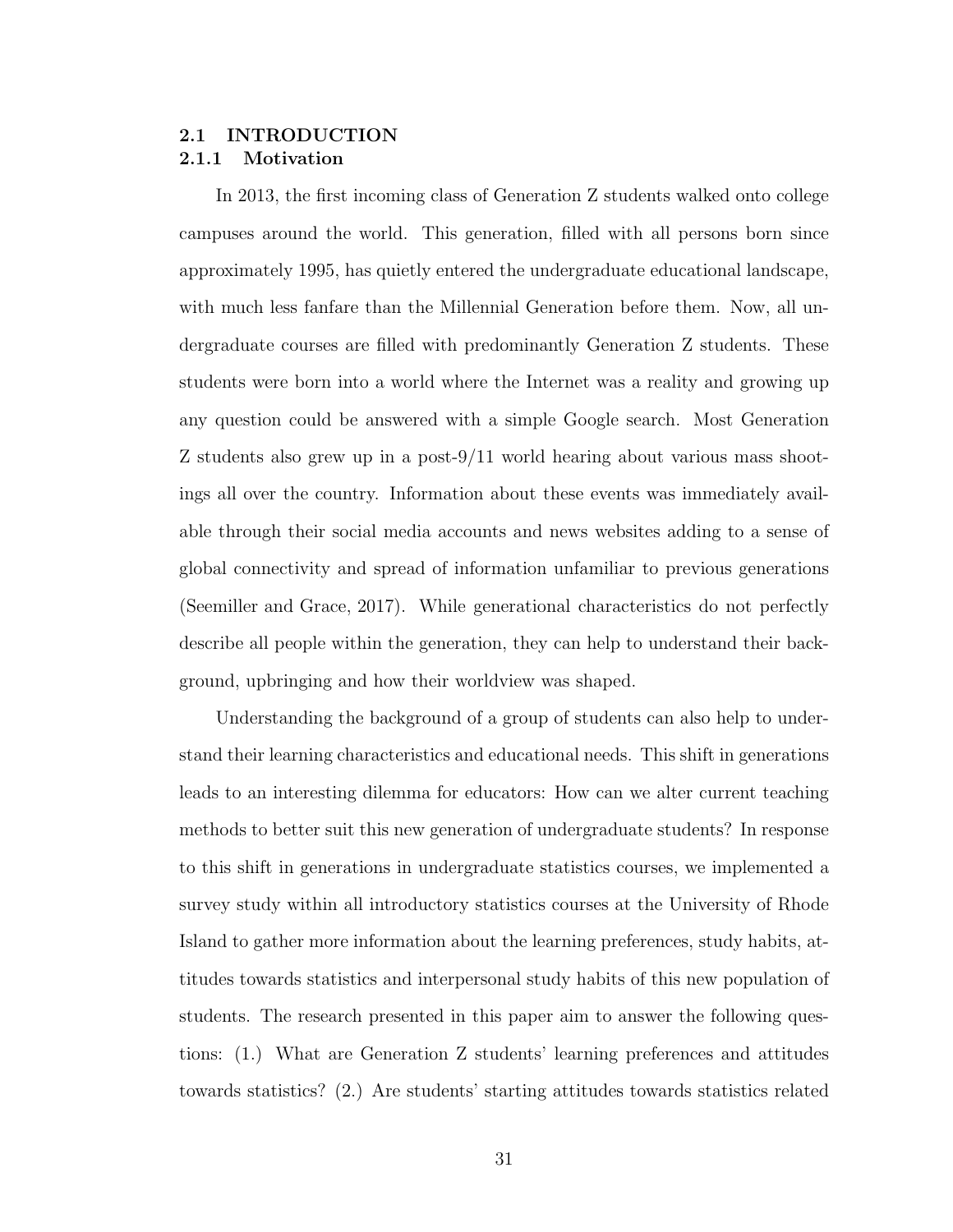to their course outcomes? and (3.) How do students' starting attitudes affect their study habits within a statistics course?

#### <span id="page-45-0"></span>2.1.2 Background

Several studies have begun to characterize Generation Z students' learning preferences in higher education settings. These students tend to learn better from observation, such as through watching a video or demonstration of how to perform a certain action before attempting it themselves. Many Generation Z students will prefer to watch a YouTube video rather than reference a textbook or written media while learning something new [\(Shatto and Erwin, 2016\)](#page-71-1). These students also value the applicability and practice of new skills very highly. They desire to apply what they are learning in a variety of settings, with internships being a very important learning opportunity for them [\(Seemiller and Grace, 2017\)](#page-71-0).

An interesting development from their technology driven upbringing is a desire to work independently to find answers to their questions and work through their assignments. The individual nature of the Internet allows Generation Z students to take entire classes without interacting with peers or instructors, find resources for research papers without traveling to the library and complete many instructional activities without the aid of others [\(Seemiller and Grace, 2017\)](#page-71-0). This leads to an interesting preference to work independently and utilize those around them as a resource, rather than a requirement.

Generation Z students are typically accustomed to instantaneous answers to their questions and have almost too many sources available to them with a simple Google search. It has been observed that students from this generation may lack the ability to parse through these results and critique their validity. This instant gratification is also important to Generation Z students as they have been found to have a decreased attention span from previous generations and are accustomed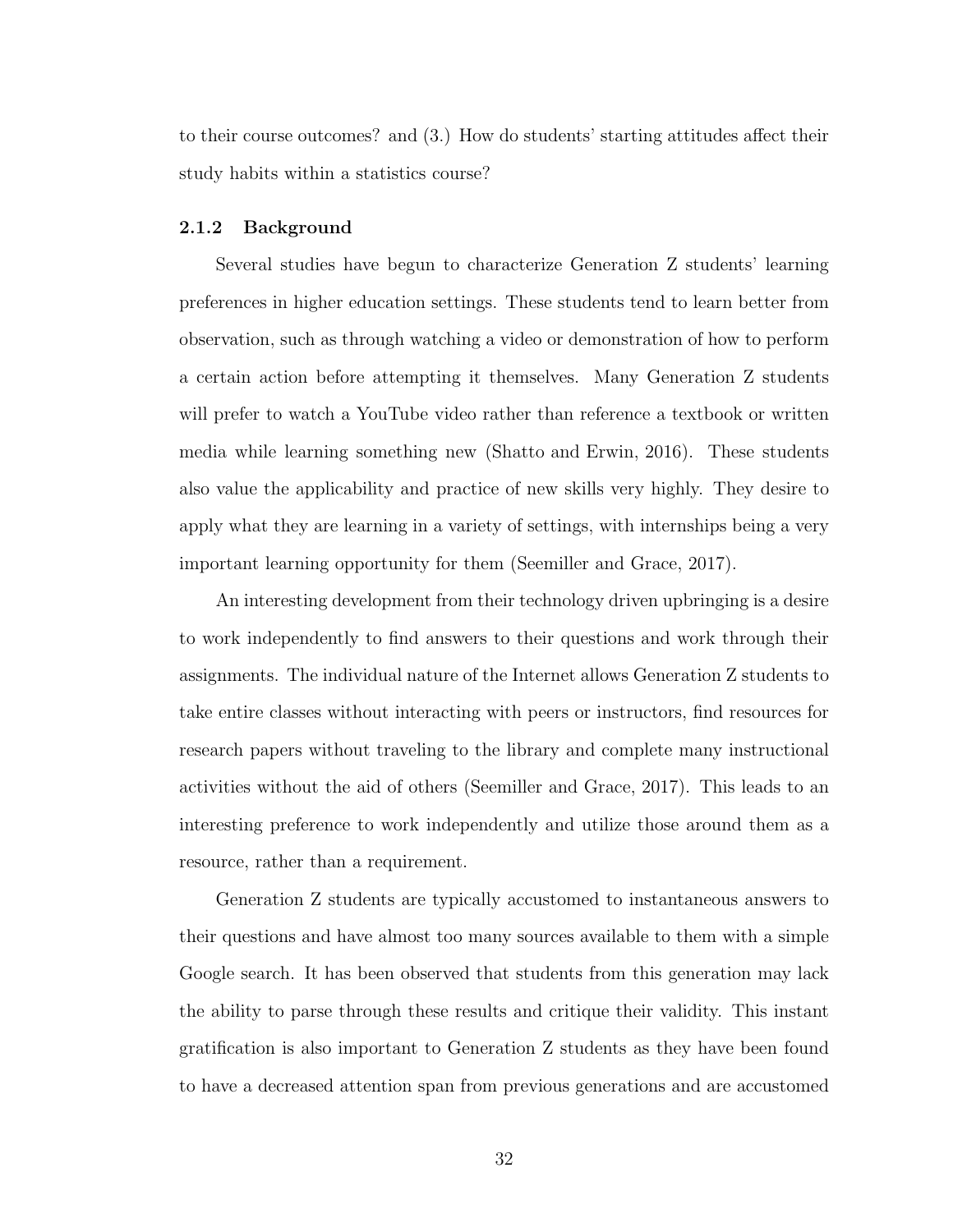to being surrounded by visual imagery, multiple sources and almost too much information at any time [\(Shatto and Erwin, 2016\)](#page-71-1).

Specifically relating to STEM education, Hora et al. (2017) completed a descriptive study of students study habits in real-world situations. Students in the sample were from biology, physics, earth science and mechanical engineering courses. Their study found that students' studying habits had several stages: cues, timing, resources, setting and method of study. They found that students' most common cue to study was the instructor mentioning an upcoming exam and that the timing of study was split between the sample, with several students studying for days leading to the exam, while others crammed the night before and some studied throughout the semester. The most common resources for studying were found to be the course website, google, the textbook and lecture notes while the least used were the human resources and cue cards. The setting of study seemed to vary depending on the assignment, as many students reported studying in both groups and alone. Finally, the method of study was most commonly a review of the notes and textbook, while the least used was reviewing homework and weekly quizzes [\(Hora and Oleson, 2017\)](#page-71-2).

This research also involves looking at students attitudes towards statistics as a subject and tool to use in their future fields. In order to measure students attitudes, a latent construct, an appropriate instrument needed to be chosen. There have been several instruments developed and published to measure students attitudes towards statistics. In this study, the SATS-36 (Survey of Attitudes Towards Statistics) was chosen. The SATS-36 was developed by Candace Schau and contains 36 Likert-type scale questions to assess six components (as opposed to the previous version which had four components) of students attitudes: Cognitive Competence, Value, Affect, Difficulty, Effort and Interest [\(SAT, 2017\)](#page-70-0).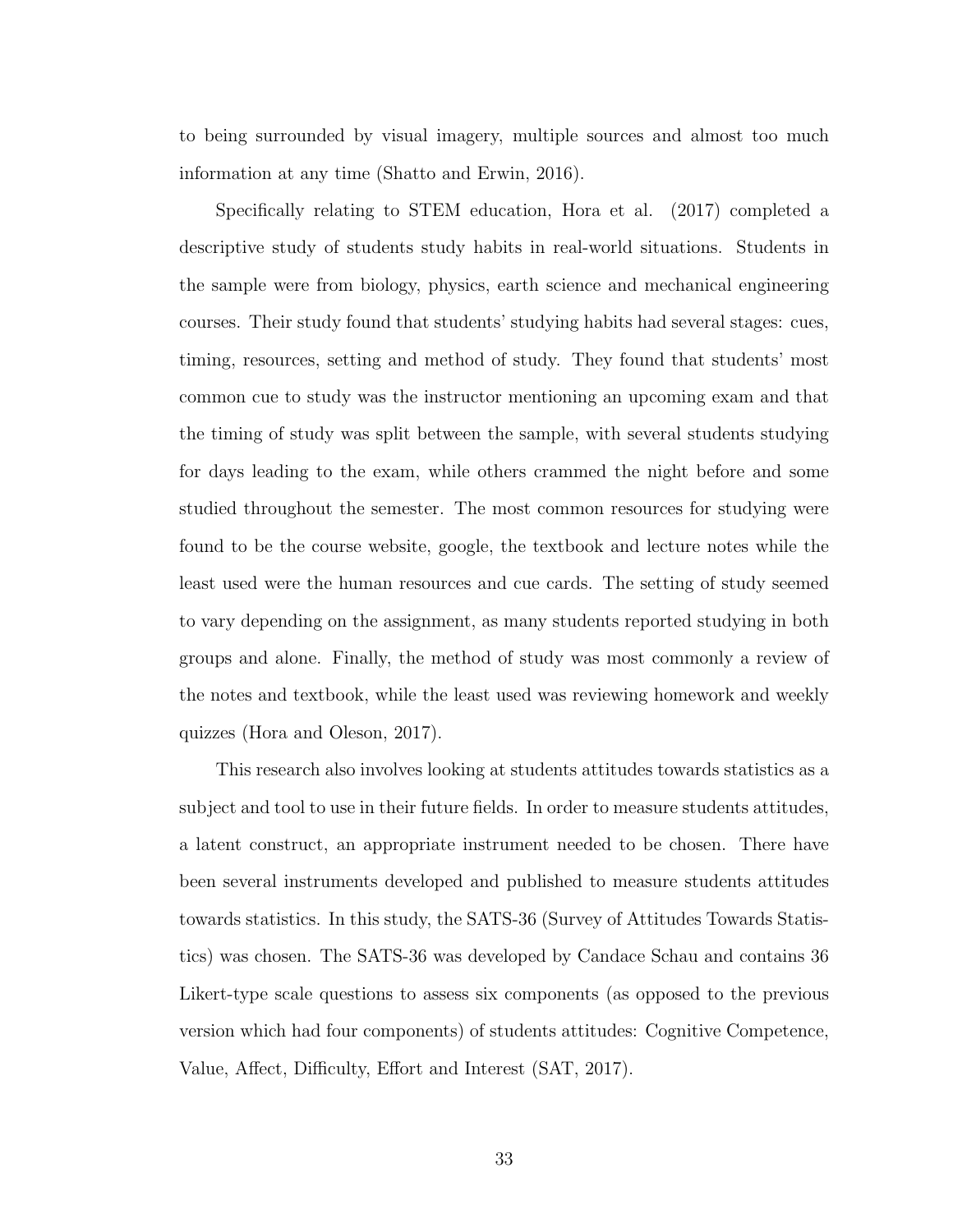To choose an appropriate attitude survey, several different instruments were considered. In a comparative review of these surveys, Nolan et al. (2012) compared the validity and reliability measures of several tools by collecting published evidence from various studies. The SATS-36 appeared to have the strongest construct validity and internal consistency, as long as the validity of the SATS-28 can be applied as there were no measures available for the SATS-36 [\(Nolan et al., 2012\)](#page-71-3). The SATS-36 has been used in several studies from various populations of students. In a study of 47 students from a small liberal arts college, Bond et al had students complete the SATS-36 alongside a short perception of statistics survey at the beginning and end of the semester. They also observed a decrease in students attitudes over the course of the semester [\(Bond et al., 2012\)](#page-71-4). Another study of approximately 2200 undergraduate students from several institutions across the United States, Schau and Emmioglu used the SATS-36 instrument to measure the students attitudes towards statistics. Their study found that, on average, students entered the courses with neutral Affect and Difficulty scores, positive Cognitive Competence, Value and Interest and very positive Effort attitude scores. By the end of the semester, found no change in Affect, Cognitive Competence and Difficulty, but a decrease in Value, Interest and Effort (Schau and Emmioğlu, 2012).

This study utilized the SATS-36 to measure students' attitudes at the beginning and end of the course, along with original introductory and exit surveys about students' learning, teaching and collaboration preferences. Extending on the qualitative analysis of the study habits, this paper also explores the relationship between the attitude components and course performance, as well as between the attitude components and learning preferences. The rest of the paper continues as follows: first, Section [2.2](#page-48-0) describes the methods for data collection, design of experiment and data analysis. Next, the results are presented in Section [2.3.](#page-58-0) Fi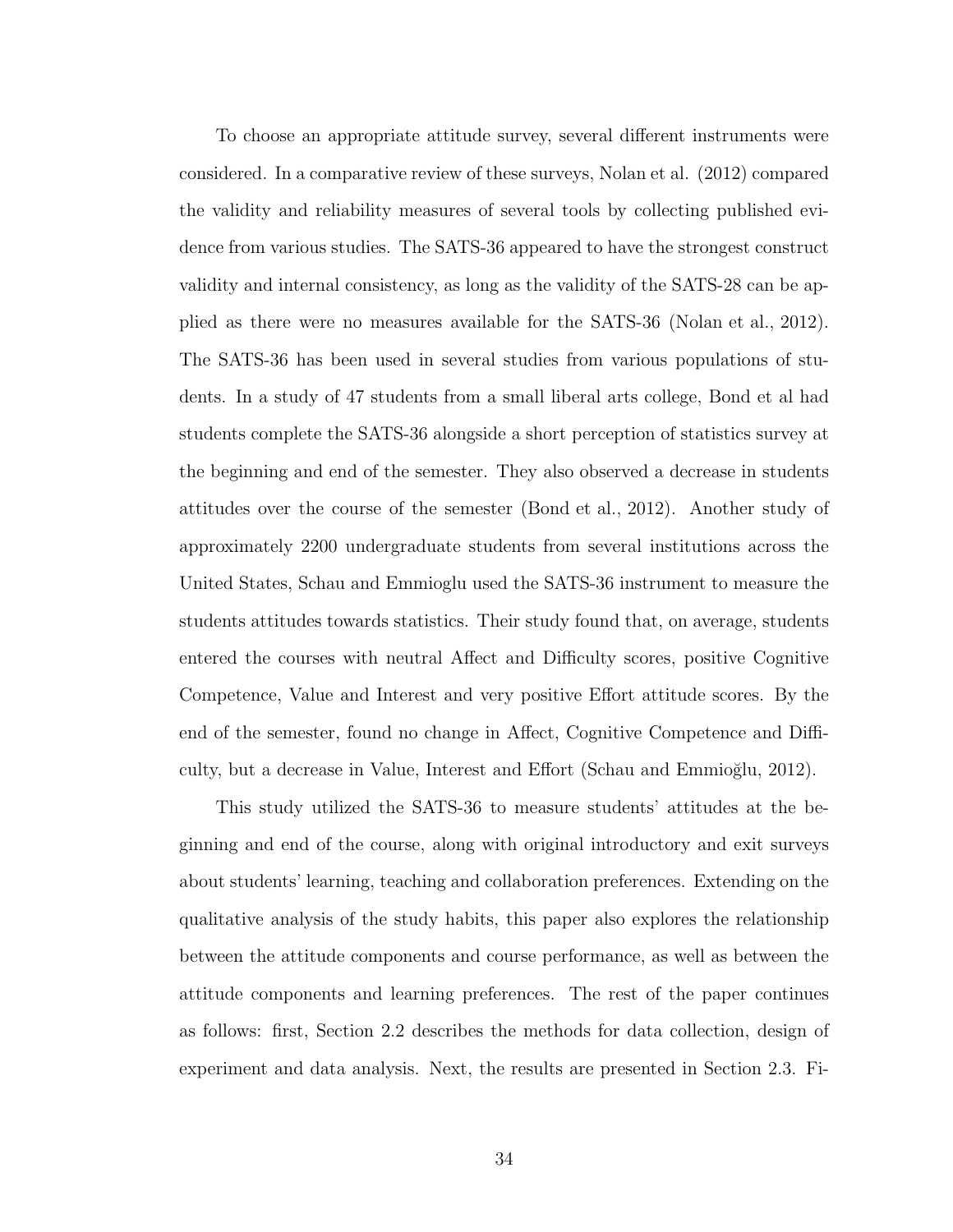nally, the main findings, limitations and practical recommendations are discussed in Section [2.4.](#page-68-0)

# <span id="page-48-0"></span>2.2 METHODS 2.2.1 Design of Experiment

This study includes data that were collected from all four introductory statistics courses at the University of Rhode Island: STA220 Statistics in Modern Society, STA307: Introductory Biostatistics, STA308: Introductory Statistics and STA409: Statistical Methods in Research I. Each course is designed to be a first course in statistics, with students from various levels of mathematical backgrounds and majors. STA220 is a general education course which focuses on descriptive statistics, probability and does not cover inference. STA307 is an introductory biostatistics course covering the typical introductory statistics topics with a focus on health and biological applications. STA308 is a typical introductory statistics course and STA409 is an introductory statistics course designed for students with a stronger mathematics background. Only STA307, STA308 and STA409 are included in this paper, as they are considered prerequisites for further statistical study at the university.

This experiment consisted of two rounds of survey collection within each of the three courses. Students were asked to complete two surveys at both the beginning and the end of the semester. One of the surveys each time was the SATS-36 survey and the other surveys were the introductory and exit surveys. Each course included the surveys for this research as a part of a homework or extra credit assignment, however the choice to have their data included in the study was voluntary and indicated by signing the Institutional Review Board (IRB) consent form.

The pretest and posttest attitude surveys were developed by Candace Schau and chosen based on the review in Section [2.1.2.](#page-45-0) These surveys have 36 Likert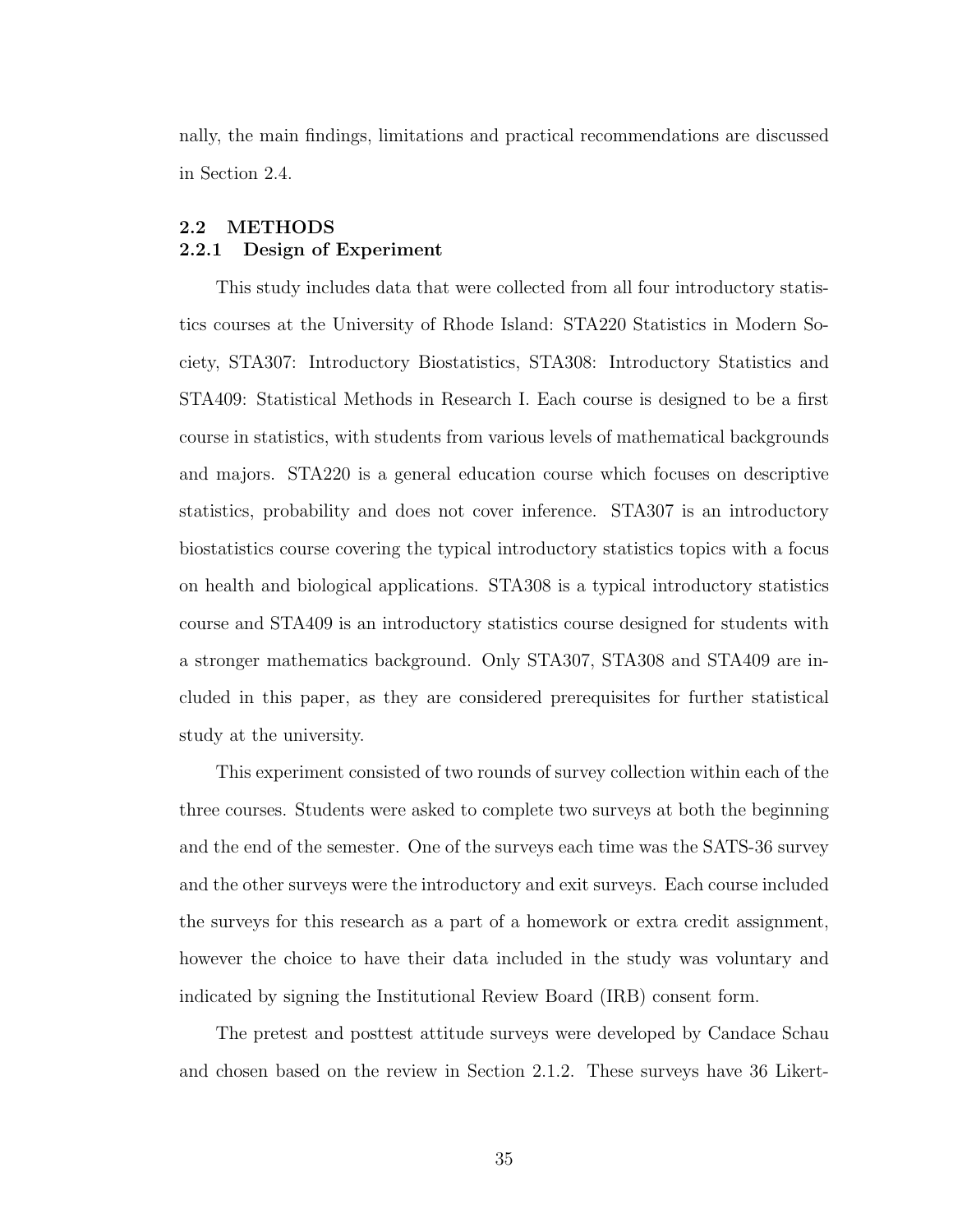like scale items designed to measure six attitude components: Affect, Cognitive Competence, Value, Difficulty, Interest and Effort which are described in Table [2.1.](#page-49-0) There are additional questions on each survey about students' demographics, mathematical background and academic performance. The pretest and posttest surveys differ in their wording tense and in some of the additional questions at the end of the surveys [\(SAT, 2017\)](#page-70-0).

| Attitude Component   | #              | Description                                                        | <b>Example Question</b>                                                  |
|----------------------|----------------|--------------------------------------------------------------------|--------------------------------------------------------------------------|
| Affect               | 6              | Students feelings about taking a statis-<br>tics course            | "I will enjoy taking<br>statistics courses"                              |
| Cognitive Competence | 6              | Students attitudes about their ability<br>to learn statistics      | "I will find it difficult<br>to understand statisti-<br>cal concepts"    |
| Value                | 9              | Students attitudes about the usefulness<br>and worth of statistics | "Statistics should be<br>a required part of my<br>professional training" |
| Difficulty           | 7              | Students attitudes about the difficulty<br>of statistics           | "Statistics is a sub-<br>ject quickly learned by<br>most people"         |
| Interest             | 4              | Students level of interest in statistics                           | "I am interested in un-<br>derstanding statistical<br>information"       |
| Effort               | $\overline{4}$ | Amount of work a student plans to ex-<br>pend on statistics        | "I plan to complete all<br>of my statistics assign-<br>ments"            |

<span id="page-49-0"></span>Table 2.1. Description of SATS-36 Attitude Components

Along with the pretest attitude survey, students were asked to complete an introductory survey. This survey included questions about students' outside habits such as hobbies, stress and physical exercise. A section of questions about study habits asked students' where they prefer to study, if they prefer to work alone or in groups, if they attend office hours and if they complete all of their homework and practice exams. Each question has an interval scale of choices of Never, Rarely, Sometimes, Often and Always. Another section of questions asks students to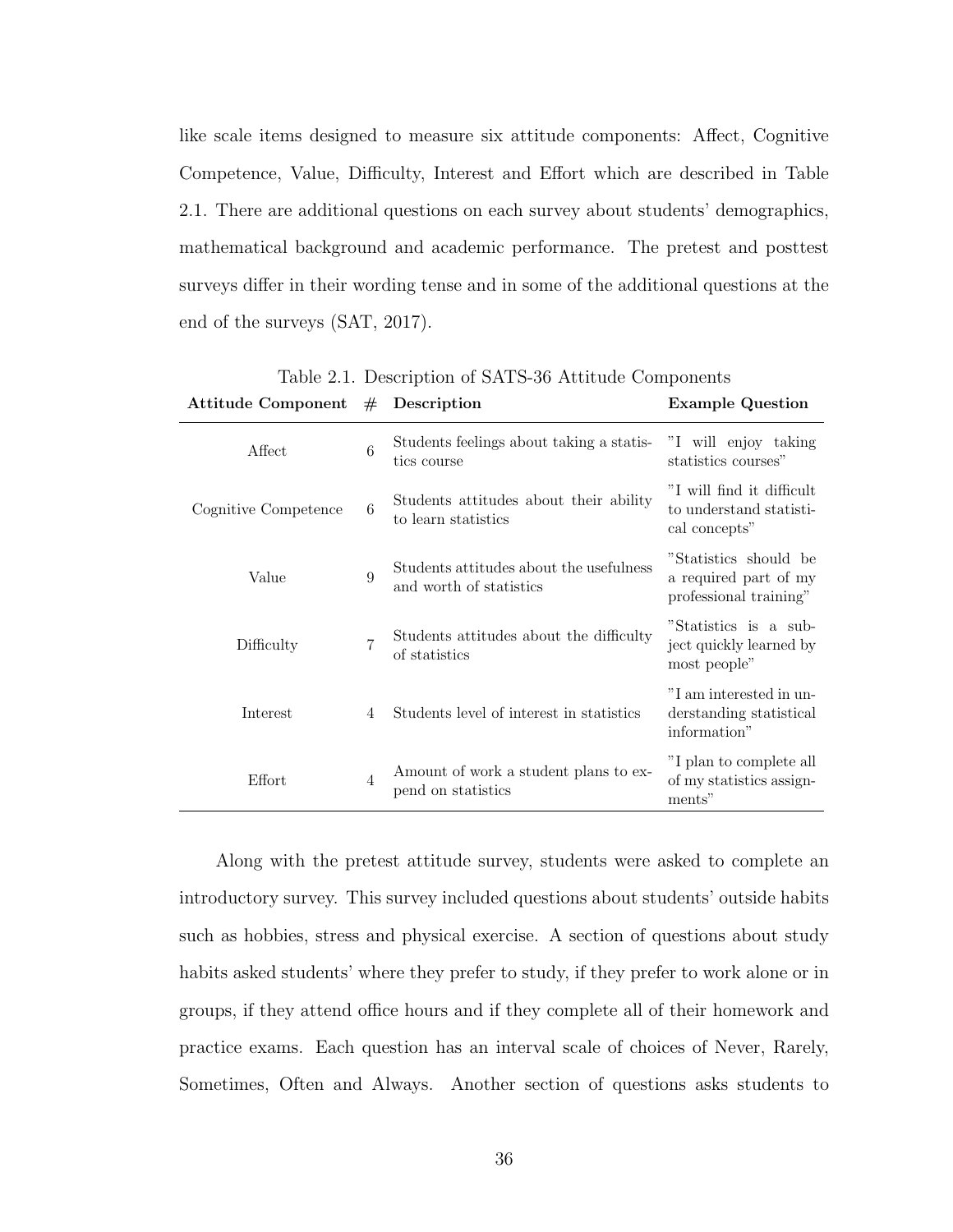rank various learning activities from least to most beneficial (1 to 8) to their learning. The activities include homework, group projects, computer analysis, weekly quizzes, recitation practice problems, note taking/lectures, textbook and exams. The last section of the introductory survey asks students to rank teaching techniques in the same way. The methods here include timely feedback, timely response to email, office hours, in-depth knowledge, good pace, clear explanations and use of real life examples.

When the posttest SATS-36 survey was given to students, they were also asked to complete an exit survey. The exit survey had the same set of questions about study habits, learning activities and teaching techniques as the introductory survey, with the questions worded to pertain to study habits in this statistics course. An additional set of questions about using various resources was included in the exit survey. The resources included the textbook, printable notes, email, practice exams, TA office hours and professor office hours. Each resource had an option of 0-1 times, 2-3 times, Monthly, Weekly and Daily. A final question was added to the exit survey asking students about their collaborators throughout the semester. Each student was asked to report the names of each student they worked with throughout the semester in this class, as well as what they worked on and how they met.

The surveys were the only additions made to each course. At the end of the semester, final course grades were requested from each professor for all of the consenting students in the study.

#### 2.2.2 Data Description

Each course had two different professors and at least one teaching assistant. Students in STA307 and STA308 had lecture three times a week and have one weekly recitation class led by a teaching assistant where practice problems were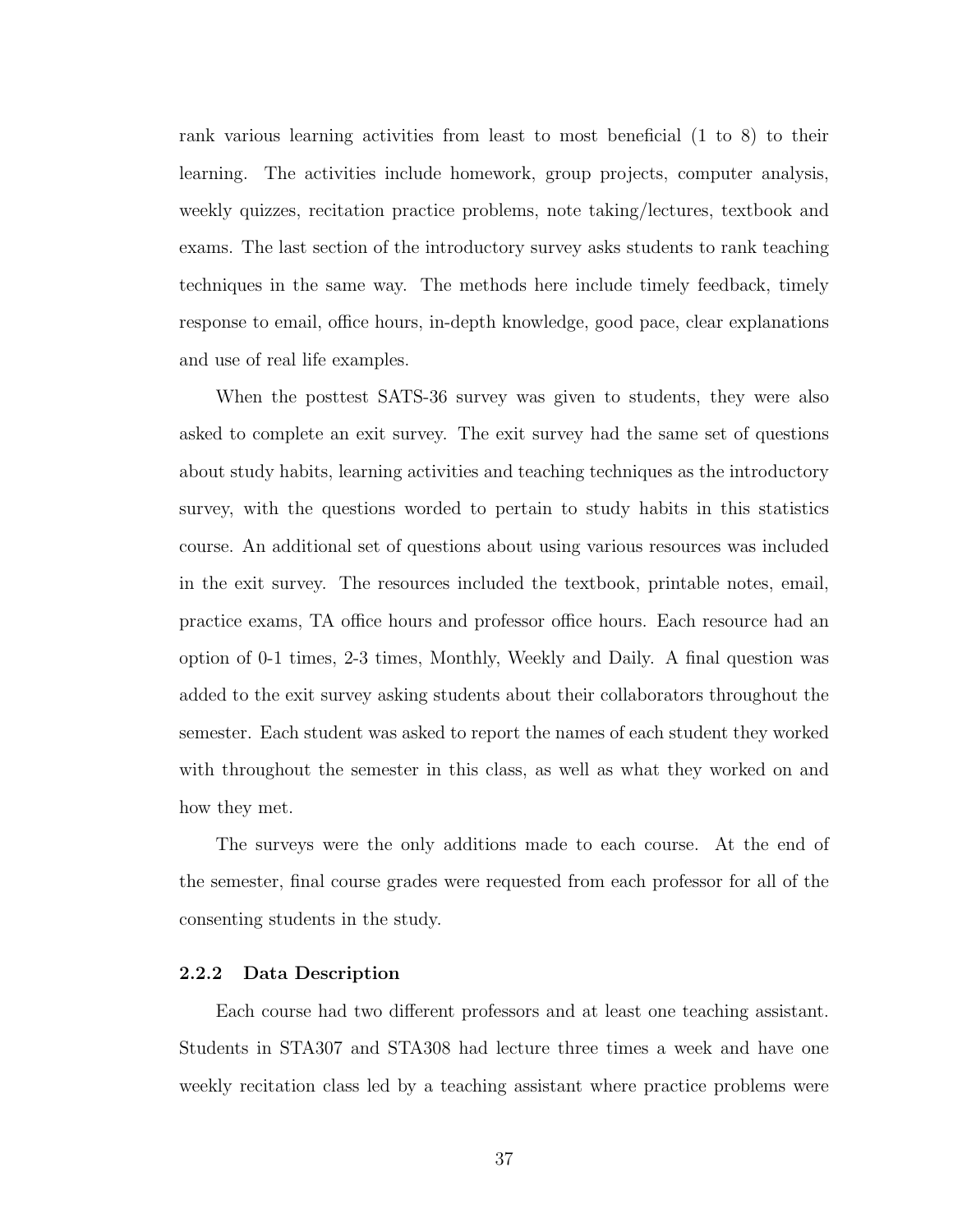solved. STA409 students did not have recitation classes, however their lecture classes were smaller than those in STA307 and STA308. Excel was used on several homework assignments for STA308 and SAS was the technology chosen for the STA307 students to practice.

In order to be included in any analysis students needed to sign the IRB consent form and to be included in any analysis beyond the descriptive plots and tables, students' needed to have completed both the pretest and posttest SATS-36 surveys. The total enrollment, consent totals and study participation totals can be found in Table [2.2.](#page-51-0)

<span id="page-51-0"></span>Table 2.2. Enrollment and Participation Totals for Each Course

|                                                            | <b>STA307</b> | <b>STA308</b>                        | <b>STA409</b> |
|------------------------------------------------------------|---------------|--------------------------------------|---------------|
| Total Enrollment                                           | -153          | 248                                  | 113           |
| Consent Total                                              |               | $128(83.7\%)$ 170 (68.5%) 64 (56.6%) |               |
| Survey Completion Total 110 (71.9%) 76 (30.65%) 59 (52.2%) |               |                                      |               |

Each course had it's own population of students with differing mathematical preparation and majors. STA307 can be characterized by predominantly sophomore students from the College of Pharmacy. STA308 also had predominantly sophomore students and the most common major from students in the sample was Biology, followed by Pre-Med. STA409 had mostly junior and senior students and most students were engineering majors. Most students in STA307 had only taken one previous college mathematics or statistics course, while most STA308 students had taken between one and three classes and STA409 students had taken between 4 and 5 prior mathematics or statistics courses. The survey sample for STA307 and STA308 both show about 70% female students, while STA409 sample has 57% male students.

The summary statistics for each course's pretest and posttest SATS-36 surveys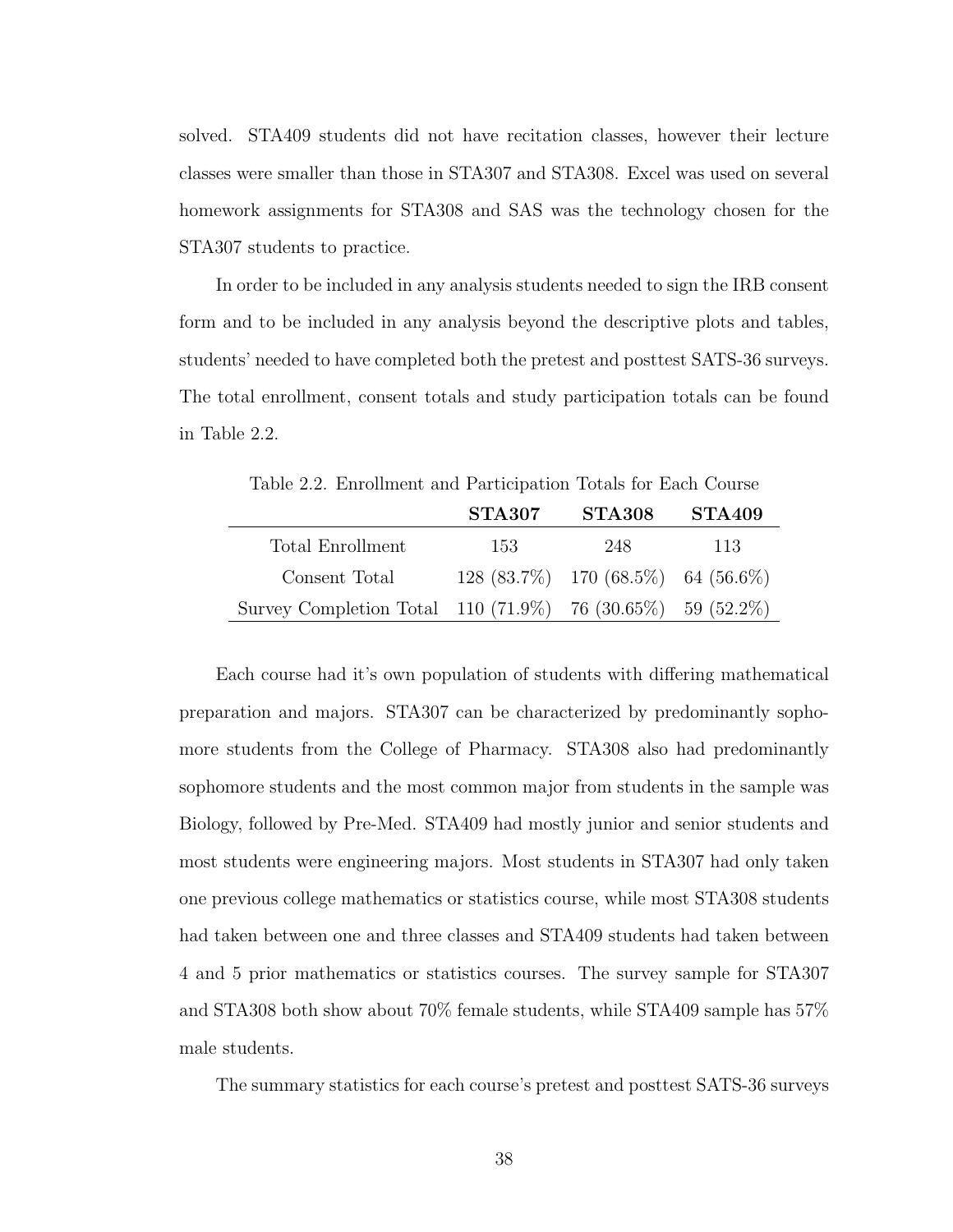are in Table [2.3.](#page-52-0) Consistent with other studies, each class showed a decrease in each average attitude component by the end of the course. STA409 had the highest pretest attitudes for each component, except difficulty. STA307 had the lowest posttest averages for all components, except effort. STA308 showed the smallest change in average attitude throughout the semester for all components.

|                      |               |            | Attitude Component Course Pretest Mean (S.D) Posttest Mean (S.D) |
|----------------------|---------------|------------|------------------------------------------------------------------|
| Affect               | STA307        | 4.93(1.03) | 4.04(1.36)                                                       |
| Cognitive Competence | STA307        | 5.49(1.36) | 4.93(1.23)                                                       |
| Value                | STA307        | 5.25(1.04) | 4.58(1.18)                                                       |
| Difficulty           | STA307        | 3.98(0.6)  | 3.70(0.77)                                                       |
| Interest             | STA307        | 4.77(0.63) | 3.67(1.57)                                                       |
| Effort               | <b>STA307</b> | 6.58(0.63) | 6.32(0.74)                                                       |
| Affect               | STA308        | 4.80(1.14) | 4.77(1.22)                                                       |
| Cognitive Competence | STA308        | 5.45(1.03) | 5.30(1.10)                                                       |
| Value                | STA308        | 4.95(0.99) | 4.85(1.09)                                                       |
| Difficulty           | <b>STA308</b> | 4.04(0.62) | 3.96(0.68)                                                       |
| Interest             | <b>STA308</b> | 4.26(1.22) | 4.20(1.31)                                                       |
| Effort               | <b>STA308</b> | 6.48(0.65) | 6.36(0.76)                                                       |
| Affect               | STA409        | 5.01(0.88) | 4.71(1.14)                                                       |
| Cognitive Competence | STA409        | 5.61(0.87) | 5.29(0.95)                                                       |
| Value                | STA409        | 5.61(0.82) | 5.47(0.98)                                                       |
| Difficulty           | STA409        | 4.00(0.63) | 3.71(0.72)                                                       |
| Interest             | <b>STA409</b> | 5.02(1.02) | 4.76(1.31)                                                       |
| Effort               | <b>STA409</b> | 6.60(0.53) | 6.31(0.68)                                                       |

<span id="page-52-0"></span>Table 2.3. Summary Statistics for Pretest and Posttest Attitude Components for Each Course

To begin to explore the study habits of students in each class, visualizations and summary statistics were generated. In Figure [2.1,](#page-53-0) bar plots for each resource surveyed in the exit survey for STA307 are displayed. The most used resources were the online notes and practice exams. The professor and teaching assistant office hours were the least used resources, followed by the textbook. It appears that more students use email to contact their instructors than in person meetings. The plots for STA308 show a similar trend, however more students report using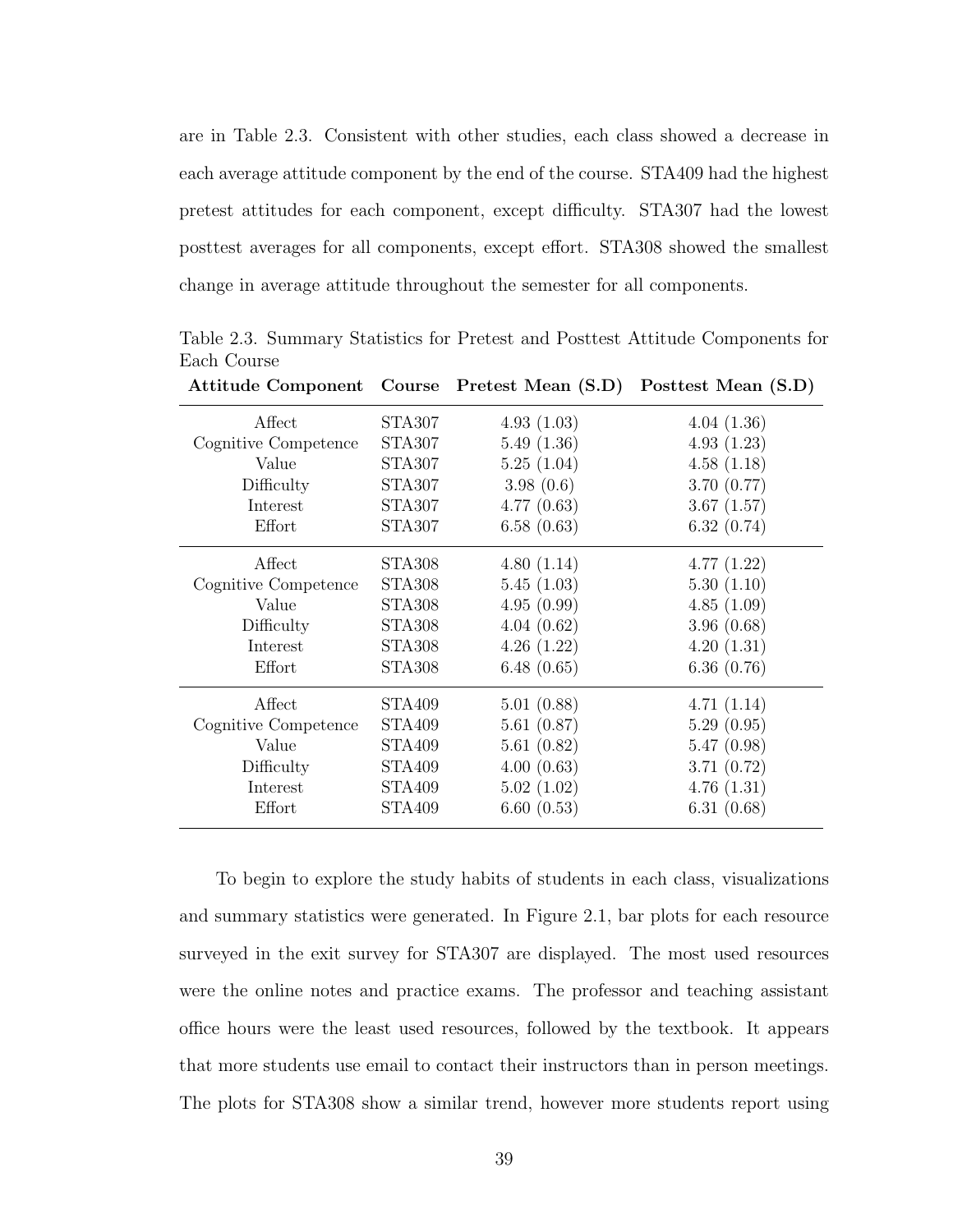the textbook. STA409 also has an overall similar trend, however more students report using the textbook weekly, more students report emailing their instructor and less use the teaching assistant's office hours.



<span id="page-53-0"></span>Figure 2.1. Bar plots of each of the resources surveyed on the exit survey in STA307. The most used resources were the online notes and practice exams.

The summary statistics for the rankings (1-8) of various learning activities from the exit survey are in Table [2.4.](#page-54-0) The survey questions asked students to rank the activities from least (1) to most (8) beneficial to their learning this semester. From the table, STA307 students report recitation problems, exams and lecture notes as the most beneficial activities towards furthering their learning, while reading the textbook and using SAS were the least beneficial. For STA308, lecture notes and recitation problems were the most beneficial, while the exams and Excel were somewhere in the middle and reading the textbook was the least beneficial. For STA409, the course had no recitation sections, nor use of statistical software, so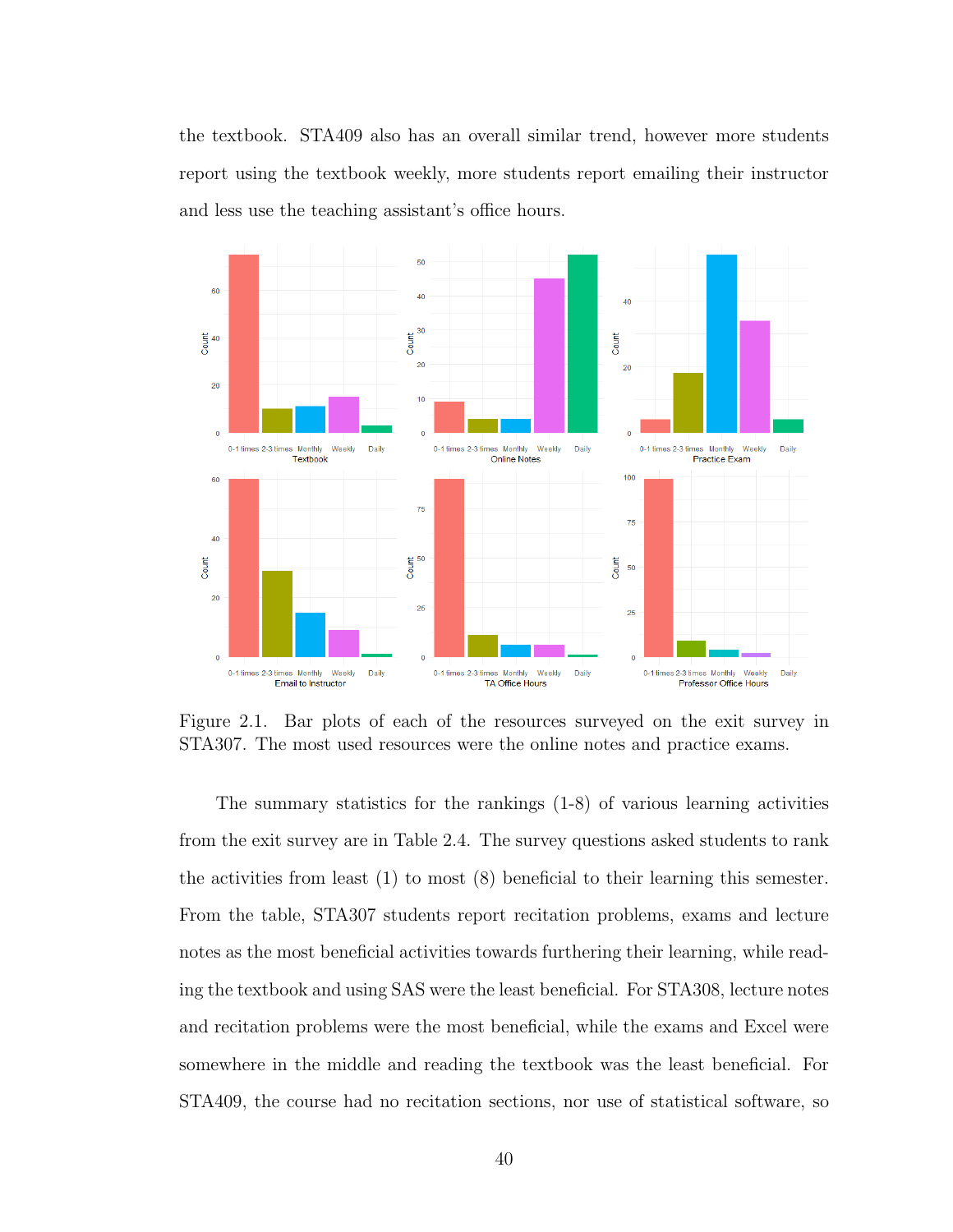<span id="page-54-0"></span>

|                            | <b>STA307</b> | $\rm STA308$                              | <b>STA409</b> |
|----------------------------|---------------|-------------------------------------------|---------------|
| Stat Software              |               | $1.76(1.46)$ $4.15(2.22)$                 |               |
| <b>Recitation Problems</b> |               | $5.67(2.08)$ 6.15 (1.86)                  |               |
| Lecture Notes              |               | $5.47(1.92)$ 6.16 (1.82) 4.53 (1.70)      |               |
| Textbook                   |               | 3.83 $(2.94)$ 3.42 $(2.21)$ 4.77 $(2.76)$ |               |
| Exams                      |               | $5.57(1.89)$ $4.55(1.73)$ $6.20(1.69)$    |               |

Table 2.4. Mean and standard deviation for the exit survey rankings of various learning activities. STA409 did not use statistical software, nor did the course have recitation sections.

their most beneficial activity was taking and studying for the exams, followed by reading the textbook and finally the lecture notes.

## 2.2.3 Data Analysis Tools Principal Component Analysis

To begin to analyze the relationship between the attitude components and course outcomes, principal component analysis (PCA) was used. Due to the highly correlated nature of the attitude components, as seen in Figure ?? typical multiple regression analysis cannot be used on the raw attitude components simultaneously. Past studies have dealt with this issue by performing separate regression equations for each attitude component as a predictor of course performance, however multivariate techniques such as principal component analysis exist to combat this issue [\(Millar and Schau, 2010\)](#page-71-6). Principal component analysis is a multivariate technique that aims to reduce the dimensionality of a dataset, while also retaining as much of the original variation as possible. PCA builds new variables, the principal components, that are linear combinations of the original variables which are uncorrelated and ordered to account for decreasing amounts of the variation. PCA is typically used when there are too many explanatory variables in relation to the number of observations or when the explanatory variables are highly correlated, the latter of which is the issue with this dataset [\(Everitt and Hothorn, 2011\)](#page-71-7).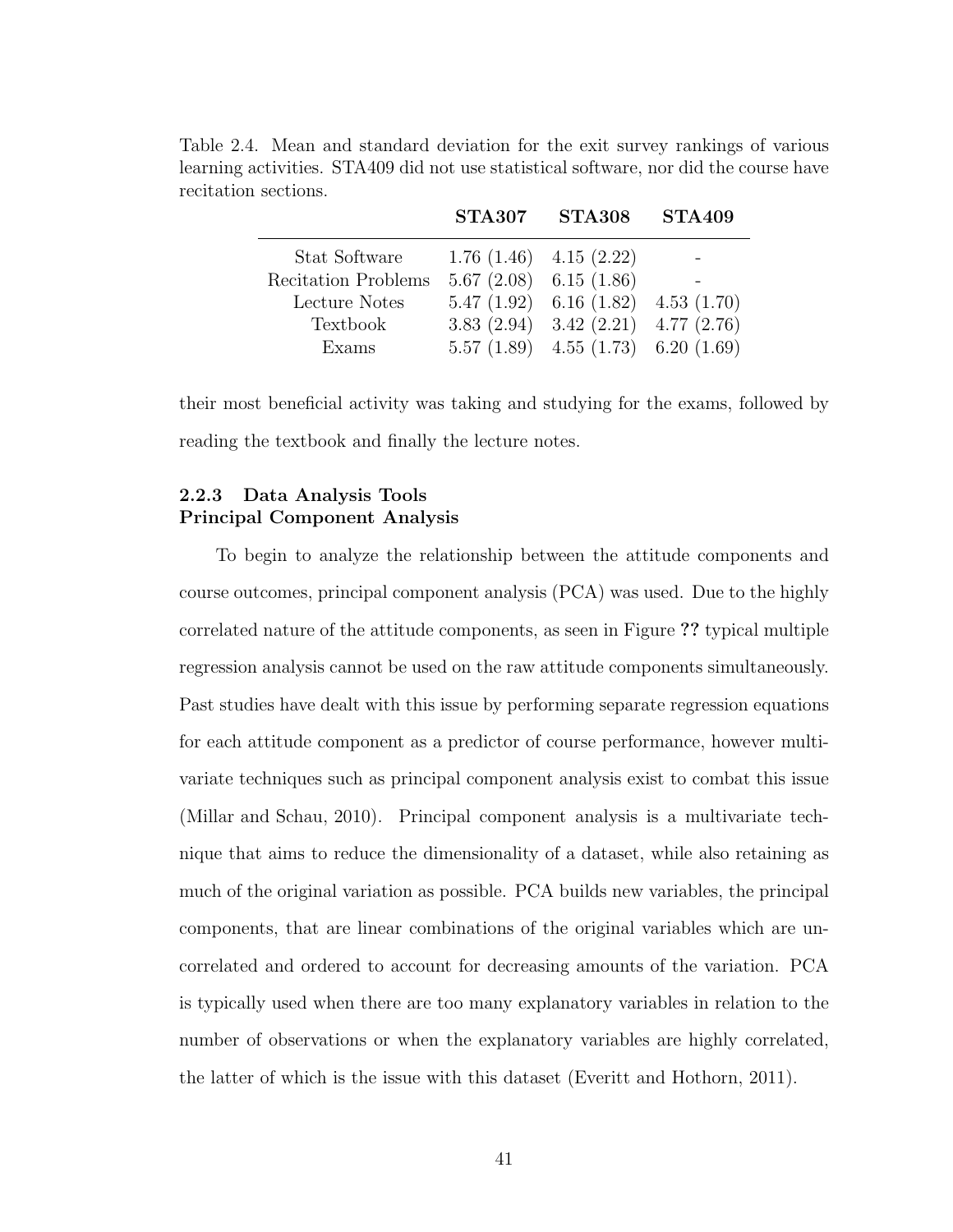Principal component analysis aims to build a set of uncorrelated principal components. Each principal component,  $y_i$  is the linear combination:  $y_i =$  $a_{11}x_1 + a_{12}x_2 + \ldots a_{16}x_6$  where each vector **x** is an attitude component. The coefficients,  $a_i$  are chosen to maximize the variance of  $y_i$  subject to a constraint that the sum of squares of the coefficients should equal one and each principal component is uncorrelated with each other component before it. The maximization is performed using Lagrange multipliers and each  $a_i$  is the eigenvector of the sample covariance matrix corresponding to the matrix's largest eigenvalue under the constraints. Another more numerically sound method to calculate the principal components is by using singular value decomposition of the data matrix. Once the principal components are determined, the number of components necessary is chosen by analyzing a scree plot of the variance explained. This is necessary, as one of the motivations for using PCA is to reduce the number of variables [\(Everitt and Hothorn, 2011\)](#page-71-7).

Once the principal components are determined, they can also be used to plot the pretest attitudes in lower dimension using a biplot. This plot allows the 6 attitude component vectors and individual student scores to be plotted in the dimensions of two of the principal components. These plots are helpful for viewing potential groups within the data that are not visible in the original multivariate dimensions of the data. They are also able to show the correlation between individual attitude components within each principal component.

#### Hierarchical Linear Model

Once the principal components were determined for the pretest attitude scores for each class, they were used as explanatory variables in a hierarchical multiple regression model to explain course performance. The aim of this model was to determine if the pretest attitude survey could be used to identify students at risk of performing poorly in the course at the beginning of the year. A hierarchical model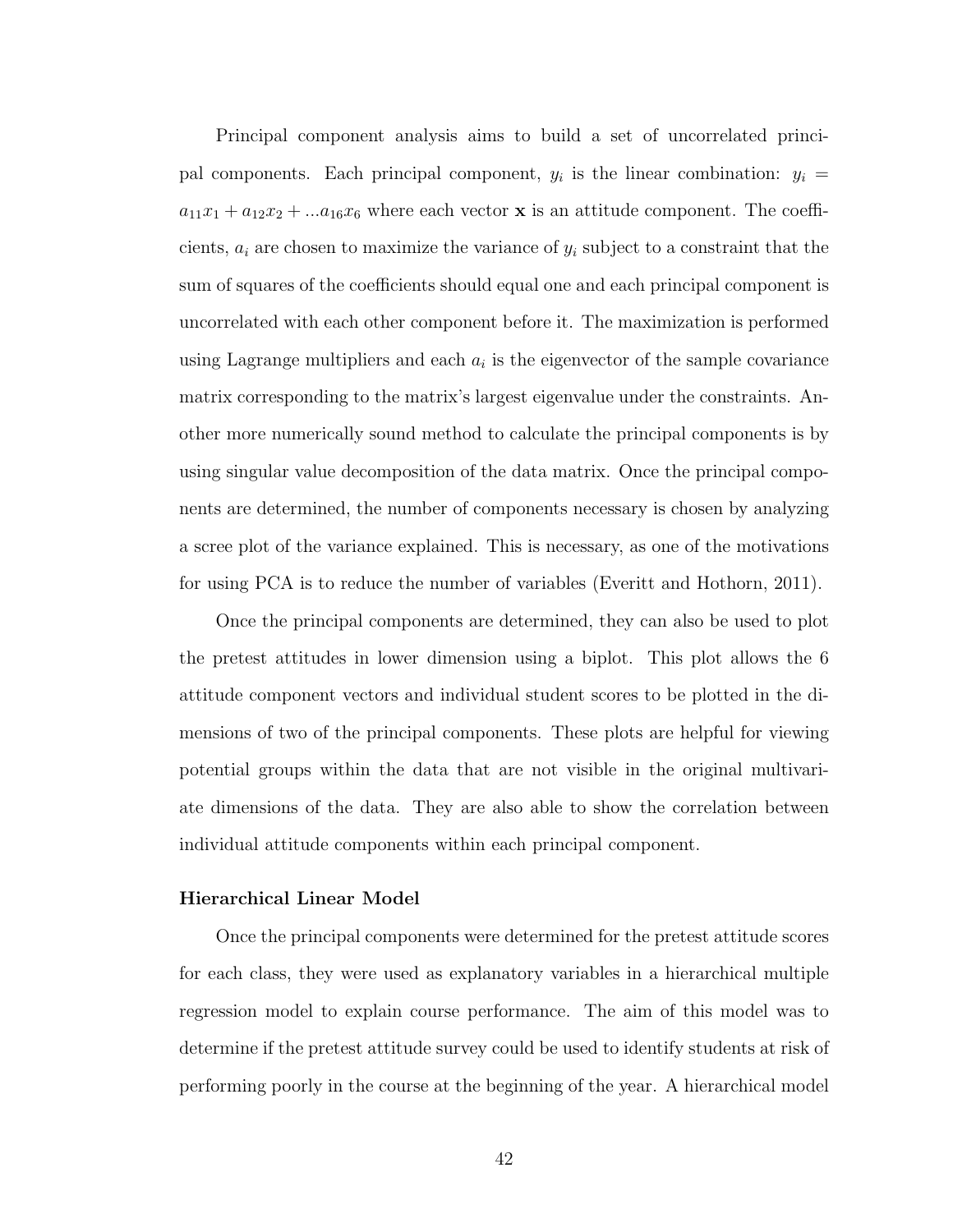was necessary due to the multiple sections within each course, where the grades of students in similar sections were not independent of the section. A separate model was built for each course, dependent on the course's principal components and section. The full model is:

$$
Y_{ij} = \beta_0 + \beta_1 PC_{1ij} + \beta_2 PC_{2ij} \dots + \beta_6 PC_{6ij} + b_j + \epsilon_{ij}
$$
 (2.1)

where  $Y_{ij}$  is the i<sup>th</sup> student's final numerical course grade from professor j's course as predicted by the principal components and  $b_j$  is the random effect for professor. The error term is assumed to follow a normal distribution with a mean of zero and constant variance. A reduced model with the number of sufficient principal components, as determined by the scree plot, was used.

#### Cluster Analysis

After performing principal component analysis and plotting the biplots for each class, a group structure within each class was explored. Groups of students with similar starting attitudes are of interest to look for differences in performance and learning strategies between the groups. The groups of students were compared for their course performance, leaving attitude and study habits throughout the semester to see if there is any relationship between the starting attitudes and their activities throughout the semester. The method utilized to uncover these groups was cluster analysis.

Cluster analysis attempts to uncover groups or clusters that are homogeneous within a dataset. There are several methods for performing cluster analysis. The method determined to be most suitable (based on the cohesion within the clusters) for this dataset was k-means clustering. K-means clustering attempts to partition the classes of students into k groups  $(G_1, G_2, ... G_k)$  where  $G_i$  represents the group of  $n_i$  students in group i. There are several ways to determine the clustering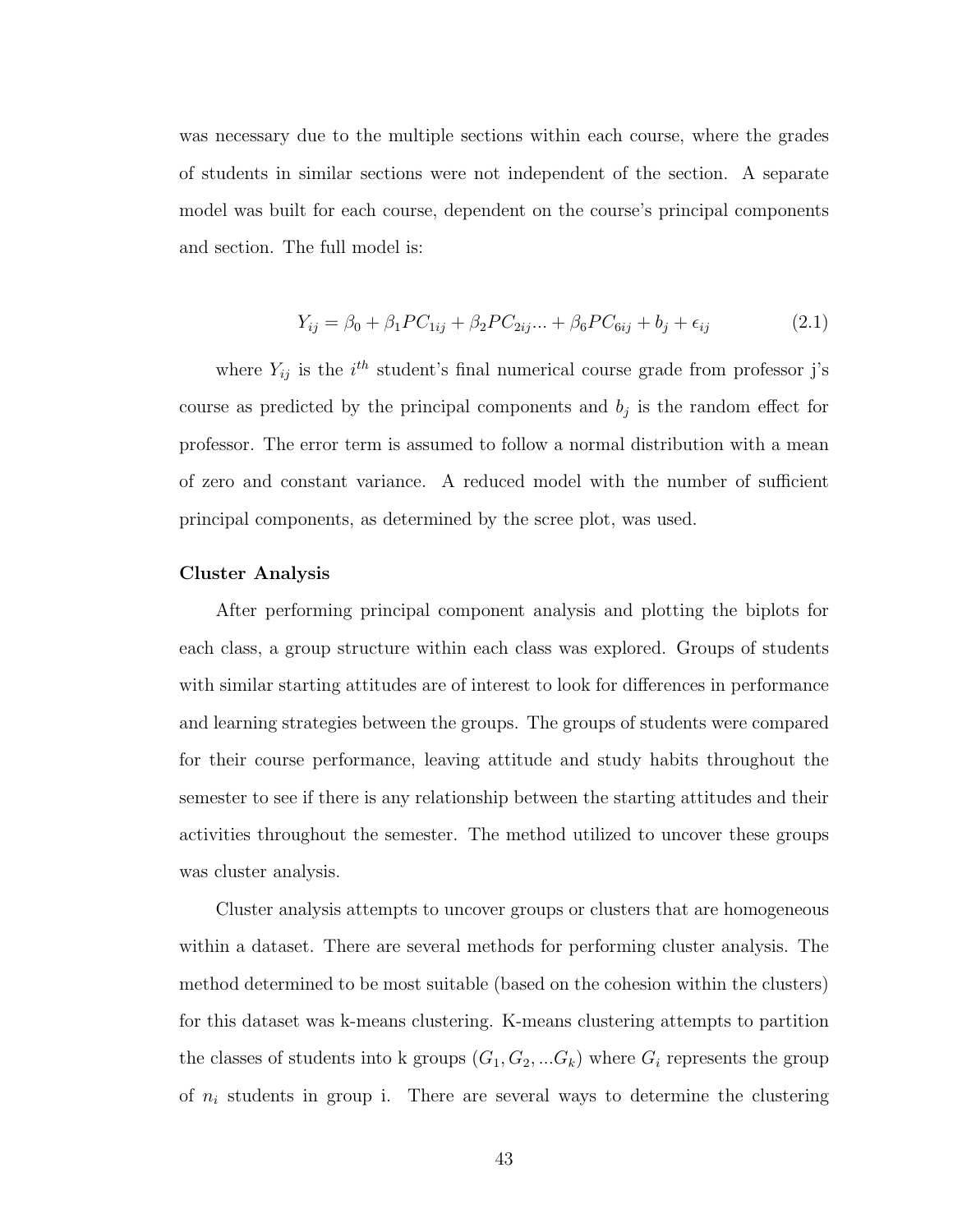criterion, with the most common method involving choosing the partitions that minimizes the within-group sum of squares (WGSS) over all variables:

$$
WGSS = \sum_{j=1}^{q} \sum_{l=1}^{k} \sum_{i \in G_l} (x_{ij} - \bar{x}_j^{(l)})^2
$$
\n(2.2)

where  $\bar{x}_i^{(l)}$  $j_j^{(l)}$  is the mean of the students in group  $G_l$  on variable j [\(Everitt and Hothorn, 2011\)](#page-71-7).

While this method sounds fairly straightforward, in practice it is impractical to search every possible partition of the individuals into k clusters. Instead, algorithms exist to search for improvements in a clustering criterion after some starting partitions are made. With k-means clustering, k has to be determined before running the algorithm. Choosing k can be done several ways, including by running k-means for several values of k and analyzing a scree plot of the WGSS. The choice of k is where the "elbow" in the plot is [\(Everitt and Hothorn, 2011\)](#page-71-7).

#### Canonical Correlation Analysis

Once cluster analysis was used to find groups of students with similar starting attitudes in each class, statistical tests were performed to compare learning characteristics between the groups. To further characterize the relationship between learning preferences and starting attitudes, canonical correlation analysis was used. Canonical correlation analysis looks for relationships between two sets of variables, like multiple regression, but with multiple response variables. CCA attempts to quantify the association between two sets of variables,  $x^T = (x_1, x_2, ..., x_{q1})$  and  $y^T = (y_1, y_2, ..., y_{q2})$  as the largest correlation between two single variables  $u_1$  and  $v_1$  where  $u_1$  is a linear combination of  $x_1, x_2, ..., x_{q1}$  and  $v_1$  is a linear combination of  $y_1, y_2, ..., y_{q2}$ . Often, one pair of variables  $(u_1, v_1)$  cannot sufficiently quantify the relationship and several pairs are necessary. The pairs  $(u_i, v_i)$  are chosen such that the  $u_1$  are mutually uncorrelated, as are the  $v_i$ , the correlation between  $u_i$  and  $v_i$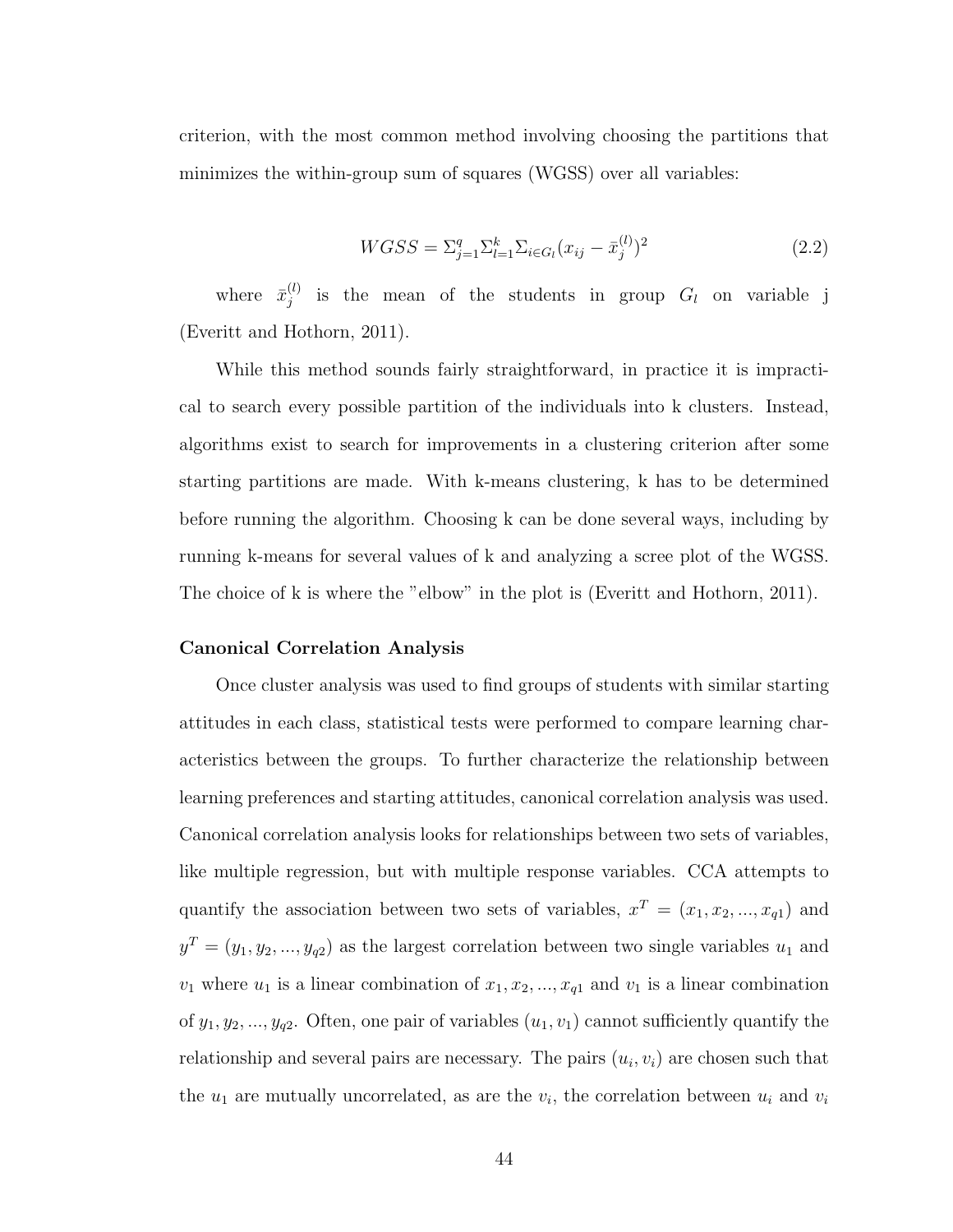is  $R_i$  where the correlation decreases as i increases and the  $u_i$  is uncorrelated with all  $v_i$  except  $v_i$  [\(Everitt and Hothorn, 2011\)](#page-71-7). Here, the set of variables will be the change in attitudes related to the rankings of learning activities to see if there is a relationship between the change in attitudes and the way students preferred to learn in the class.

# <span id="page-58-0"></span>2.3 RESULTS 2.3.1 Omega Internal Consistency

The internal consistency of the attitude component structure of the SATS-36 instrument must first be checked to ensure that each group of questions is measuring the intended construct. Typically, Cronbach's coefficient alpha is reported for the internal consistency, however the alternative method, Omega, is reported as this measure holds fewer restrictions on the data [\(Tavakol and Dennick, 2011\)](#page-71-8). The pretest and posttest Omega values for all attitude components for each course can be found in Table [.9](#page-79-0) showing both the point estimate and bootstrap confidence interval using the MBESS package in R Studio [\(R Core Team, 2017;](#page-71-9) [Kelley, 2017\)](#page-71-10). The Omega values for all attitudes are within the acceptable range (above 0.70), except the difficulty values.

#### 2.3.2 Principal Component Analysis

The pretest attitude scores are of the most interest to this research due to their timing within the course. Learning more about students at the beginning of the course, especially something with potential to predict student success, is very important. In order to use the pretest attitude scores in a regression model, their correlation amongst themselves needs to be taken into consideration. To remedy this problem, principal component analysis was applied to the pretest attitudes using the prcomp function in the stats package in R Studio [\(R Core Team, 2013\)](#page-71-11). This function takes the scaled pretest attitudes and uses singular value decompo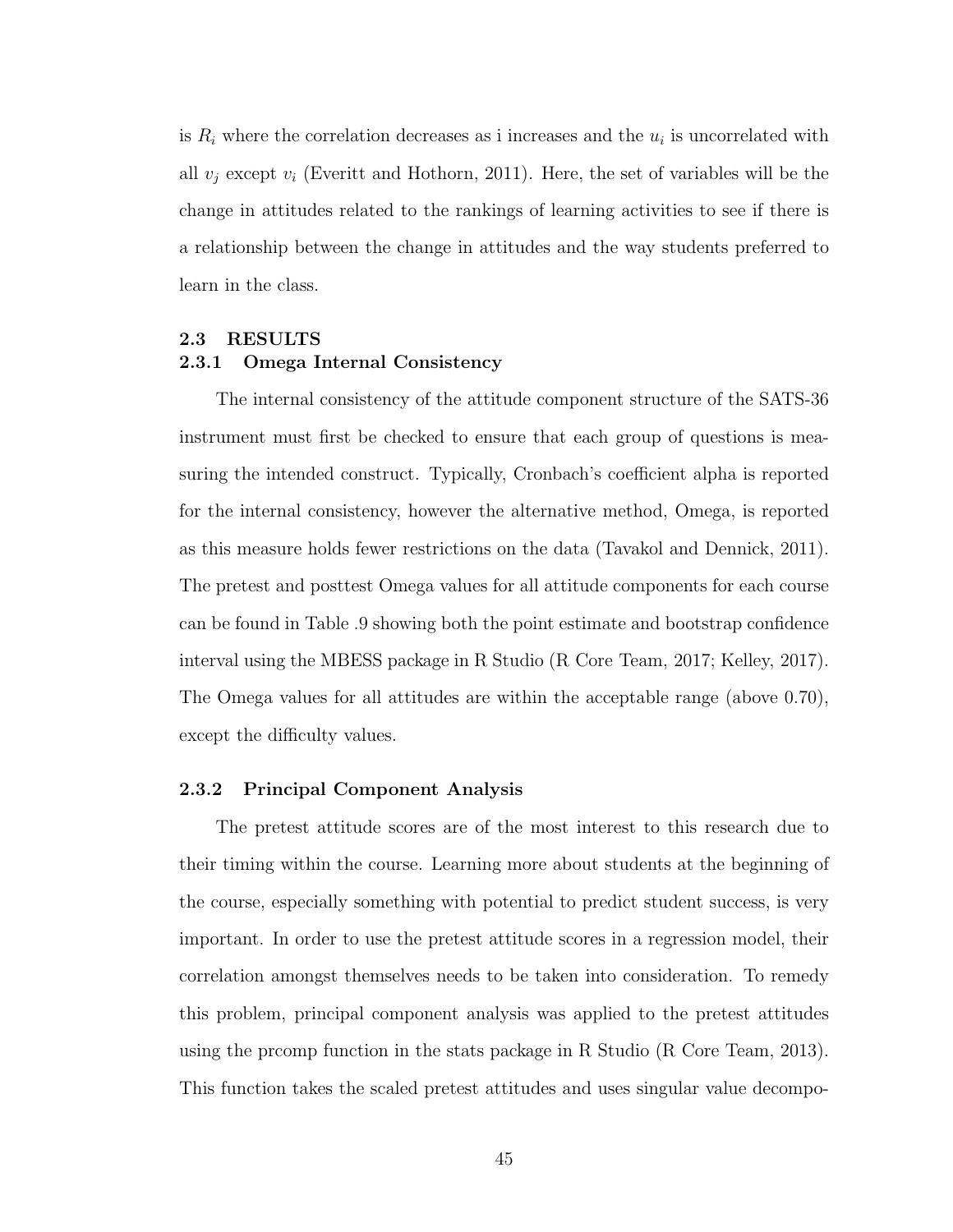sition to determine the value of the principal components.

PCA was applied to all three courses separately. The results from STA307 are included here, with significant deviations from the other courses included for comparison. From the screeplot in Figure [2.2](#page-60-0) the number of principal components necessary to explain a sufficient amount of the original variation in the STA307 pretest attitude scores appears to be 3 components. These first 3 principal components explain 86.7% of the original variance. The coefficient values for these principal components are in Table [2.5.](#page-60-1) The first PC appears to be a weighted average of Affect, Cognitive Competence, Value and Interest, with smaller contributions from Difficulty and Effort. This component seems to consist of students starting perception of the subject, rather than their attitude towards the amount of work it will be to complete the material. The second PC is most heavily dominated by Difficulty. The third PC is dominated by Effort. The results for STA308 and STA409 show similar results, with 3 PCs being sufficient to explain the majority of the variation in the pretest attitudes. The interpretation of the PCs are also similar, except for PC2 for STA308 where Difficulty is still the largest contributor, however Value and Effort contribute more than in the other classes.

The biplots in Figure [2.3](#page-61-0) and Figure [2.4](#page-62-0) display a projection of the students and attitude vectors onto the first and second or first and third principal components respectively. The students are represented by the symbols and colored by their final grade as either an  $A(93.5+)$  or not. Figure [2.3](#page-61-0) shows the separation of Difficulty from the other attitude factors in the space of PC2. The ellipses also indicate the potential difference in performance between students who have more positive attitudes (in the direction of the vectors) and those with lower starting attitudes. Figure [2.4](#page-62-0) shows the separation of the Effort vector from the other attitude components in PC3. The separation between the students who performed well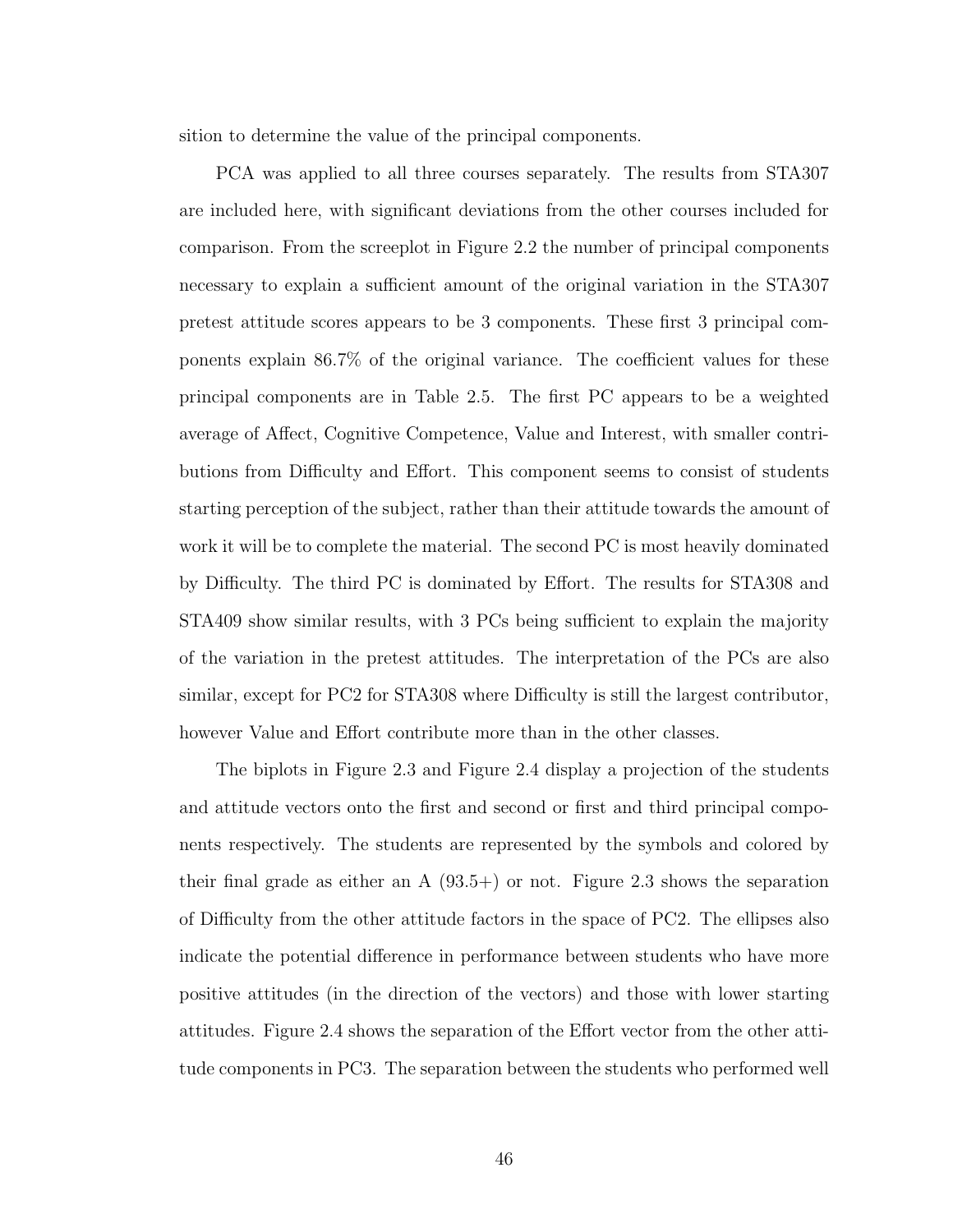

<span id="page-60-0"></span>Figure 2.2. Scree plot of variance explained by each principal component for STA307 pretest attitudes. The "elbow" of the plot appears to be at 3 principal components to explain a sufficient amount of the original variation.

being closer to the positive attitude vector direction is also clear in these dimensions. The biplots for STA308 and STA409 showed similar results with the attitude vectors, however the separation between the grade ellipses is not as apparent in those classes.

Table 2.5. Coefficients for each pretest attitude component in each principal component.

<span id="page-60-1"></span>

| Attitude Component PC1 PC2 PC3 |      |                |         |
|--------------------------------|------|----------------|---------|
| Affect                         | 0.50 | $-0.23$        | 0.11    |
| Cognitive Competence           | 0.47 | $-0.35 - 0.14$ |         |
| Value                          | 0.48 | 0.31           | 0.17    |
| Difficulty                     | 0.17 | $-0.71 - 0.03$ |         |
| Interest                       | 0.41 | 0.35           | 0.51    |
| Effort                         | 0.33 | 0.33           | $-0.83$ |

### 2.3.3 Hierarchical Linear Model

Once the principal components were calculated and the number of components sufficient to explain the pretest attitude variation were chosen, they were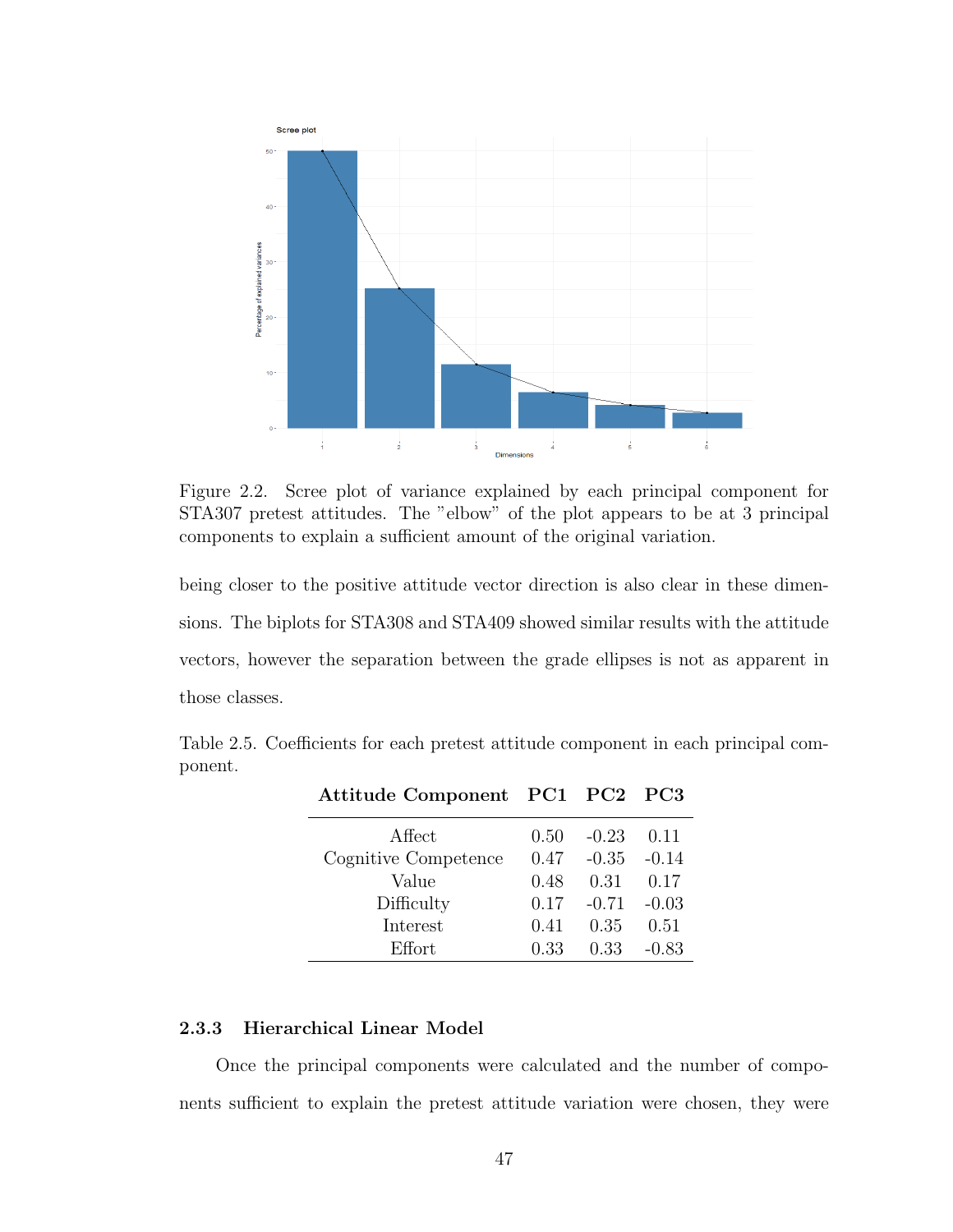

<span id="page-61-0"></span>Figure 2.3. Biplot of the first two principal components for the pretest attitudes for STA307 with students plotted as points colored by their final grade as an A (93.5 and up) or not.

implemented in the hierarchical linear regression model to predict students' final numerical grades. Results from the regression run in R Studio using the lmer function in the lme4 package [\(Bates et al., 2015\)](#page-71-12). The resulting model did not meet the assumption of normality of the residuals, so the mean and confidence intervals for the coefficients were bootstrapped by re-sampling the data. The regression models for STA308 and STA409 met the assumption of normality. The results for STA307 can be found in Table [2.6](#page-62-1) and show that only PC1 was significant in predicting students' final grades.

The effect of PC1 is an increase in final grade of approximately 1.97 points. From the interpretation of PC1, this predicts that students' with higher pretest Affect, Cognitive Competence, Value and Interest scores have higher grades, on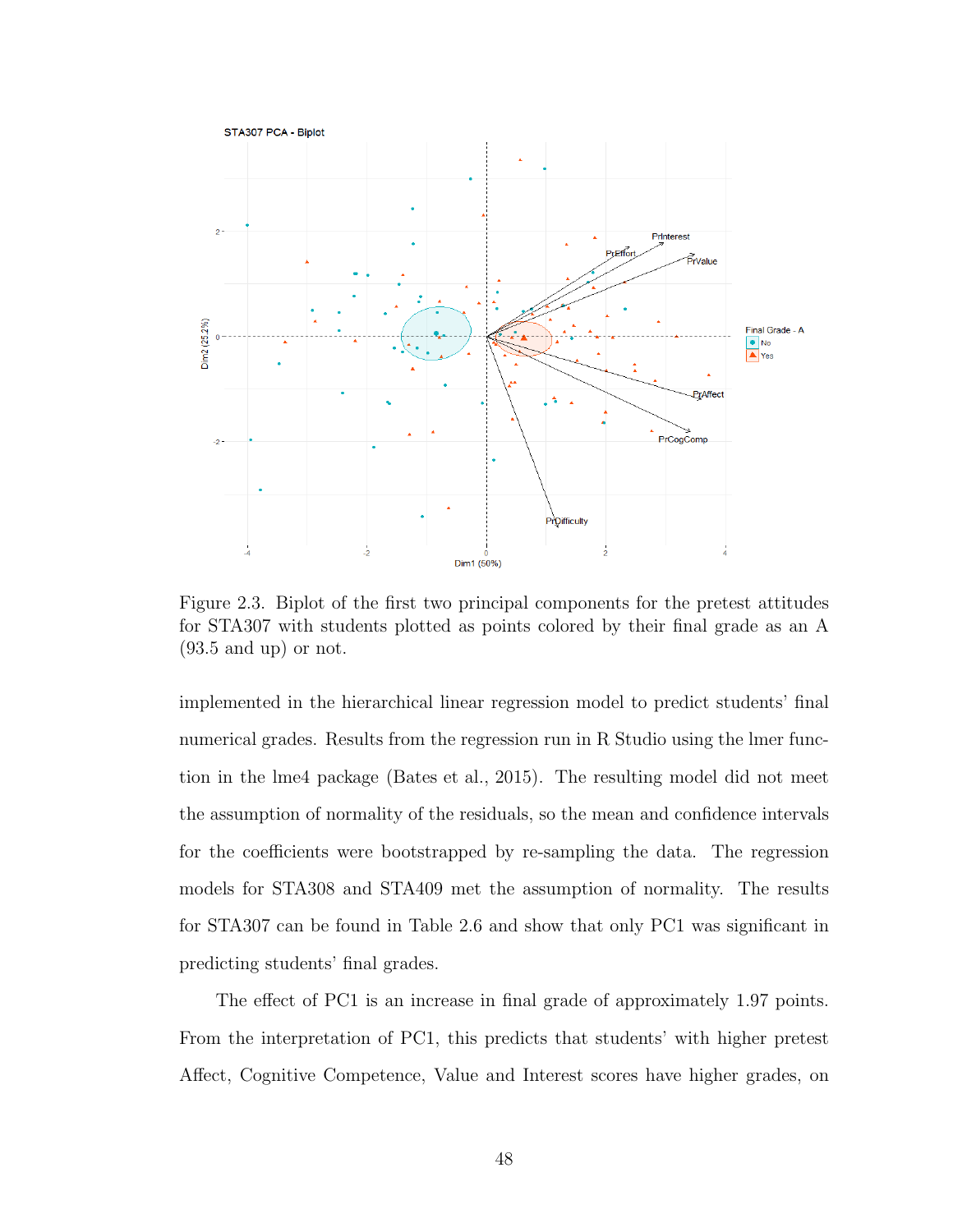

<span id="page-62-0"></span>Figure 2.4. Biplot of the first and third principal components for the pretest attitudes for STA307 with students plotted as points colored by their final grade as an A (93.5 and up) or not.

average. The results for STA308 showed similar results, with PC1 being the only significant predictor of final grade. The regression for STA409 did not show any significant predictors of final grade.

<span id="page-62-1"></span>Table 2.6. Results from the regression of final grade on the first three PCs for STA307 pretest attitudes.

|                 | Mean    | 95\% C.I.       |
|-----------------|---------|-----------------|
| Intercept       | 90.82   | (88.46, 92.96)  |
| PC <sub>1</sub> | 1.97    | (0.88, 3.12)    |
| PC <sub>2</sub> | $-1.09$ | $(-2.67, 0.29)$ |
| PC <sub>3</sub> | $-0.15$ | $(-2.30, 1.86)$ |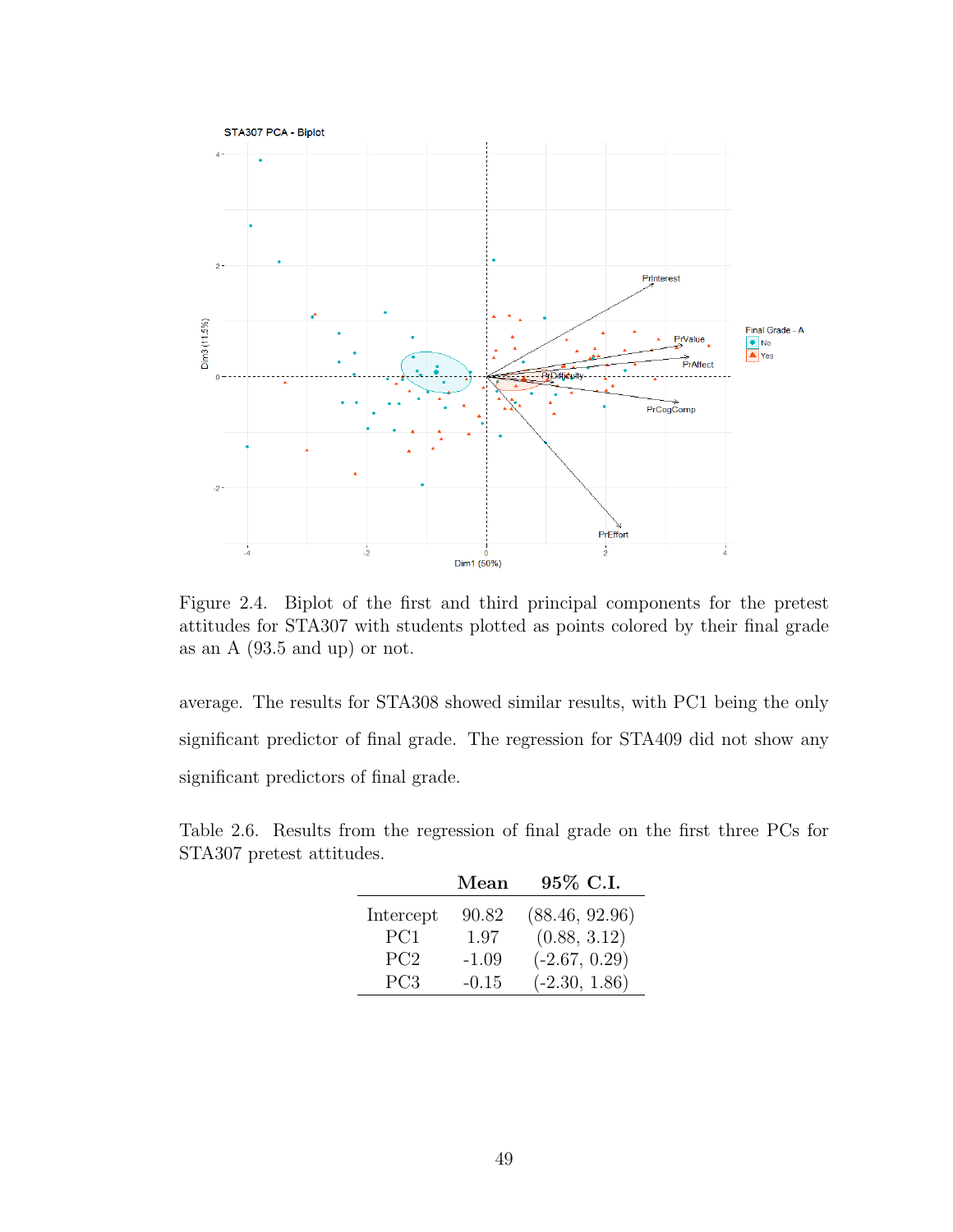#### 2.3.4 Cluster Analysis

Principal component and regression analysis have found an indication that students' pretest attitude scores may have a significant relationship to their course performance. The next step in the analysis was to explore the grouping structure within the pretest attitudes to see if there are groups of students with similar attitudes. These groups were then compared for their average attitudes at the beginning and end of the semester, differences in final grades and in learning activities throughout the semester.

The cluster analysis was performed in R Studio using the eclust function in the factoextra package [\(Kassambara and Mundt, 2017\)](#page-71-13). The chosen clustering method was kmeans, with k chosen through applying the cluster algorithm to  $k = 1:10$  and plotting the Total Within Group Sum of Squares, as seen in Figure [2.5.](#page-64-0) The graph stops decreasing as sharply at  $k = 2$ . The cluster analysis was then applied to the pretest attitudes with 2 clusters specified. The resulting clustering result can be seen in Figure [2.6](#page-64-1) plotted in the dimensions of the first two principal components. The clusters appear to have some overlap. Similar plots were made for STA308 and STA409 as both also showed  $k = 2$  as the best solution based on the WGSS. The plot for STA409 shows greater separation between the clusters.

Once the students were clustered based on their pretest attitudes, differences between these groups were explored. The first measure looked at was the pretest attitudes themselves to see the composition of the clusters. Table [2.7](#page-65-0) shows the mean and standard deviation for each attitude component for each cluster. For all three classes, cluster one has the higher averages with the exception of STA308's Effort mean and STA409's Difficulty average. This indicates that cluster one was built to consist of students with more positive starting attitudes towards statistics. The average change in attitude throughout the semester was also investigated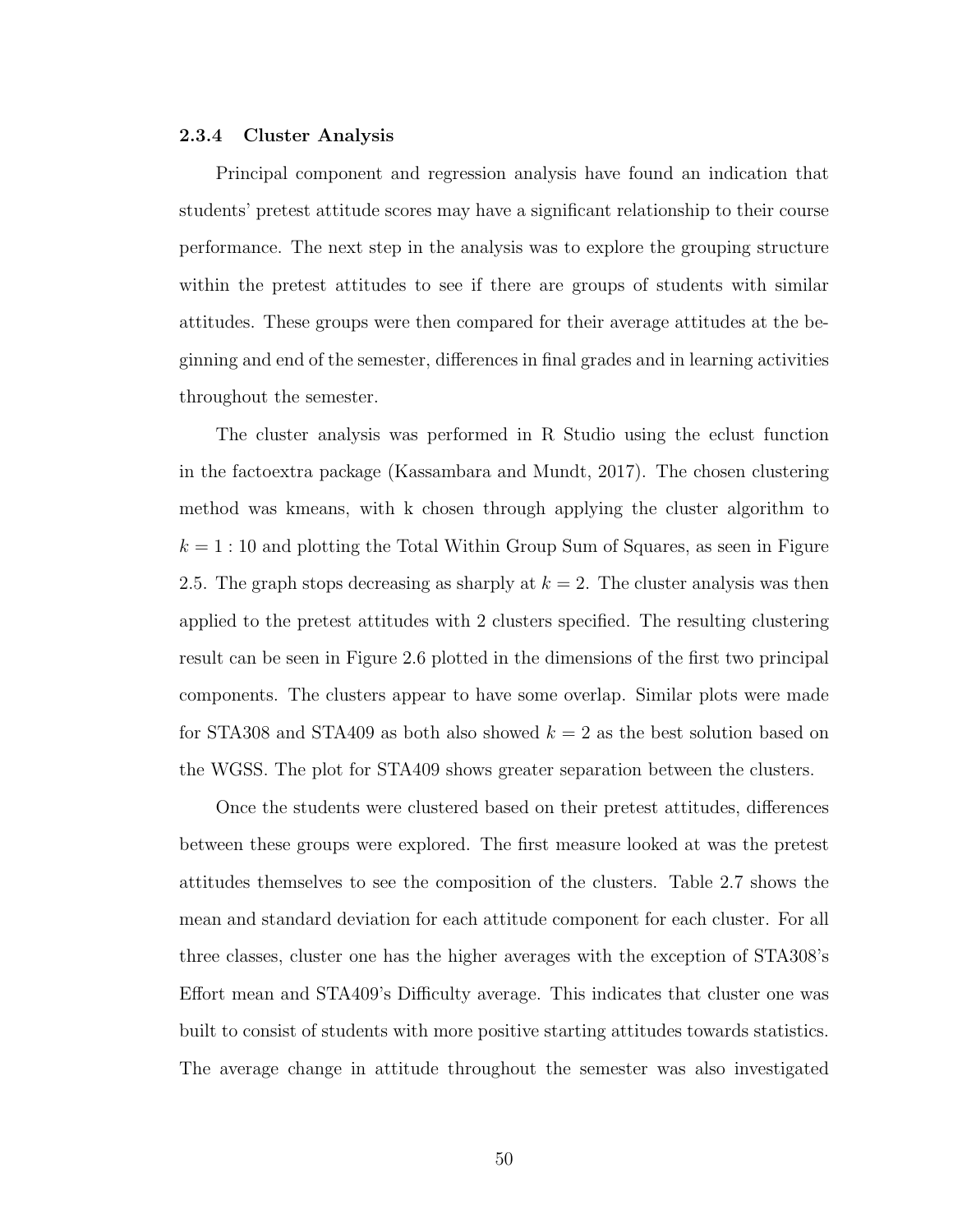

<span id="page-64-0"></span>Figure 2.5. Cluster screeplot to determine choice of k for the k-means clustering of STA307 students based on their pretest attitudes. Based on the total within sum of squares, the best choice of k appears to be 2.



<span id="page-64-1"></span>Figure 2.6. Cluster scatterplot for the k-means clustering of STA307 students' prestest attitudes plotted versus the first two principal components.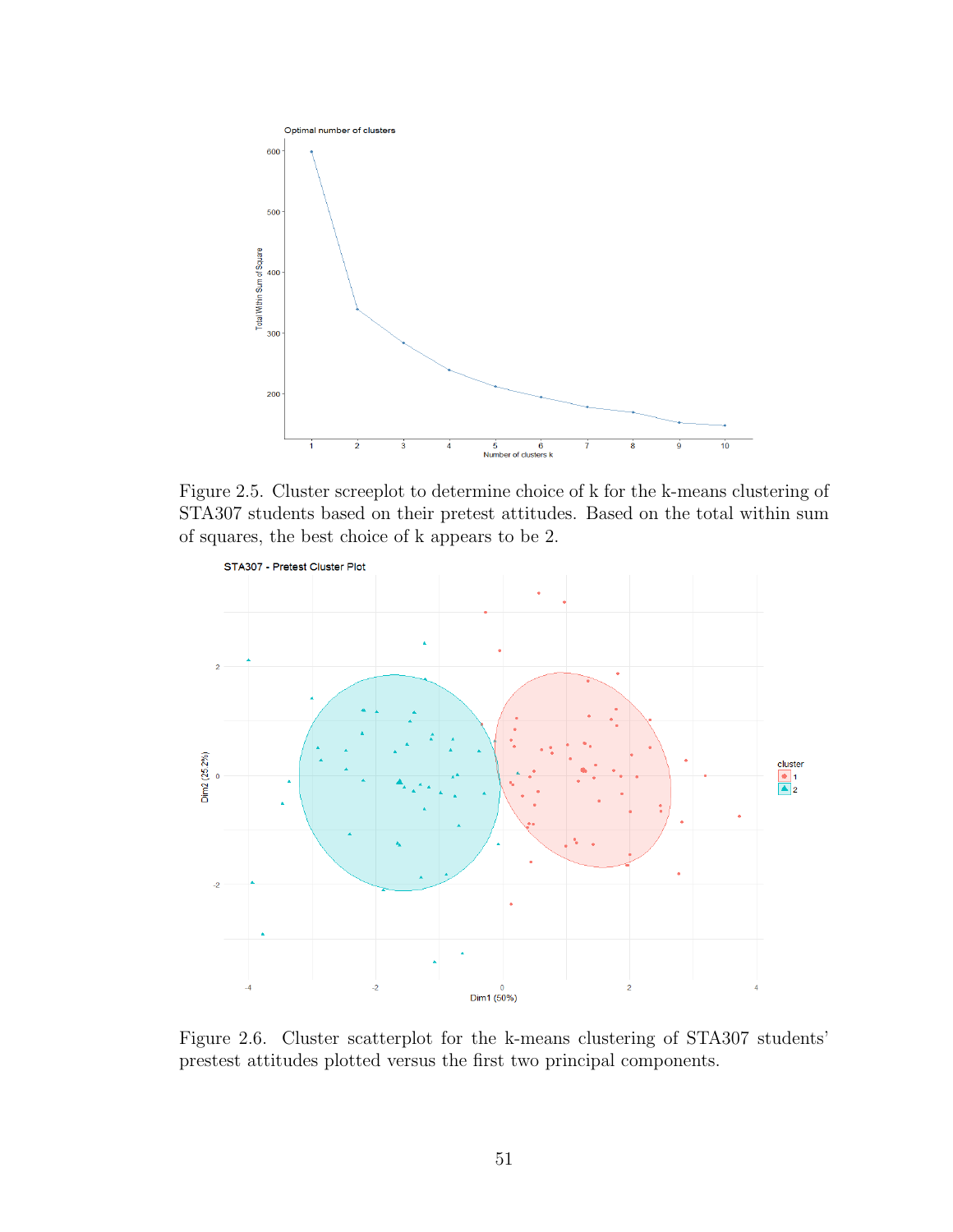|                      |      | <b>STA307</b> |                | <b>STA308</b> |                | <b>STA409</b> |                |
|----------------------|------|---------------|----------------|---------------|----------------|---------------|----------------|
|                      |      | C1            | C <sub>2</sub> | $\rm C1$      | C <sub>2</sub> | C1            | C <sub>2</sub> |
| Affect               | Mean | 5.54          | 4.14           | 5.02          | 4.51           | 5.34          | 4.51           |
|                      | S.D. | 0.76          | 0.75           | 1.20          | 1.01           | 0.72          | 0.87           |
| Cognitive Competence | Mean | 6.0           | 4.8            | 5.61          | 5.23           | 6.01          | 5.02           |
|                      | S.D. | 0.64          | 0.85           | 1.07          | 0.95           | 0.58          | 0.70           |
| Value                | Mean | 5.96          | 4.32           | 5.05          | 4.86           | 6.05          | 4.97           |
|                      | S.D. | 0.57          | 0.71           | 1.11          | 0.84           | 0.58          | 0.70           |
| Difficulty           | Mean | 4.07          | 3.87           | 4.09          | 3.96           | 3.95          | 4.07           |
|                      | S.D. | 0.64          | 0.54           | 0.63          | 0.61           | 0.55          | 0.74           |
| Interest             | Mean | 5.57          | 3.75           | 4.41          | 4.09           | 5.64          | 4.12           |
|                      | S.D. | 0.88          | 1.06           | 1.31          | 1.12           | 0.67          | 0.74           |
| Effort               | Mean | 6.79          | 6.32           | 6.43          | 6.58           | 6.79          | 6.33           |
|                      | S.D. | 0.37          | 0.77           | 0.73          | 0.48           | 0.28          | 0.68           |

<span id="page-65-0"></span>Table 2.7. Pretest attitude averages for each cluster of each class.

for each set of clusters. Both STA307 and STA409 showed very little difference between the clusters, STA308 showed cluster 2 having an increase in attitude throughout the semester. The posttest averages follow the same pattern, with STA307 and STA409 scores higher for cluster 1 and STA308 having higher posttest scores for cluster 2.

Next, a qualitative analysis of the clusters based on the grades, demographics, learning preferences and study habits indicated in the exit survey was conducted. Selected results are in Table [2.8.](#page-66-0) The questions involving use of resources were grouped into two categories: Rare Use  $(< 3 \times$  imes) or Frequent Use  $(\geq 3 \times)$ . The bold numbers represent a significant result on either a Wilcoxon Rank Sum Test or a Chi-Square Test of Independence between groups at the 5% level and italics represent a significant result at the 10% level. The distribution of gender between each cluster show a greater proportion of females in cluster one for STA307 and STA409, while STA308 has a significantly larger proportion of females in cluster 2. No classes show a significant difference between the clusters in terms of using the textbook as a resource and only STA307 shows a significant result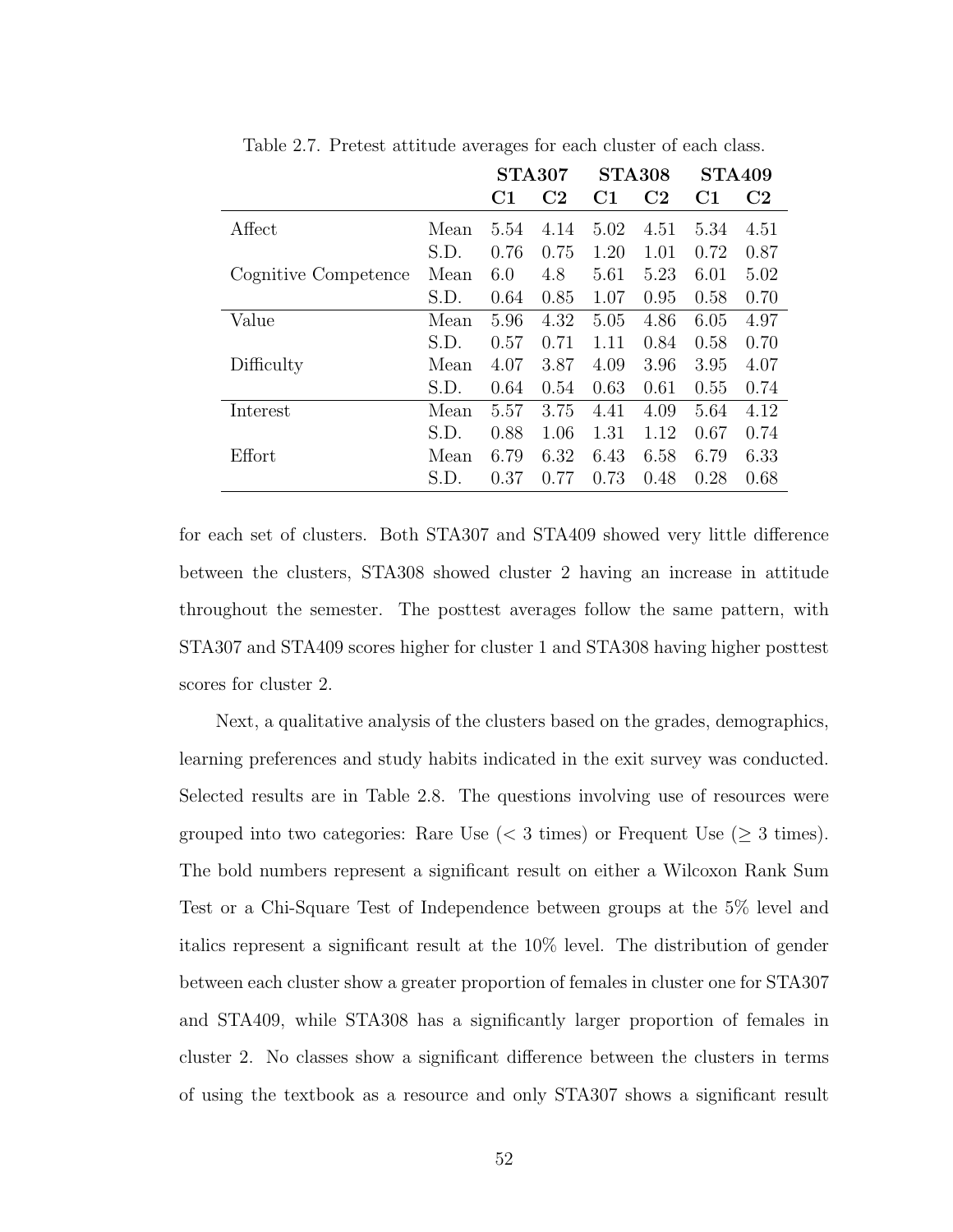|                               | <b>STA307</b>  |                | <b>STA308</b>  |                | <b>STA409</b>  |                |
|-------------------------------|----------------|----------------|----------------|----------------|----------------|----------------|
|                               | C <sub>1</sub> | C <sub>2</sub> | C <sub>1</sub> | C <sub>2</sub> | C <sub>1</sub> | C <sub>2</sub> |
| n                             | 62             | 48             | 41             | 35             | 35             | 24             |
| Gender (% Female)             | 74\%           | 66\%           | 56%            | 83%            | $49\%$         | 29\%           |
| Use Textbook                  | 24\%           | 28\%           | 39\%           | 36\%           | 65\%           | 44\%           |
| Study in Groups               | 55%            | 72%            | $53\%$         | $40\%$         | 59%            | 70\%           |
| Mean Rank Recitation Problems | 5.92           | 5.55           | 5.94           | 6.91           |                |                |
| Mean Rank Lecture Notes       | 5.69           | 5.32           | 6.39           | 6.55           | 4.97           | 4.04           |
| Mean Rank Exams               | 6.07           | 5.19           | 4.25           | 4.91           | 6.18           | 6.30           |
| Mean Final Grade              | 94.87          | 85.68          | 91.34          | 90.95          | 87.34          | 84.15          |

<span id="page-66-0"></span>Table 2.8. Qualitative analysis of each cluster.

for studying in groups. It is interesting to see how many more students used the textbook in STA409 than the other courses. For the average rank for the resources, STA308 showed a significantly higher rank for cluster 2 valuing the recitation problems, STA409 showed a significant difference for the mean rank of the value of the lecture notes as a benefit to their learning and STA307 showed a difference in the valuation of the exams. Finally, the final grade averages within each cluster were compared. The average final grade is higher in cluster one for all classes, which corresponds with the results from the principal component analysis, however only STA307 was significantly different.

#### 2.3.5 Canonical Correlation Analysis

Canonical correlation analysis was used to explore the relationship between the change in attitudes and the learning activity ranks for each class. The process was implemented in R Studio. The first two canonical variates for STA307 are: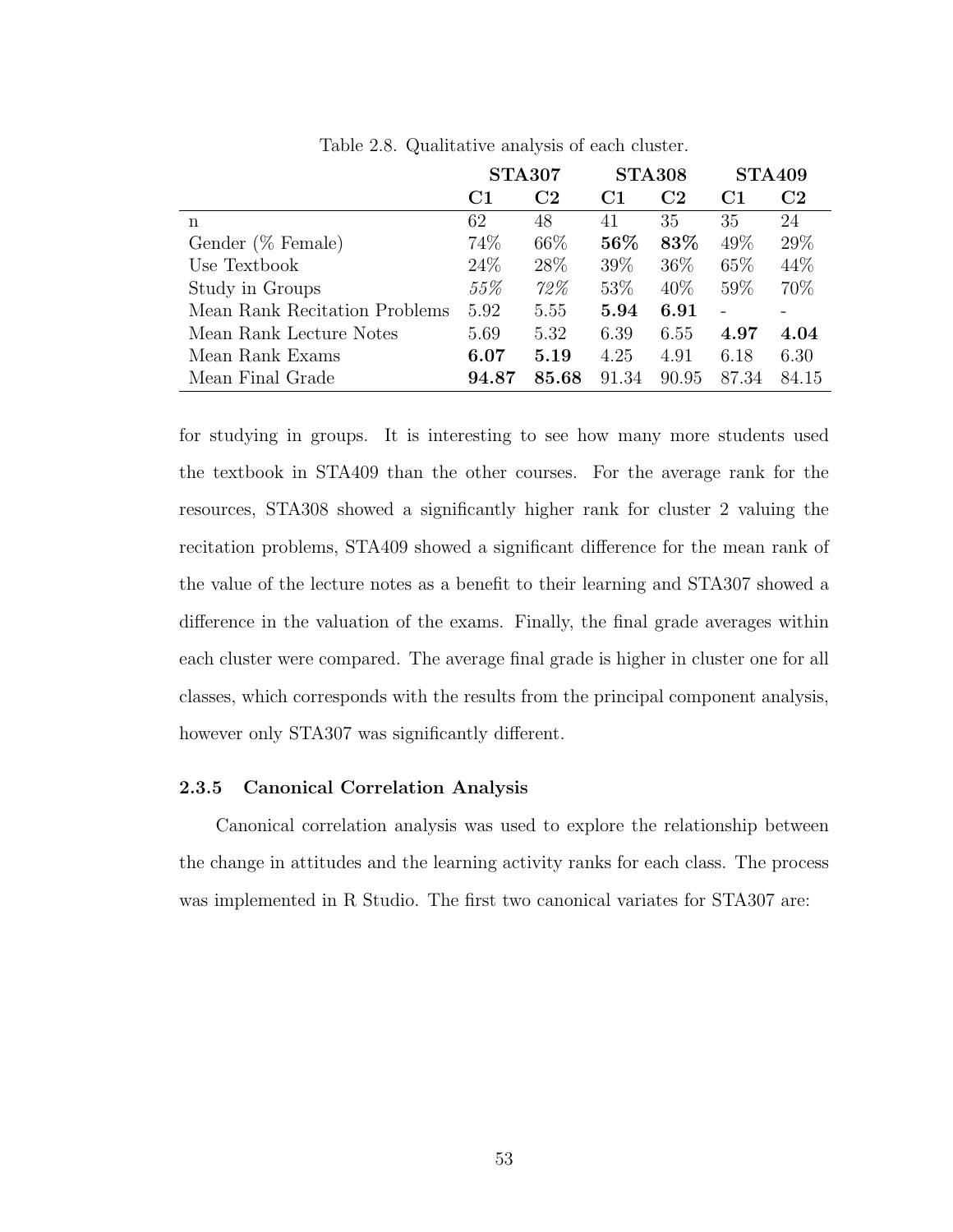$u_1 = -0.26Diff + 0.53CogComp + 0.30Effort - 0.13Value + 0.70Interest \label{eq:u1}$  $+0.24$ Affect

 $v_1 = -0.54 SAS + 0.34 Recitations - 0.62 Lecture + 0.45 Textbook - 0.10 Exams$ 

$$
u_1 = 0.54Diff - 0.66CogComp + 0.26Effort + 0.44Value + 0.09Interest
$$
  

$$
-0.00Affect
$$

 $v_1 = 0.63SAS + 0.12Recitations - 0.17Lecture + 0.42Textbook - 0.62Examples$ 

The correlation between the first variates is 0.27 and between the second variates is 0.10. An interpretation of this result is that a positive change in interest and cognitive competence is weakly correlated with low ranking of SAS and lecture notes, but a higher ranking of the textbook. The second variates show that a a positive change in difficulty and value and a negative change in cognitive competence is very weakly correlated with a higher ranking of SAS and the textbook and a lower ranking of the exams. This could show that students who left with higher cognitive competence and interest than they entered put a lower value on SAS and lecture notes, but learned independently from the textbook.

The results of CCA for the STA308 indicate that a positive change in affect is 0.16 correlated with a higher ranking of Excel and the exams. This indicates that students who left with a more positive feeling towards the subject placed a high value on the Excel assignments and exams. The results for STA409 indicate that an increase in cognitive competence and decrease in affect is 0.31 correlated with a higher ranking of the exams and lower ranking of the textbook.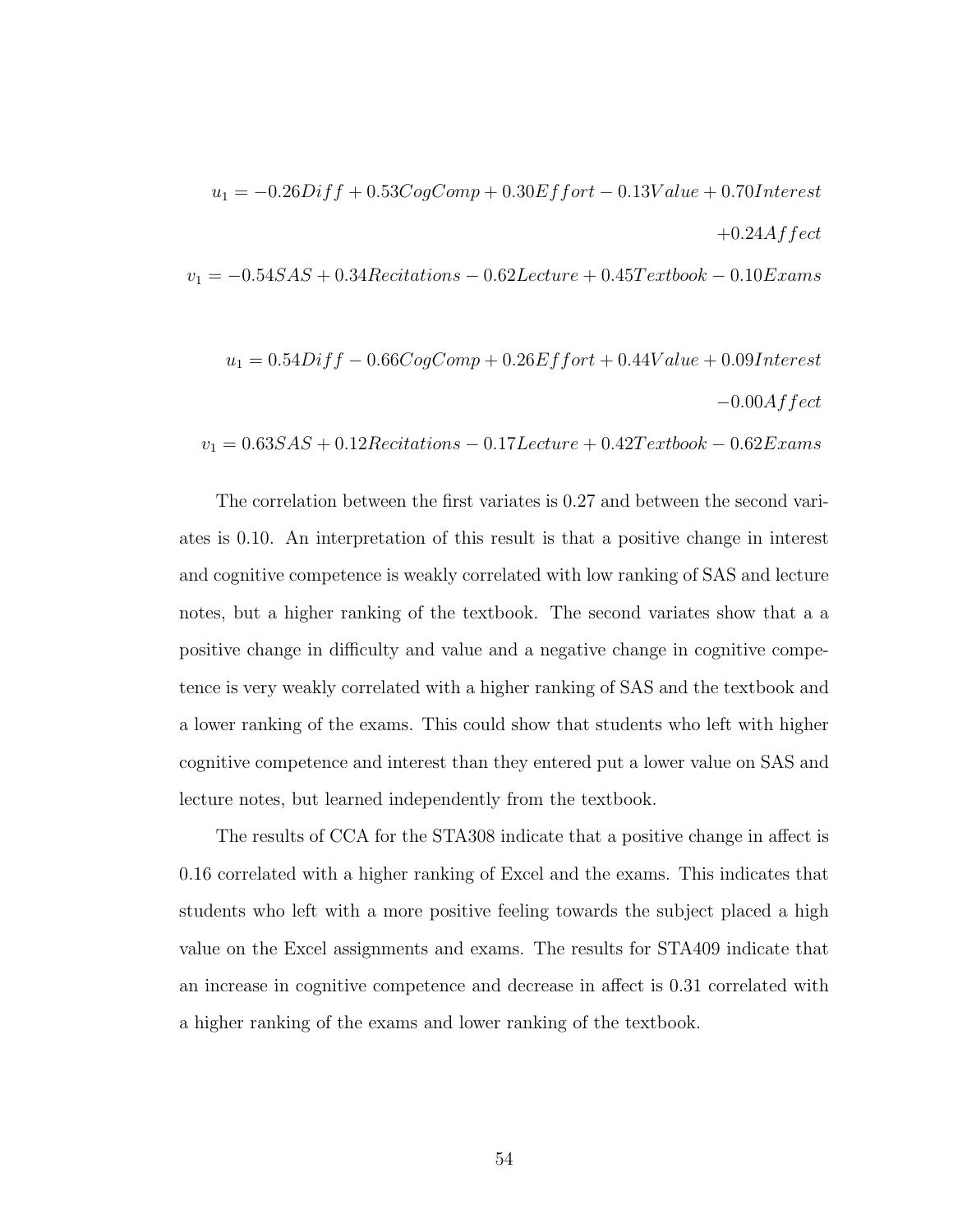## <span id="page-68-0"></span>2.4 MAIN FINDINGS 2.4.1 Limitations

As with any survey design with human subjects, there are several biases that present themselves in the data. First, there is the non-response bias from the students who did not consent or did not complete the surveys. There were 25, 78, and 49 students in STA307, STA308 and STA409 respectively that did not sign the IRB consent form to have their data included in the research. Some of these students may have been absent from the classroom of the day the consent forms were distributed, others may have refused to participate. The sample size decreased again when looking at the number of students that completed both of the SATS-36 surveys. There were 18, 94, and 5 additional students from each course that were not included in the analysis. An explanation for the low involvement in STA308 is a lack of incentive for students to complete the surveys. Only one section offered an incentive to participate, biasing the results towards that section. STA307 and one section of STA409 included the surveys on a homework assignment which helps to convince students to participate.

These reductions to the sample size may not have been random. The students who completed the surveys, either due to their own accord or due to the incentive very well may be from a different population of students than those that decided not to complete the surveys. The students who were absent from the class when the consent forms were distributed may have a different relationship between their attitudes and course performance than those present.

In addition to the nonresponse bias, every survey has the potential for response bias. Students are self reporting and answering a variety of questions. There is no way to know that the responses are entirely truthful, especially if the students were rushing to complete the survey just to get the task done. To limit this, there are negatively worded questions on the SATS-36 to identify students answering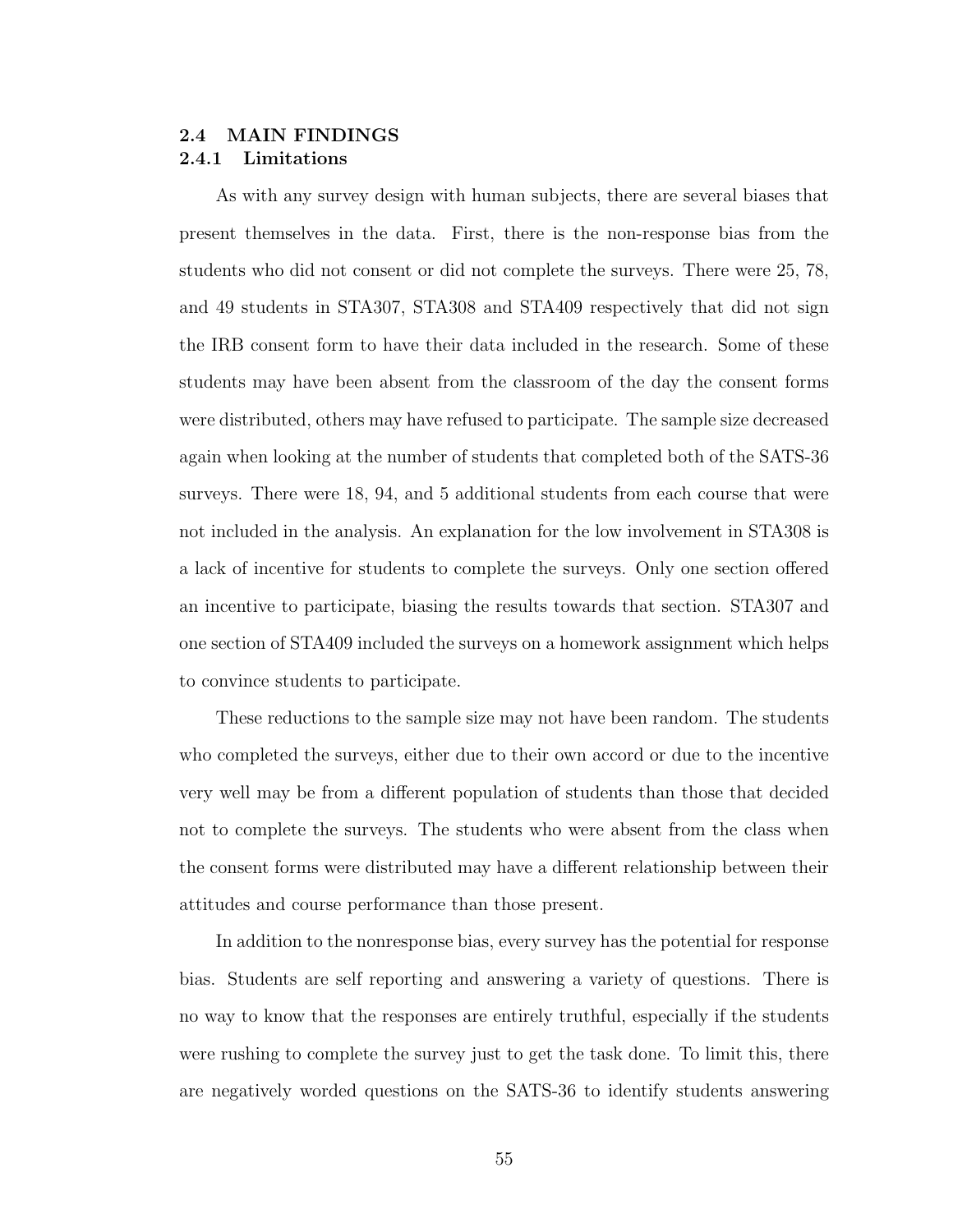every question the same way. This will not totally protect against response bias due to the possibility that students were answering how they thought they should answer, instead of how they actually felt. It is important to keep these biases in mind when interpreting the results of this paper. The responses being analyzed can not be guaranteed to represent the entire course populations.

#### 2.4.2 Practical Recommendations

Beyond the results discussed above, there are several practical implications to this work. The principal component analysis in conjunction with the regression analysis concluded that there is a potential relationship between pretest attitude scores and the course performance within two of the three classes. This is important because it shows that students' Value, Interest, Affect and Cognitive Competence at the start of the semester can affect their performance. Students with lower confidence in their technical skills and lower perception of the subject will not perform as well throughout the semester. This can be an important finding, if confirmed with further studies, to develop a way to identify students at risk of performing poorly at the beginning of the semester and possibly implement intervention methods.

The cluster analysis identified a potential two group structure to the class in terms of the pretest attitudes. Cluster one, containing students with higher average pretest attitudes, showed several interesting characteristics depending on the class. In STA307, cluster one had a higher average final grade and was more likely to find the exams beneficial to their learning. In STA308, cluster one was more likely to find the recitation problems helpful and contained a smaller proportion of females. In STA409, cluster one was more likely to find the lectures beneficial to their learning. These findings are important because they indicate that there are learning style differences between each group of students and one group is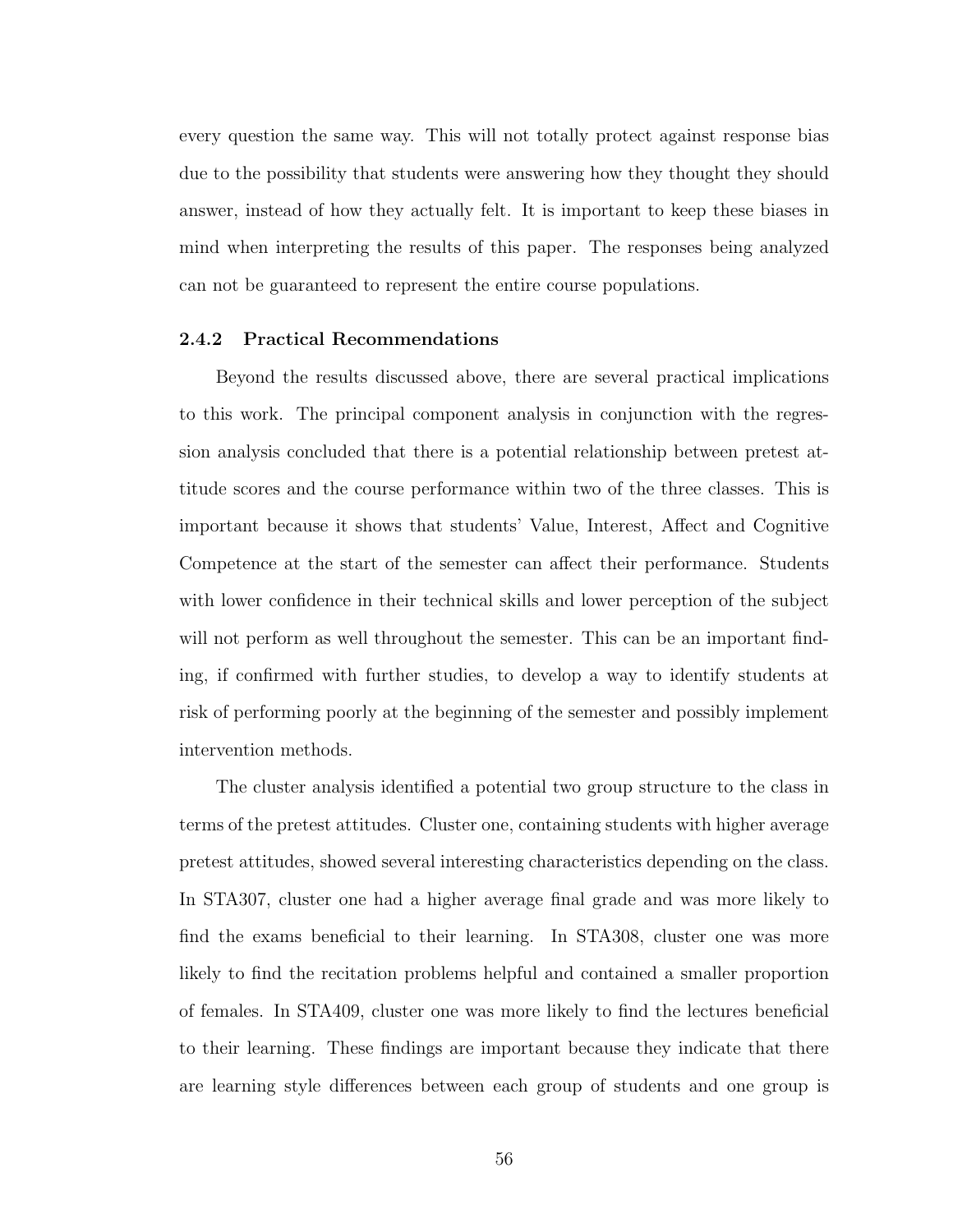performing better than the other.

In practice, professors' should bear in mind that students rank the lectures and exams highly and teaching assistants should consider the importance of the recitations to students learning. It is also indicated that students in two of the classes do not view the textbook as a valuable resource. Other resources that students value in their learning process regardless of cluster include the online notes, practice exams and studying alone. The resources students don't utilize often include their TA and Professor's office hours and email to contact their instructors. Knowing the study habits of the students is important for educators, especially if students are not utilizing a valuable resource. Potential recommendations here include evaluating the choice of textbook for each course, advertising for office hours and promoting yourself as a resource for students, as well as making office hours at least once during the semester required for the course. However, based on the characteristics of Generation Z students, their independent learning styles and technological skills may be able to explain the choices in resources.

Future work includes looking into student collaboration networks within each course to see how students work together and choose which peers to work with. Other future work could consist of following up in future classes with similar pretest attitude surveys and exit surveys to see if the results are consistent, as well as to ask additional questions about other resources and learning preferences. Adding an option to have students self describe their own learning styles and give suggestions at the end of the semester could also be very beneficial to understanding the needs of the current generation of students.

#### List of References

<span id="page-70-0"></span>(2017). Cs consultants, llc. [http://www.evaluationandstatistics.com/.](http://www.evaluationandstatistics.com/) Accessed: 2017-09-10.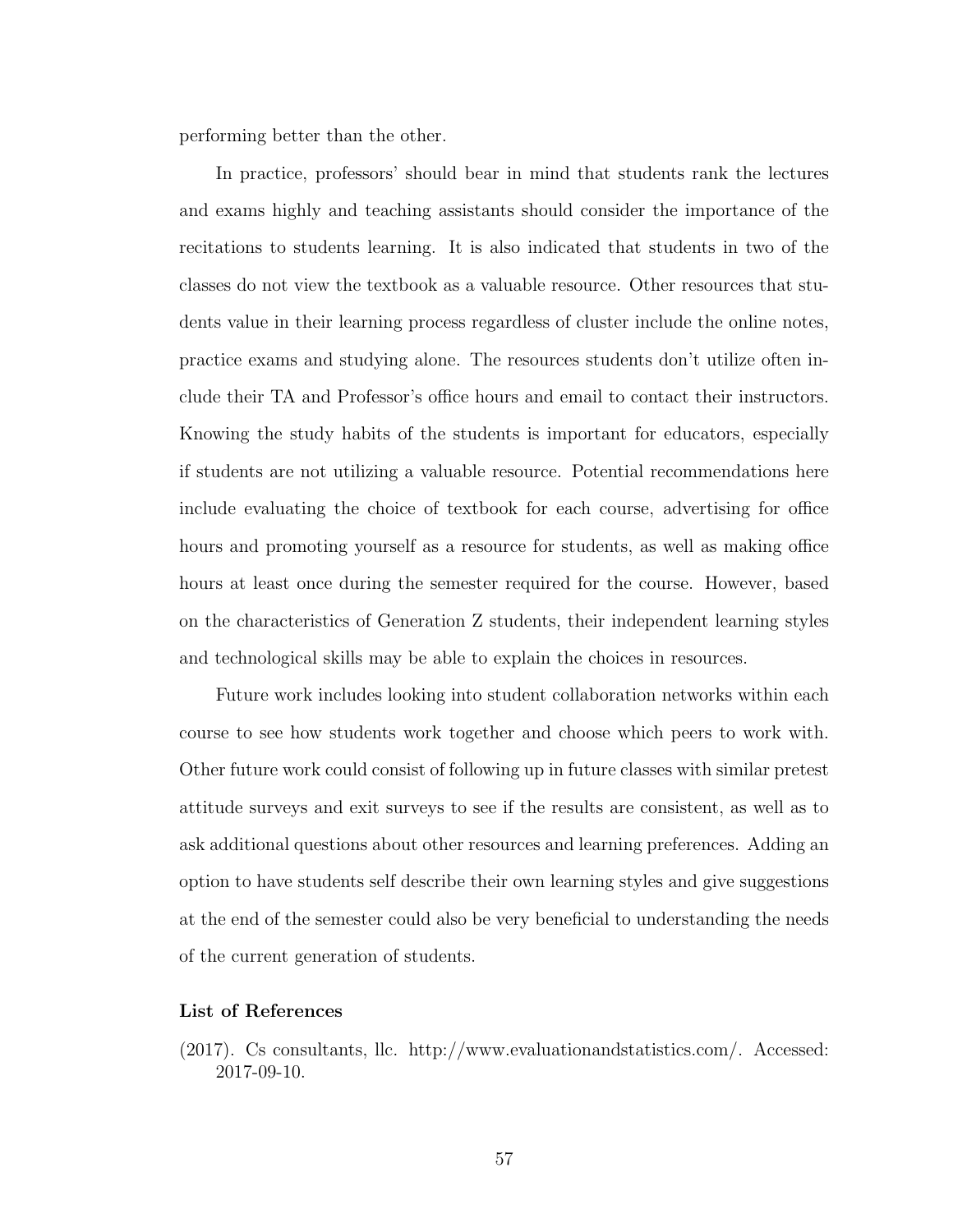- <span id="page-71-12"></span>Bates, D., Mächler, M., Bolker, B., and Walker, S. (2015). Fitting linear mixedeffects models using lme4. *Journal of Statistical Software*,  $67(1)$ :1–48.
- <span id="page-71-4"></span>Bond, M. E., Perkins, S. N., and Ramirez, C. (2012). Students'perceptions of statistics: An exploration of attitudes, conceptualizations, and content knowledge of statistics. Statistics Education Research Journal, 11(2).
- <span id="page-71-7"></span>Everitt, B. and Hothorn, T. (2011). An introduction to applied multivariate analysis with R. Springer Science & Business Media.
- <span id="page-71-2"></span>Hora, M. T. and Oleson, A. K. (2017). Examining study habits in undergraduate stem courses from a situative perspective. International Journal of STEM  $Education, 4(1):1.$
- <span id="page-71-13"></span>Kassambara, A. and Mundt, F. (2017). factoextra: Extract and Visualize the Results of Multivariate Data Analyses. R package version 1.0.5.
- <span id="page-71-10"></span>Kelley, K. (2017). *MBESS: The MBESS R Package*. R package version 4.4.1.
- <span id="page-71-6"></span>Millar, A. M. and Schau, C. (2010). Assessing students attitudes: the good, the bad, and the ugly.
- <span id="page-71-3"></span>Nolan, M. M., Beran, T., and Hecker, K. G. (2012). Surveys assessing students'attitudes toward statistics: A systematic review of validity and reliability. *Statistics Education Research Journal*, 11(2).
- <span id="page-71-11"></span>R Core Team (2013). R: A Language and Environment for Statistical Computing. R Foundation for Statistical Computing, Vienna, Austria. ISBN 3-900051-07-0.
- <span id="page-71-9"></span>R Core Team (2017). R: A Language and Environment for Statistical Computing. R Foundation for Statistical Computing, Vienna, Austria.
- <span id="page-71-5"></span>Schau, C. and Emmioğlu, E. (2012). Do introductory statistics courses in the united states improve students' attitudes? Statistics Education Research Journal,  $11(2)$ .
- <span id="page-71-0"></span>Seemiller, C. and Grace, M. (2017). Generation z: Educating and engaging the next generation of students. About Campus, 22(3):21–26.
- <span id="page-71-1"></span>Shatto, B. and Erwin, K. (2016). Moving on from millennials: Preparing for generation z. The Journal of Continuing Education in Nursing, 47(6):253– 254.
- <span id="page-71-8"></span>Tavakol, M. and Dennick, R. (2011). Making sense of cronbach's alpha. International journal of medical education, 2:53.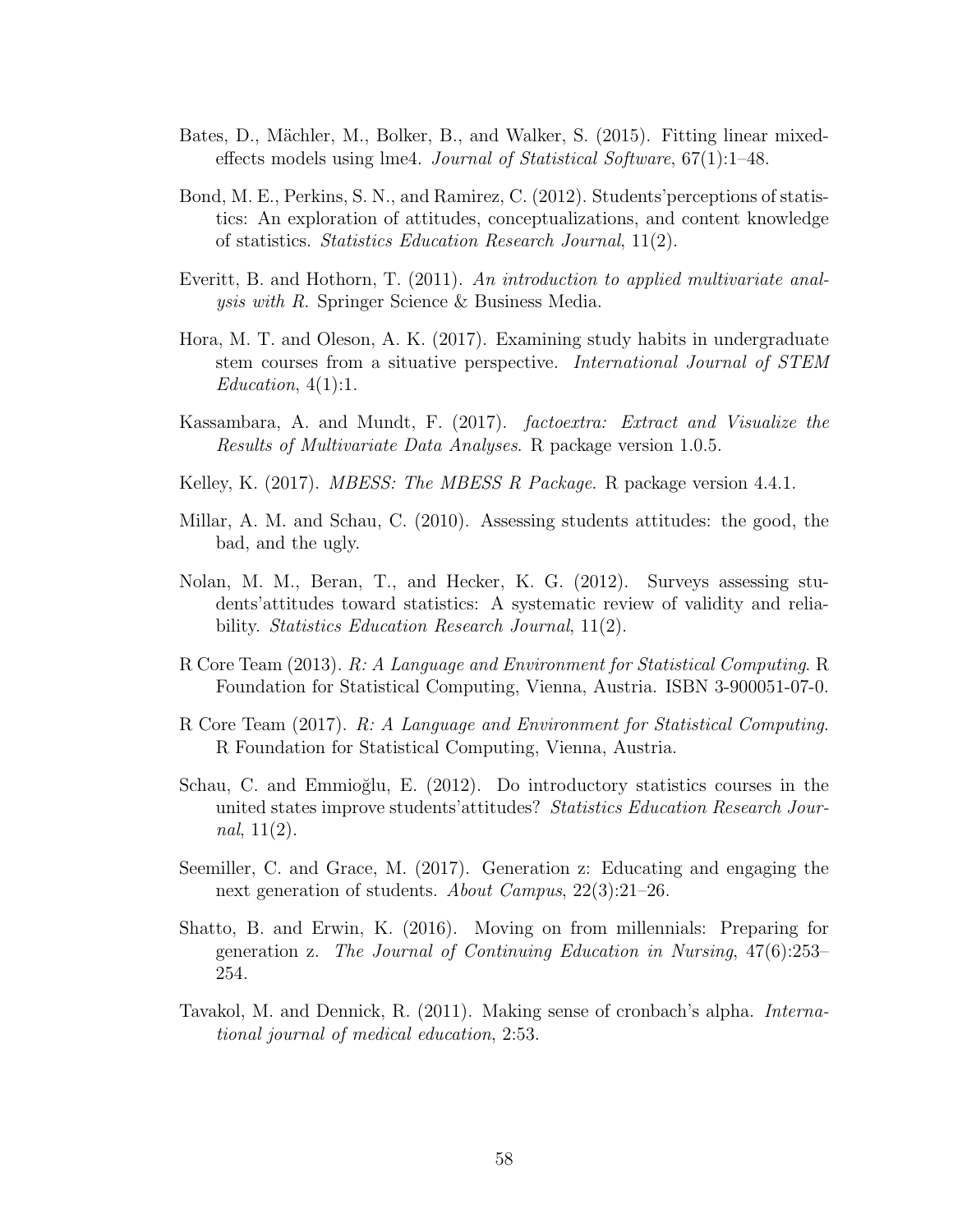

## .1 Additional Tables and Figures

Figure .7. Bar plots of each of the resources surveyed on the exit survey in STA308. The most used resources were the online notes and practice exams.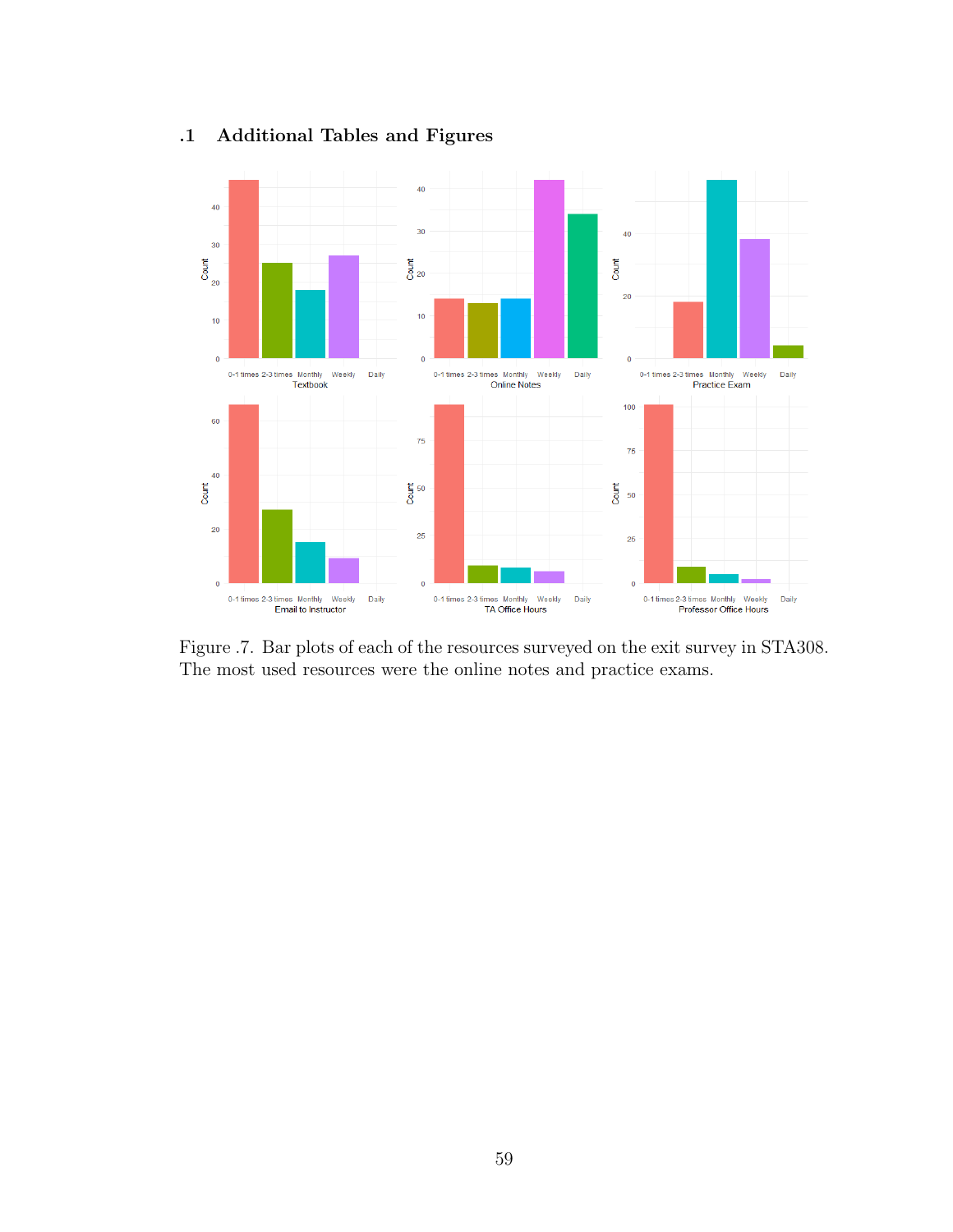

Figure .8. Bar plots of each of the resources surveyed on the exit survey in STA409. The most used resources were the online notes and practice exams.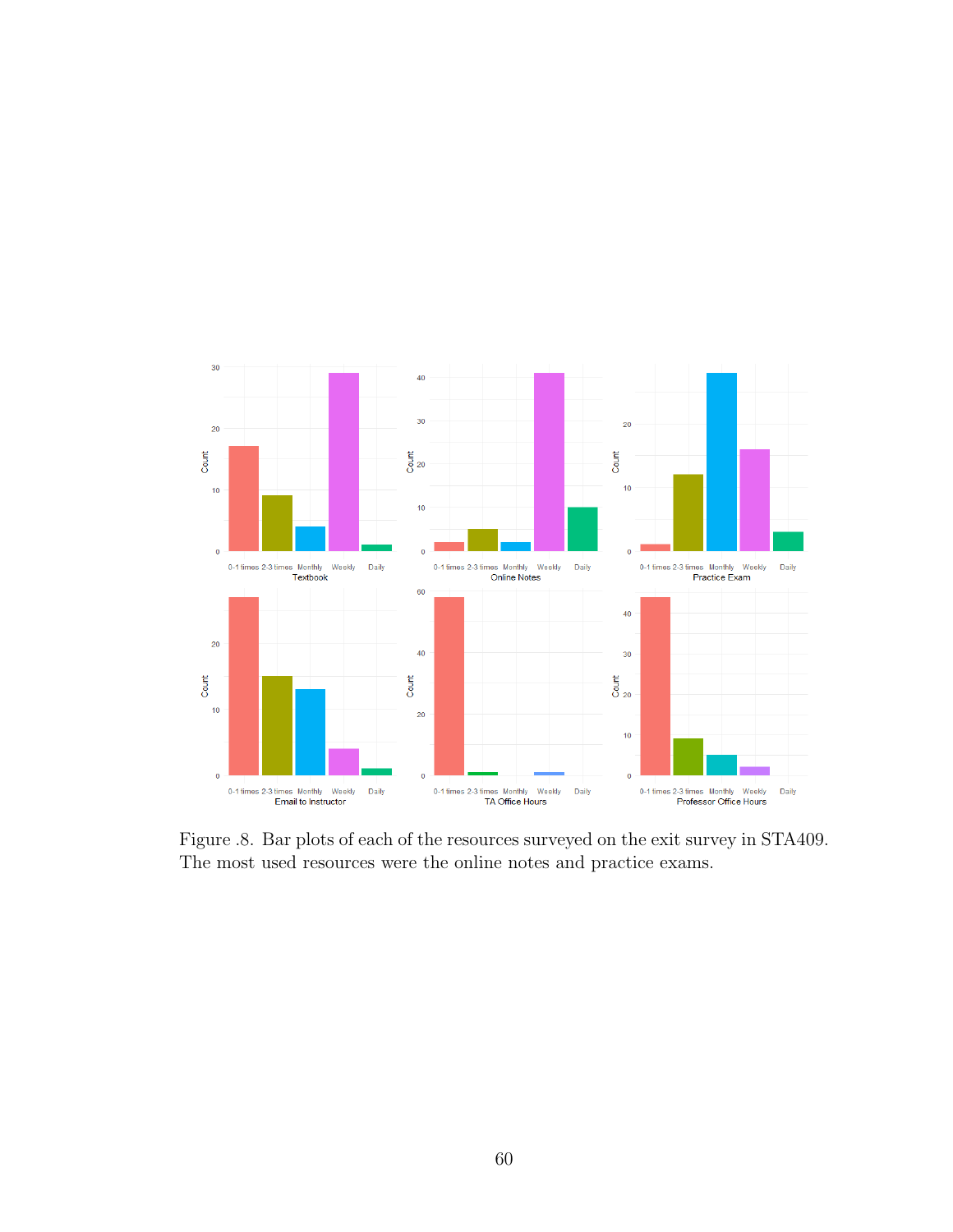

Figure .9. Correlation plot for pretest and posttest attitude components for STA307.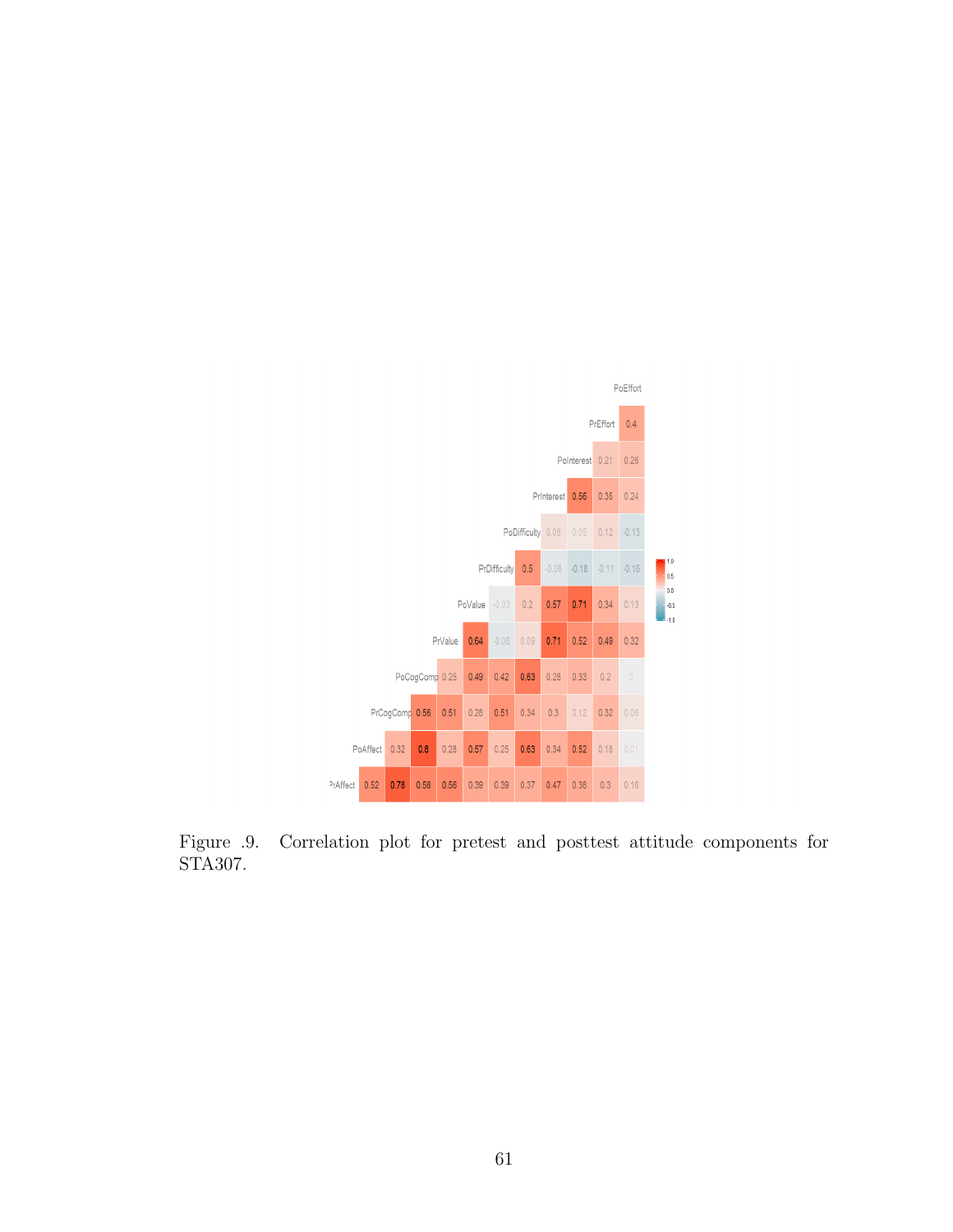

Figure .10. Correlation plot for pretest and posttest attitude components for STA308.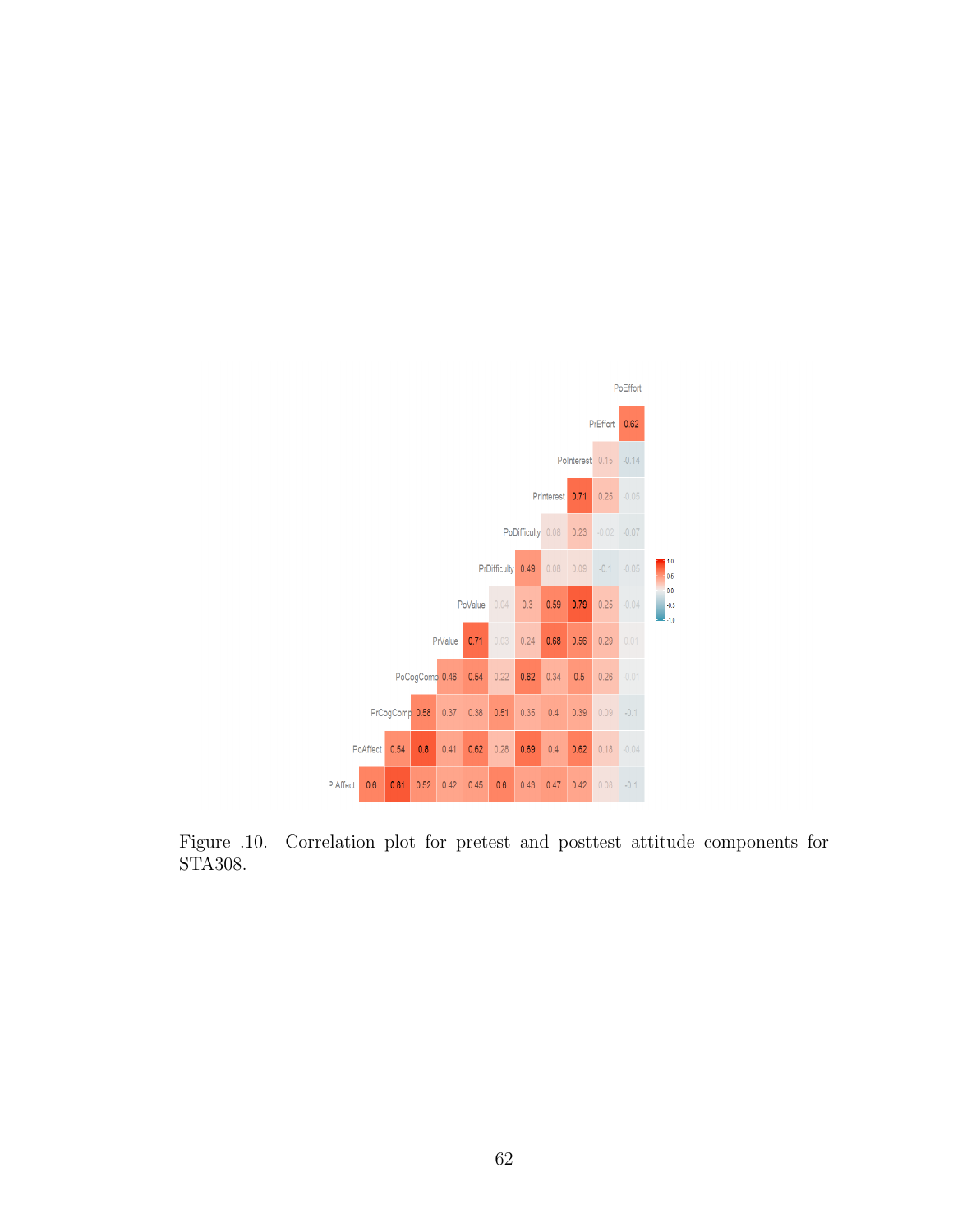

Figure .11. Correlation plot for pretest and posttest attitude components for STA409.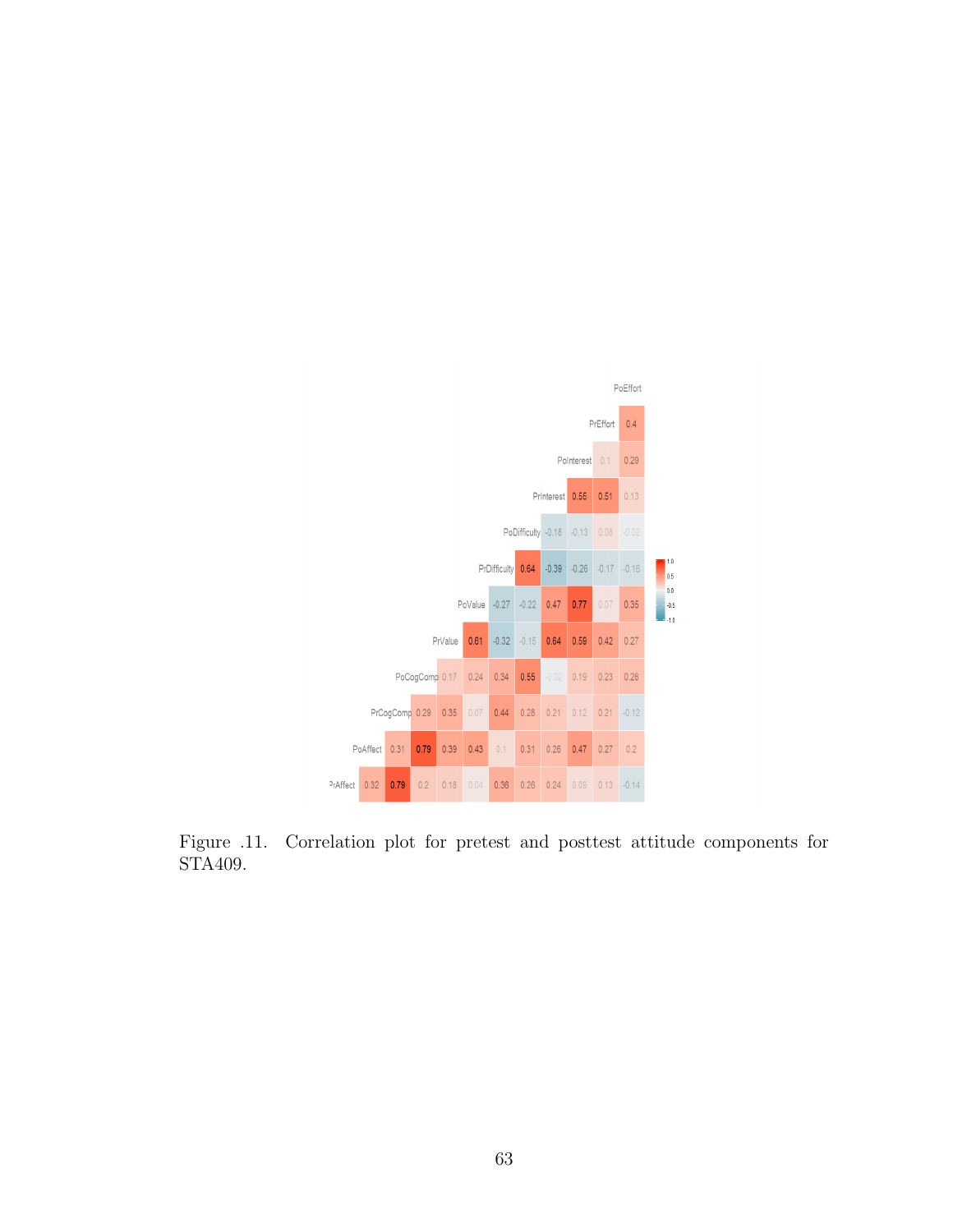

Figure .12. Biplot of the first two principal components for the pretest attitudes for STA308 with students plotted as points colored by their final grade as an A or A- (89.5 and up) or not.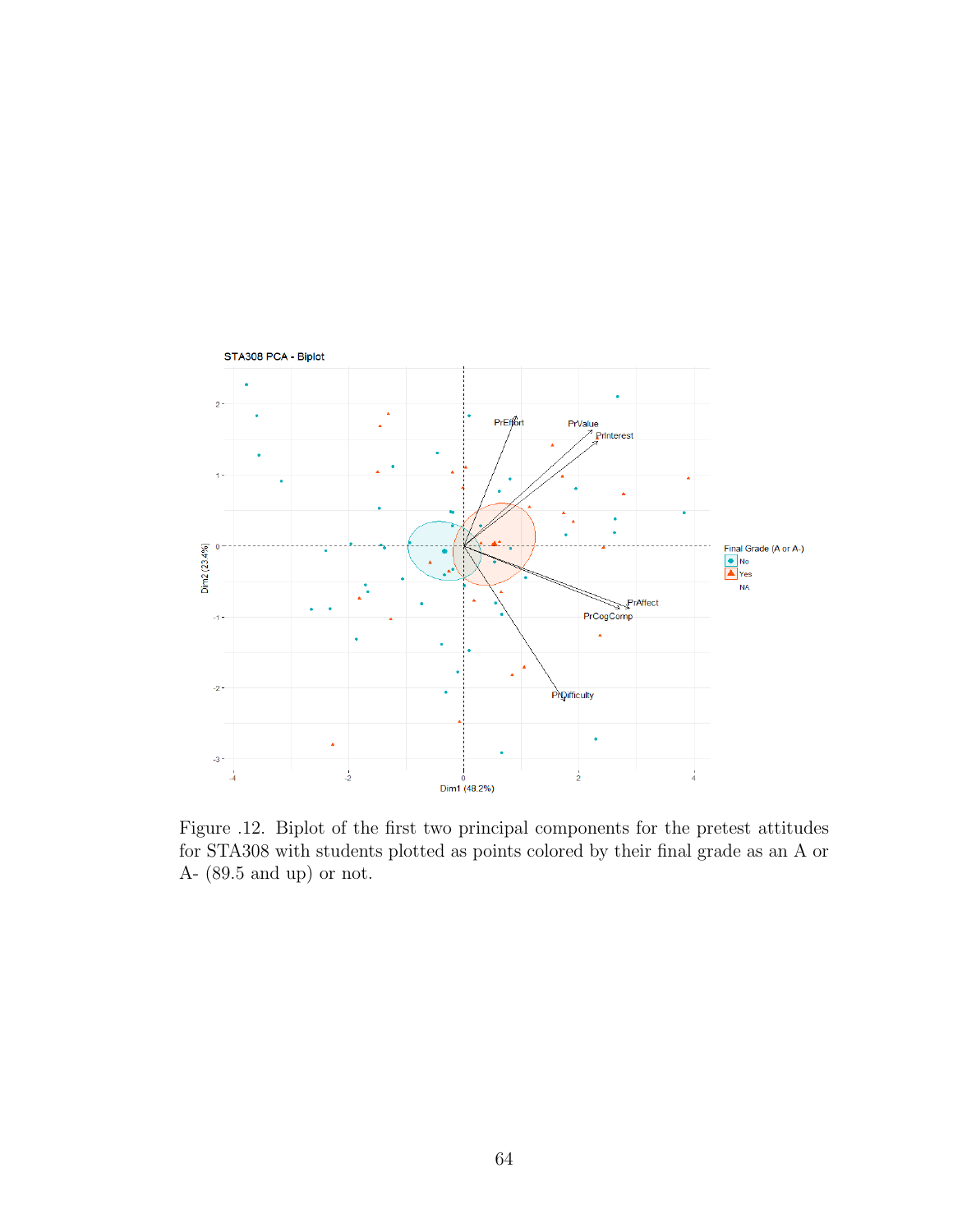

Figure .13. Biplot of the first two principal components for the pretest attitudes for STA409 with students plotted as points colored by their final grade as an A or A- (89.5 and up) or not.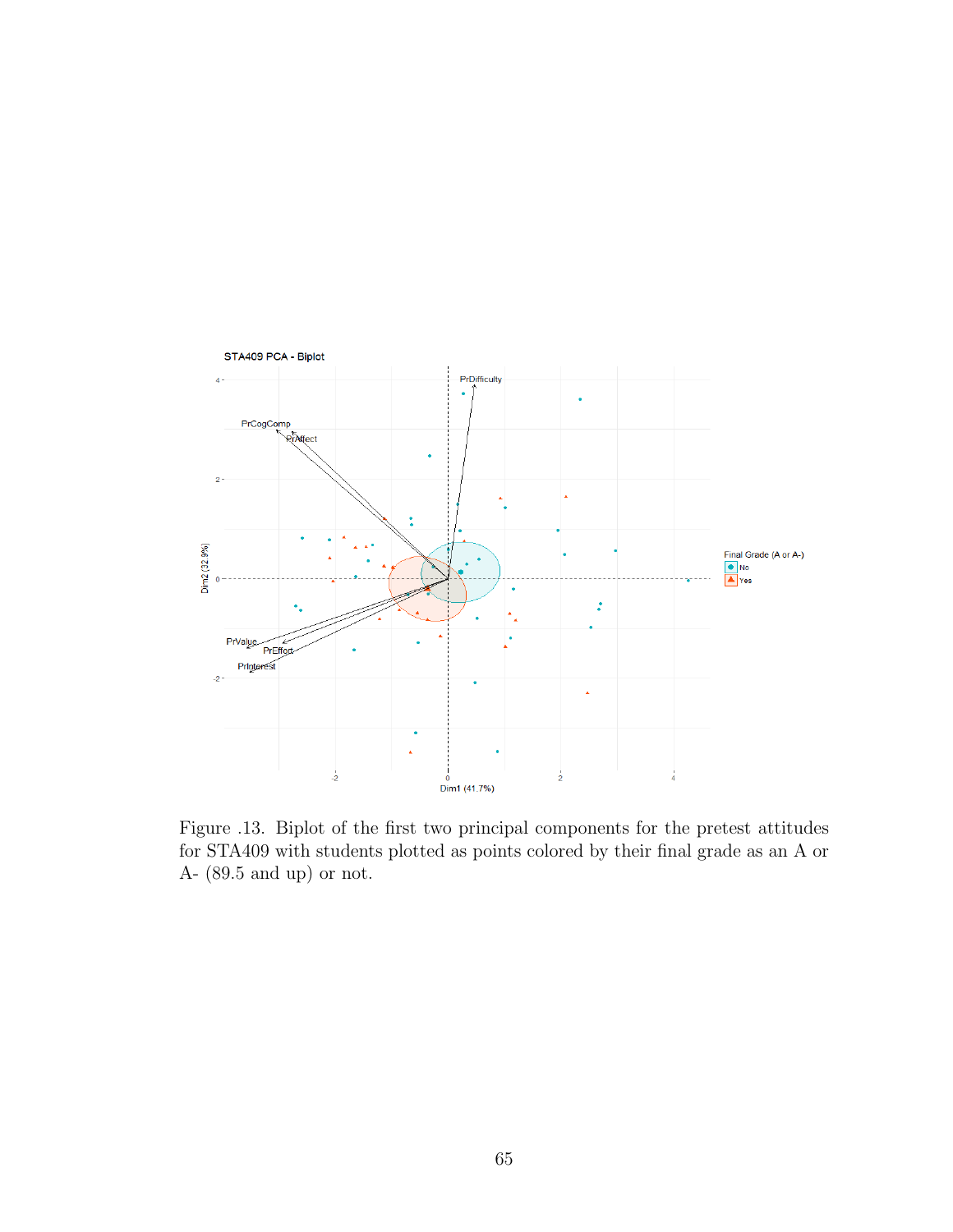| <b>Attitude Component</b> | Course        | <b>Test</b> | Omega | Bootstrap 95\% C.I. |
|---------------------------|---------------|-------------|-------|---------------------|
| Affect                    | <b>STA307</b> | Pretest     | 0.77  | (0.69, 0.83)        |
| Cognitive Competence      | <b>STA307</b> | Pretest     | 0.80  | (0.68, 0.87)        |
| Value                     | <b>STA307</b> | Pretest     | 0.90  | (0.87, 0.92)        |
| Difficulty                | <b>STA307</b> | Pretest     | 0.21  | (0, 0.52)           |
| Interest                  | <b>STA307</b> | Pretest     | 0.92  | (0.90, 0.95)        |
| Effort                    | <b>STA307</b> | Pretest     | 0.85  | (0.71, 0.92)        |
| Affect                    | <b>STA307</b> | Posttest    | 0.83  | (0.76, 0.88)        |
| Cognitive Competence      | <b>STA307</b> | Posttest    | 0.85  | (0.77, 0.89)        |
| Value                     | <b>STA307</b> | Posttest    | 0.90  | (0.87, 0.93)        |
| Difficulty                | <b>STA307</b> | Posttest    | 0.67  | (0.56, 0.75)        |
| Interest                  | <b>STA307</b> | Posttest    | 0.92  | (0.89, 0.94)        |
| Effort                    | <b>STA307</b> | Posttest    | 0.70  | (0.52, 0.80)        |
| Affect                    | <b>STA308</b> | Pretest     | 0.86  | (0.79, 0.91)        |
| Cognitive Competence      | <b>STA307</b> | Pretest     | 0.87  | (0.80, 0.91)        |
| Value                     | <b>STA308</b> | Pretest     | 0.89  | (0.84, 0.92)        |
| Difficulty                | <b>STA308</b> | Pretest     | 0.53  | (0.30, 0.73)        |
| Interest                  | <b>STA308</b> | Pretest     | 0.87  | (0.78, 0.91)        |
| Effort                    | <b>STA308</b> | Pretest     | 0.79  | (0.58, 0.90)        |
| Affect                    | <b>STA308</b> | Posttest    | 0.86  | (0.79, 0.91)        |
| Cognitive Competence      | <b>STA308</b> | Posttest    | 0.86  | (0.77, 0.92)        |
| Value                     | <b>STA308</b> | Posttest    | 0.91  | (0.87, 0.93)        |
| Difficulty                | <b>STA308</b> | Posttest    | 0.57  | (0.40, 0.69)        |
| Interest                  | <b>STA308</b> | Posttest    | 0.91  | (0.86, 0.94)        |
| Effort                    | <b>STA308</b> | Posttest    | 0.80  | (0.66,1)            |
| Affect                    | <b>STA409</b> | Pretest     | 0.75  | (0.51, 0.84)        |
| Cognitive Competence      | <b>STA409</b> | Pretest     | 0.82  | (0.72, 0.88)        |
| Value                     | <b>STA409</b> | Pretest     | 0.84  | (0.73, 0.89)        |
| Difficulty                | <b>STA409</b> | Pretest     | 0.63  | (0.35, 0.80)        |
| Interest                  | <b>STA409</b> | Pretest     | 0.88  | (0.82, 0.92)        |
| Effort                    | <b>STA409</b> | Pretest     | 0.78  | (0.60, 0.90)        |
| Affect                    | <b>STA409</b> | Posttest    | 0.84  | (0.75, 0.89)        |
| Cognitive Competence      | <b>STA409</b> | Posttest    | 0.84  | (0.73, 0.89)        |
| Value                     | <b>STA409</b> | Posttest    | 0.90  | (0.84, 0.94)        |
| Difficulty                | <b>STA409</b> | Posttest    | 0.70  | (0.50, 0.81)        |
| Interest                  | <b>STA409</b> | Posttest    | 0.93  | (0.88, 0.96)        |
| Effort                    | <b>STA409</b> | Posttest    | 0.65  | (0.43, 0.83)        |

Table .9. Omega Values for Each Attitude Component in Each Course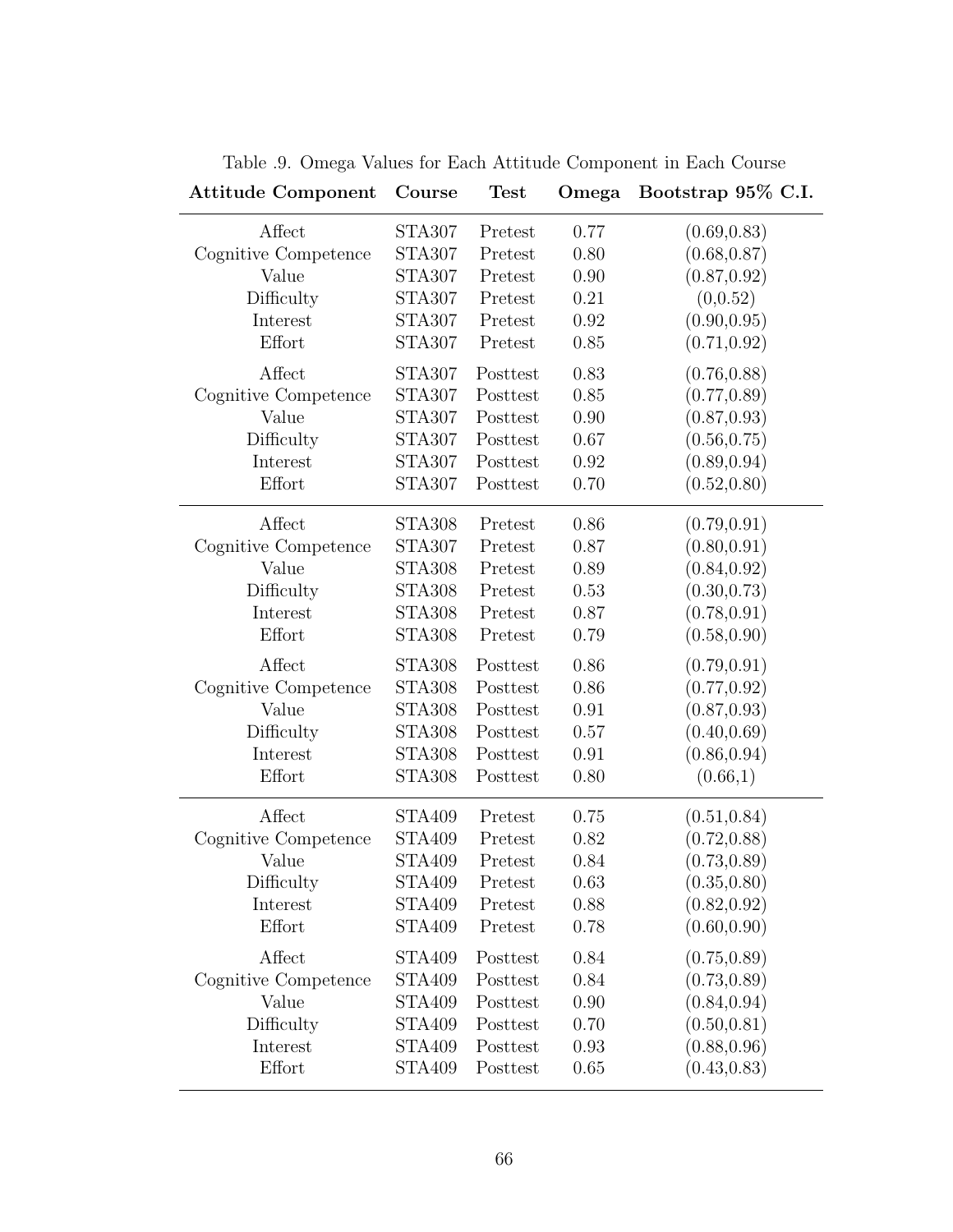

Figure .14. Cluster scatterplot for the k-means clustering of STA308 students' prestest attitudes plotted versus the first two principal components.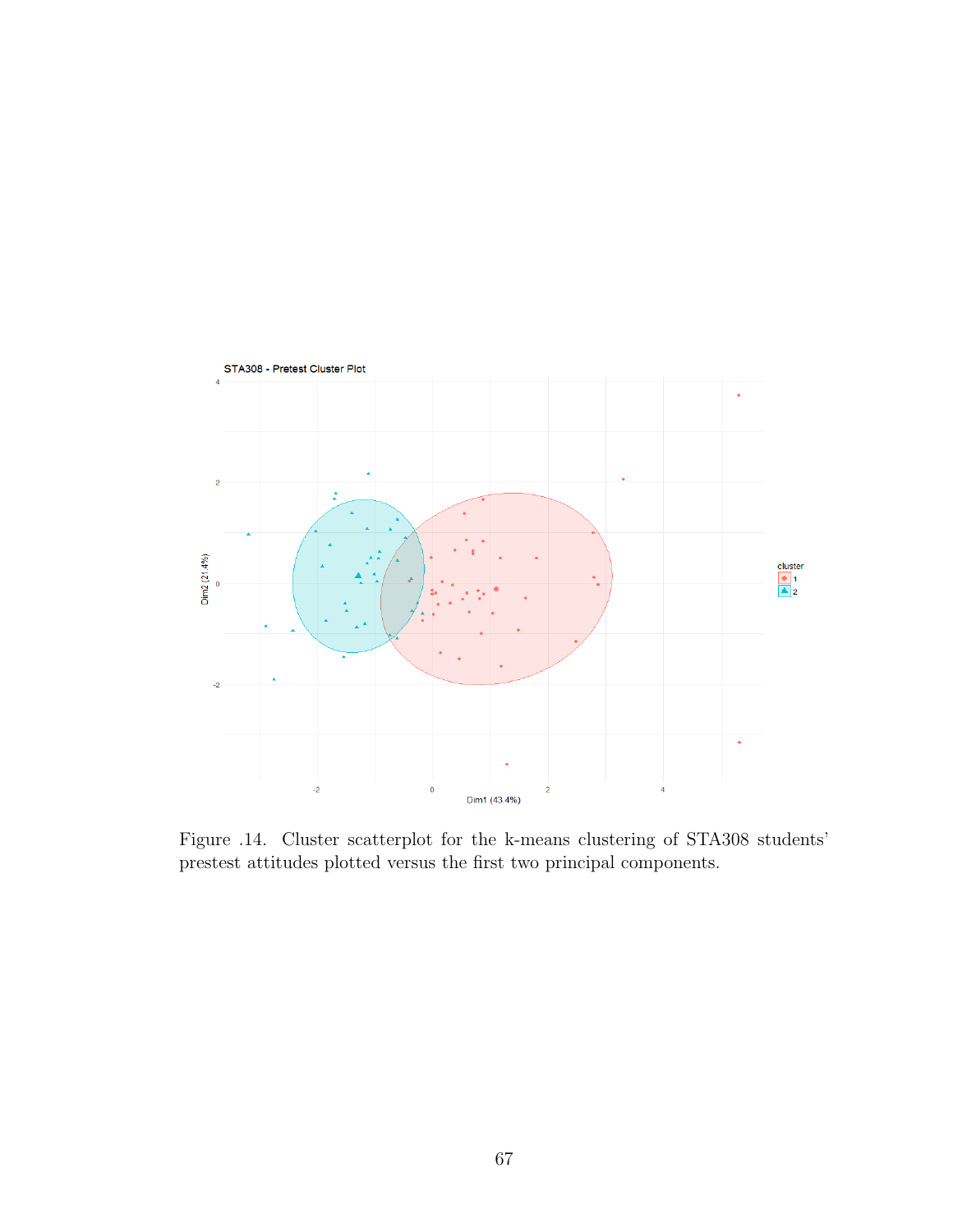

Figure .15. Cluster scatterplot for the k-means clustering of STA409 students' prestest attitudes plotted versus the first two principal components.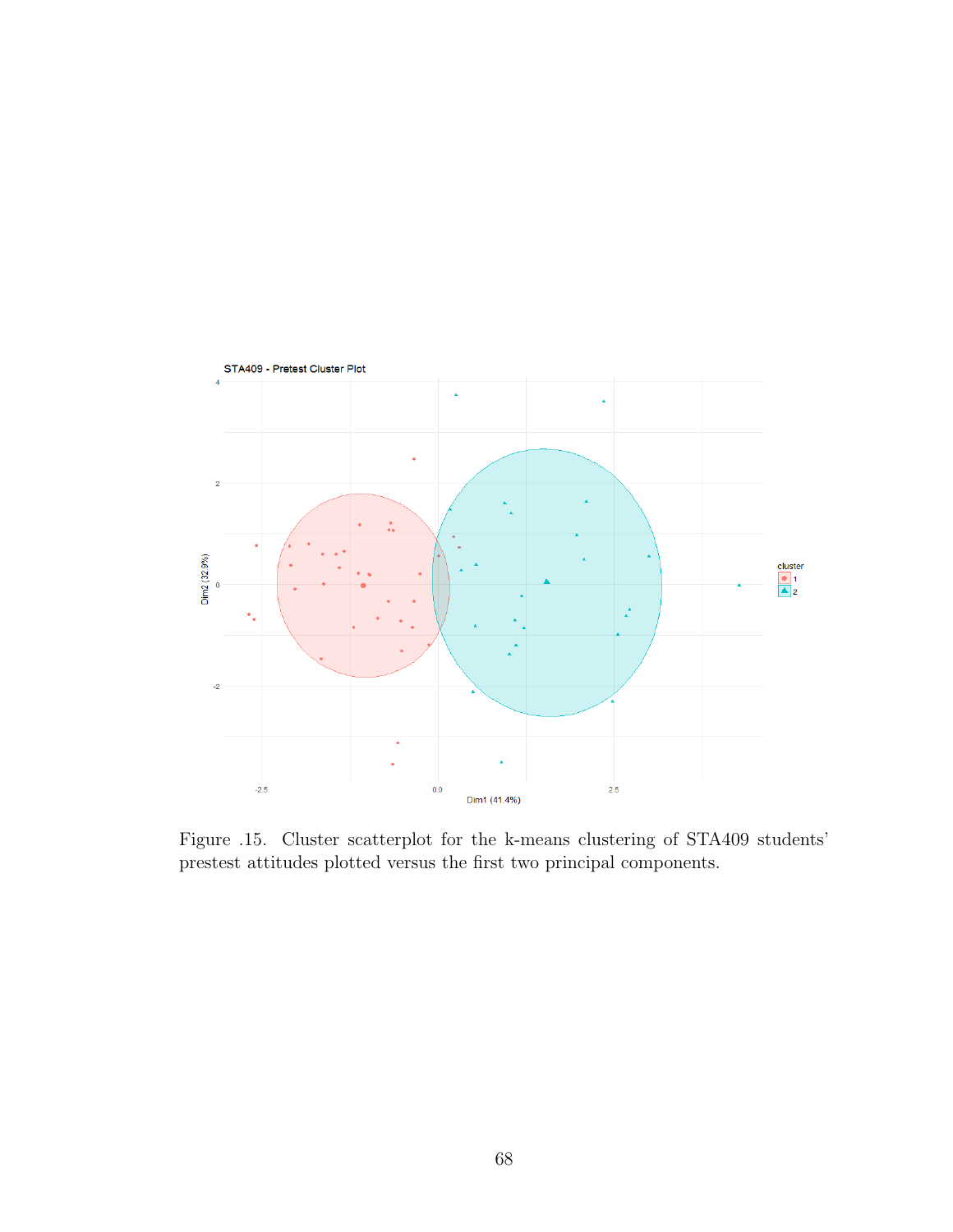## BIBLIOGRAPHY

- "Cs consultants, llc," [http://www.evaluationandstatistics.com/,](http://www.evaluationandstatistics.com/) accessed: 2017- 09-10.
- "Socrative by mastery connect," [https://www.socrative.com/index.html,](https://www.socrative.com/index.html) accessed: 2017-09-10.
- Bates, D., Mächler, M., Bolker, B., and Walker, S., "Fitting linear mixed-effects models using lme4," *Journal of Statistical Software*, vol. 67, no. 1, pp. 1–48, 2015.
- Bond, M. E., Perkins, S. N., and Ramirez, C., "Students'perceptions of statistics: An exploration of attitudes, conceptualizations, and content knowledge of statistics." Statistics Education Research Journal, vol. 11, no. 2, 2012.
- Carlson, K. A. and Winquist, J. R., "Evaluating an active learning approach to teaching introductory statistics: A classroom workbook approach," Journal of Statistics Education, vol. 19, no. 1, pp. 1–23, 2011.
- Carnell, L. J., "The effect of a student-designed data collection project on attitudes toward statistics," Journal of Statistics Education, vol. 16, no. 1, pp. 1–15, 2008.
- Coetzee, S. and Merwe, P. v. d., "Industrial psychology students' attitudes towards statistics," SA Journal of Industrial Psychology, vol. 36, no. 1, pp. 1–8, 2010.
- Dauphinee, T. L., Schau, C., and Stevens, J. J., "Survey of attitudes toward statistics: Factor structure and factorial invariance for women and men," Structural Equation Modeling: a multidisciplinary journal, vol. 4, no. 2, pp. 129–141, 1997.
- DeVaney, T. A., "Anxiety and attitude of graduate students in on-campus vs. online statistics courses," Journal of Statistics Education, vol. 18, no. 1, pp. 1–15, 2010.
- Dunham, B., "Statistics clicks: Using clickers in introductory statistics courses," University of British Columbia, 2009.
- Emmioğlu, E., "A structural equation model examining the relationships among mathematics achievement, attitudes toward statistics, and statistics outcomes," Unpublished doctoral dissertation). Middle East Technical University, Ankara, Turkey, 2011.
- Fitzmaurice, G. M., Laird, N. M., and Ware, J. H., Applied longitudinal analysis. John Wiley & Sons, 2012, vol. 998.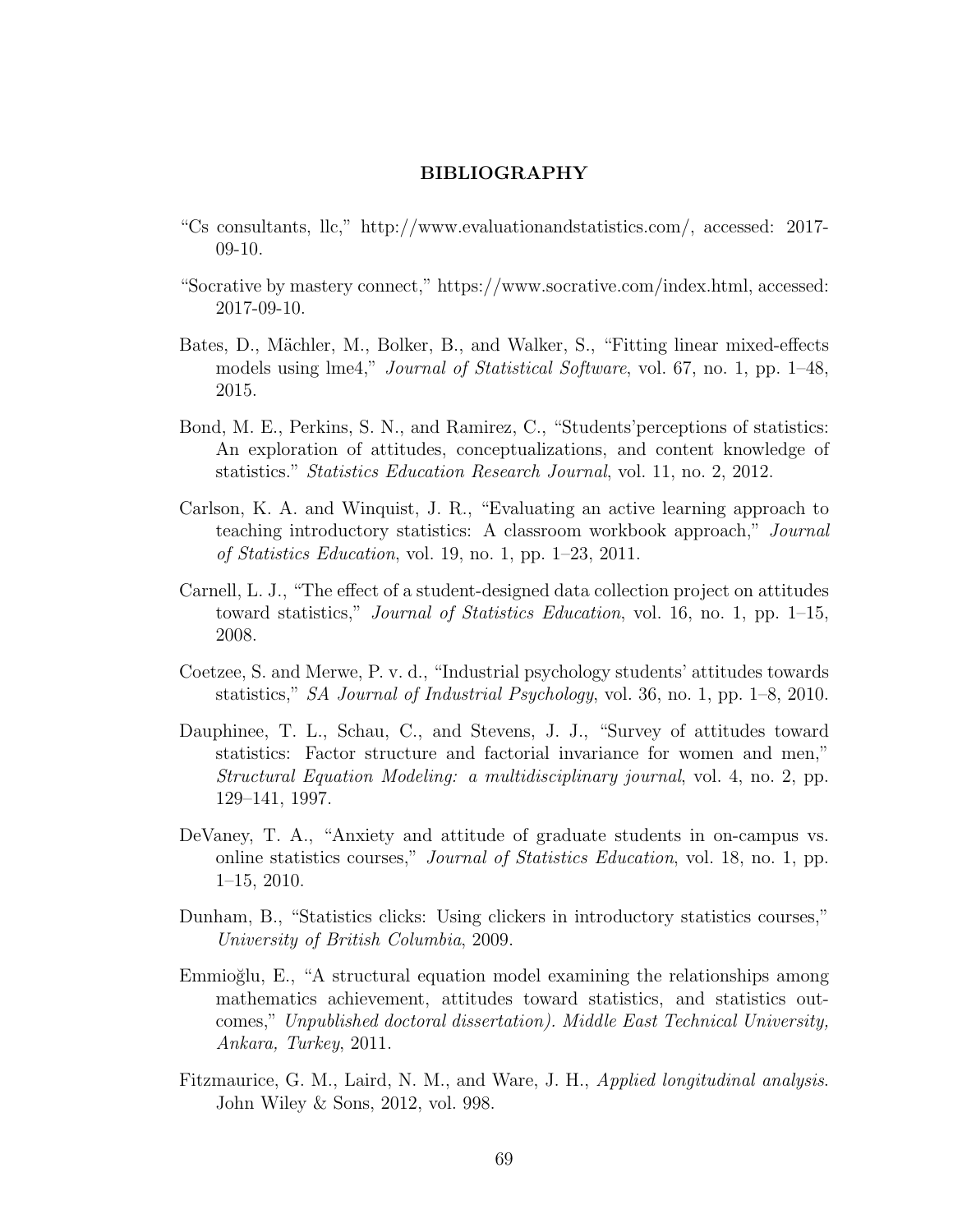- Gundlach, E., Richards, K. A. R., Nelson, D., and Levesque-Bristol, C., "A comparison of student attitudes, statistical reasoning, performance, and perceptions for web-augmented traditional, fully online, and flipped sections of a statistical literacy class," *Journal of Statistics Education*, vol. 23, no. 1, pp. 1–33, 2015.
- Hannigan, A., Gill, O., and Leavy, A. M., "An investigation of prospective secondary mathematics teachers conceptual knowledge of and attitudes towards statistics," Journal of Mathematics Teacher Education, vol. 16, no. 6, pp. 427–449, 2013.
- Hannigan, A., Hegarty, A. C., and McGrath, D., "Attitudes towards statistics of graduate entry medical students: the role of prior learning experiences," BMC medical education, vol. 14, no. 1, p. 70, 2014.
- Henderson, D. J. and Parmeter, C. F., Applied nonparametric econometrics. Cambridge University Press, 2015.
- Hilton, S. C., Schau, C., and Olsen, J. A., "Survey of attitudes toward statistics: Factor structure invariance by gender and by administration time," Structural Equation Modeling, vol. 11, no. 1, pp. 92–109, 2004.
- Hothorn, T. and Zeileis, A., partykit: A Modular Toolkit for Recursive *Partytioning in R*, 2015, r package version 1.1-1. [Online]. Available: <http://jmlr.org/papers/v16/hothorn15a.html>
- Kelley, K., *MBESS: The MBESS R Package*, 2017, r package version 4.4.1. [Online]. Available:<https://CRAN.R-project.org/package=MBESS>
- Mathew, L. and Aktan, N. M., "Nursing student attitudes toward statistics," Journal of Nursing Education, vol. 53, no. 4, pp. 233–237, 2014.
- McGowan, H. M. and Gunderson, B. K., "A randomized experiment exploring how certain features of clicker use effect undergraduate students' engagement and learning in statistics," *Technology Innovations in Statistics Education*, vol. 4, no. 1, 2010.
- Millar, A. M. and Schau, C., "Assessing students attitudes: the good, the bad, and the ugly," 2010.
- Nolan, M. M., Beran, T., and Hecker, K. G., "Surveys assessing students'attitudes toward statistics: A systematic review of validity and reliability." *Statistics* Education Research Journal, vol. 11, no. 2, 2012.
- Pek, J., Wong, O., and Wong, C., "Data transformations for inference with linear regression: Clarifications and recommendations." Practical Assessment, Research  $\mathcal B$  Evaluation, vol. 22, 2017.